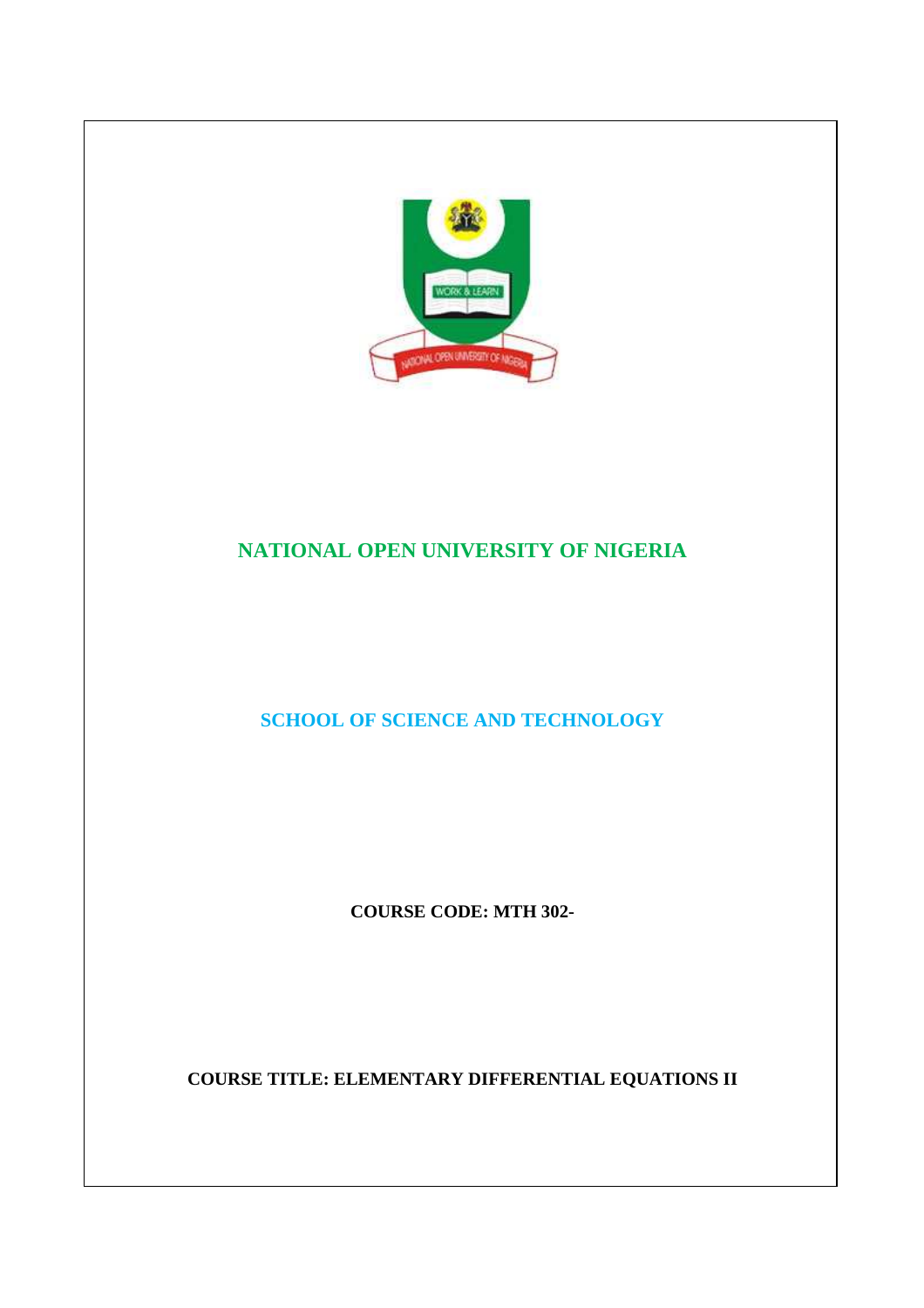# **MTH 302- ELEMENTARY DIFFERENTIAL EQUATIONS II**

Course Team: Dr. O.J. Adeniran (Writer) – UNI. of Agric. Abeokuta Dr. Bankole Abiola (Editor) – NOUN Dr. Bankole Abiola (Programme Leader) – NOUN Dr S.O. Ajibola (Course Coordinator) – NOUN

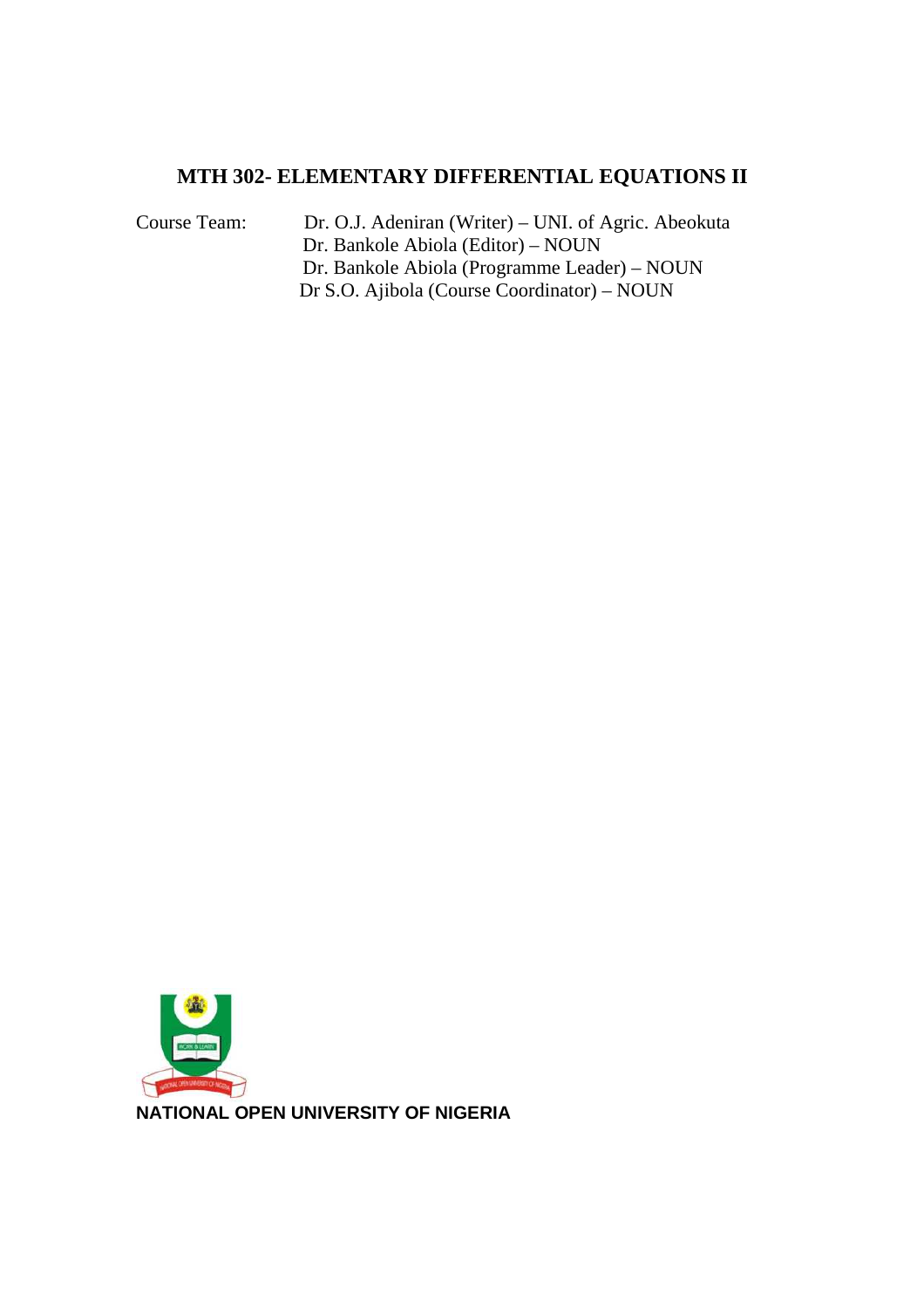# **CONTENT**

# **Module 1: Series Solution of Ordinary Differential Equation**

- UNIT 1: Series Solution of Differential Equation
- UNIT2: Euler Equation
- UNIT3: Indicial Equation with Difference of Roots- Positive Integer and Logarithmic case
- UNIT 4: Boundary Value Problems
- UNIT 5: Sturm and Liouville Problem

# ODULE 1: SERIES SOLUTION OF ORDINARY DIFFERENTIAL EQUATION

UNIT 1: SERIES SOLUTION OF DIFFERENTIAL EQUATIONS

- 1.0 Introduction
- 2.0 Objectives
- 3.0 Main Content
	- 3.1. Series Solution of Differential Equation
	- 3.2 Method of finding radius of Convergence
	- 3.3 Ordinary points and Singular points of the Differential Equation
		- 3.3.1 Solution near Ordinary Point
- 4.0 Conclusion
- 5.0 Summary
- 6.0 Tutor Marked Assignment
- 7.0 References/ Further Readings

1.0. Introduction: A large class of ordinary differential equations possesses solution expressible, over a certain interval, in terms of power series. In this unit we are going to investigate methods of obtaining such solutions.

- 2.0. Objectives: At the end of this unit you should be able to
	- determine radius of convergence of series
	- apply series solution method to solving differential equation
	- determine ordinary point, and singular points of the differential equation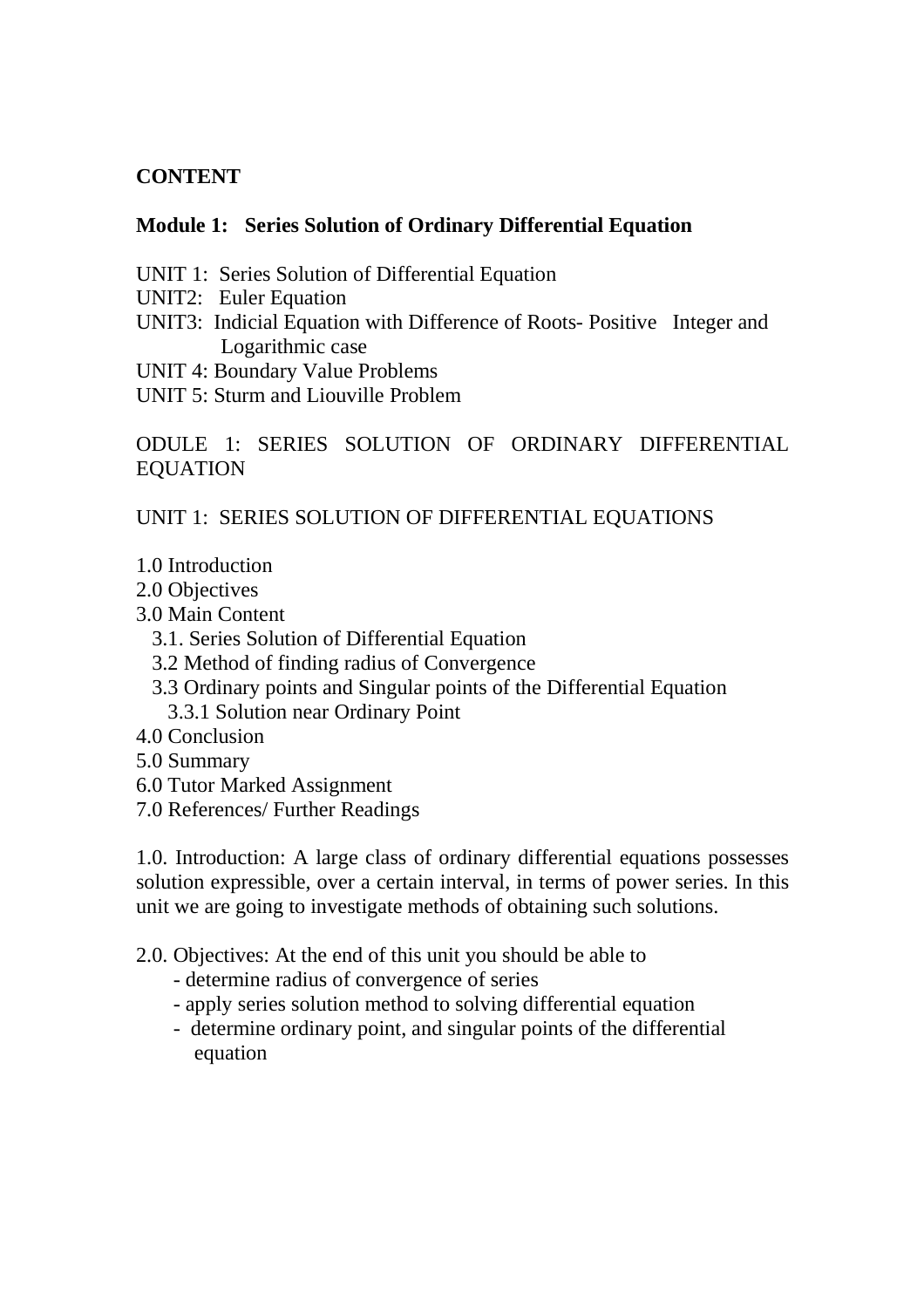#### 3.0 MAIN CONTENT

#### 3.1. **Series Solution of Ordinary Differential Equation**

An expression of the form

$$
A_0 + A_1(x - x_0) + \dots + A_n(x - x_0)^n + \dots = \sum_{n=0}^{\infty} A_n(x - x_0)^n + \dots
$$
 (1)

is called the power series.

To determine for what values of  $x$  the series (1) converges we use ratio test

$$
\rho = \lim_{n \to \infty} \left| \frac{A_{n+1} (x - x_0)^{n+1}}{A_n (x - x_0)^n} \right| = \lim_{n \to \infty} \left| \frac{T_{n+1}}{T_n} \right| = L |x - x_0|
$$
\nWhere

\n
$$
L = \lim_{n \to \infty} \left| \frac{A_{n+1}}{A_n} \right|
$$
\n(2)

The series is convergent when  $\rho < 1$ , divergent when  $\rho > 1$ . The test

fails if  $\rho = 1$ . *L*  $\rho = \frac{1}{r}$  is called the <u>radius of convergence</u>

The series converges when

*R L*  $|x - x_0| < \frac{1}{x}$  $\left| \cdot \right| < \frac{1}{I} = R$  (radius of convergence)

diverges when

$$
|x - x_0| > \frac{1}{L} = R
$$

(i) If *L* is zero, the series converges for all Values of *x*

(ii) If *L* is infinite, the series converges only at the point 
$$
x = x_0
$$

(iii) If *L* is finite, then the series converges, when

$$
|x - x_0| < \frac{1}{L} = R \quad \text{(radius of convergence)} \text{ and diverges if}
$$
\n
$$
|x - x_0| > \frac{1}{L}
$$
\nIf 
$$
\sum_{n=0}^{\infty} a_n (x - x_0)^n \quad \text{and} \quad \sum_{n=0}^{\infty} b_n (x - x_0)^n
$$

*n* 0 = *n* 0 = Converge to  $f(x)$  and  $g(x)$  respectively, for  $|x-x_0| < \rho_1$  (radius of convergence)  $\rho_1 > 0$ , then the following are true for  $|x - x_0| < \rho_1$ . (i)Two series can be added and subtracted term wise, and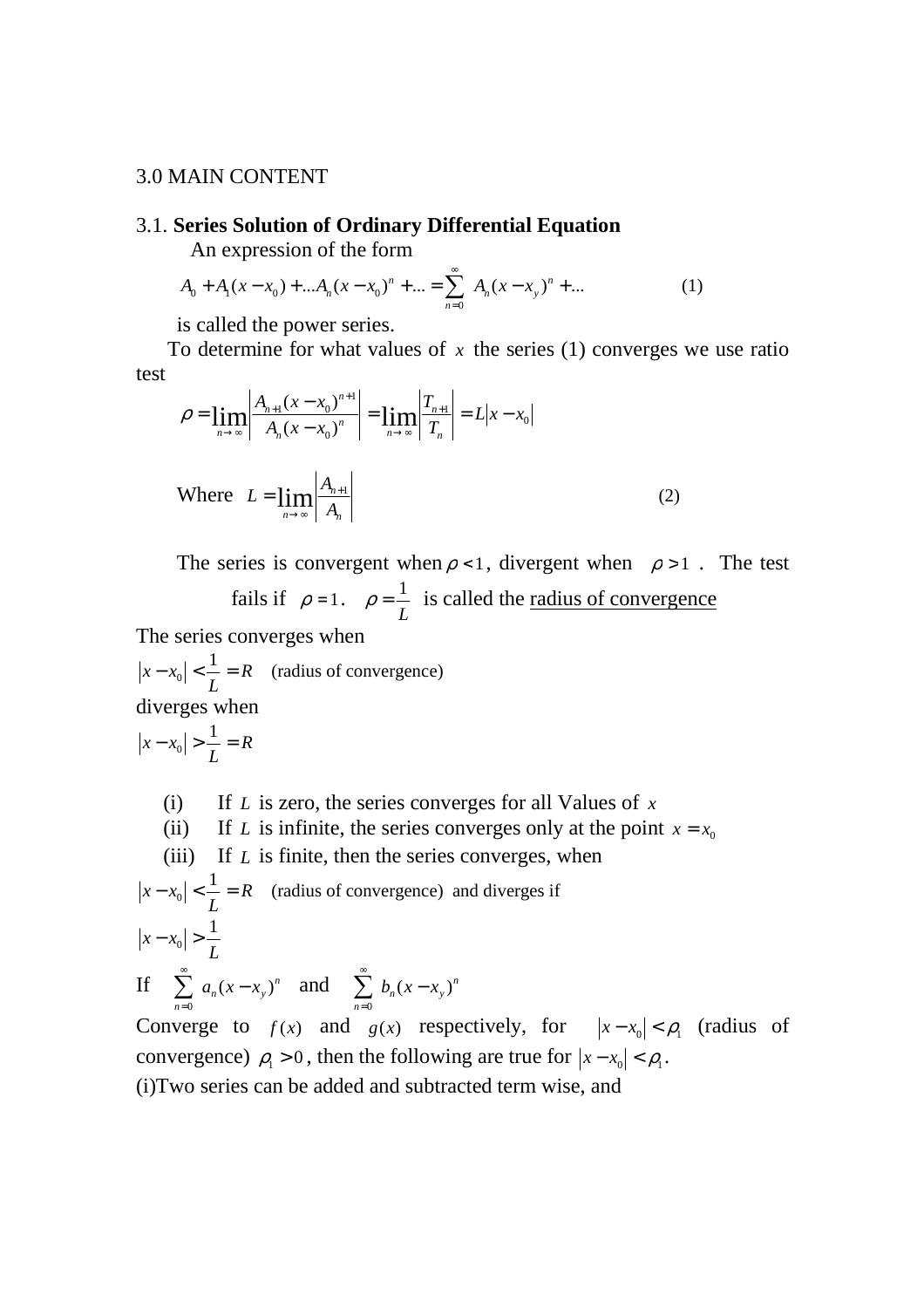$$
f(x) \pm g(x) = \sum_{n=0}^{\infty} (a_n + b_n)(x - x_y)^n
$$
  
(ii) The series can be multiplied and  

$$
f(x)g(x) = \sum_{n=0}^{\infty} a_n(x - x_y)^n \sum_{n=0}^{\infty} b_n(x - x_0)^n = \sum_{n=0}^{\infty} C_n(x - x_0)^n
$$
  
Where  $C_n = a_0b_n + a_1b_{n-1} + a_2b_{n-2} + ... + a_nb_0$   
If  $g(x_0) \neq 0$ , the series  

$$
\frac{f(x)}{g(x)} = \sum_{n=0}^{\infty} d_n(x - x_y)^n
$$

although formula for  $d_n$  is complicated if  $f(x) = \sum a_n(x - x_y)^n$ *n*  $f(x) = \sum a_n(x - x_v)$ 0  $=\sum a_n(x -$ = , then  $f(x)$  is

continuous

has derivates of all orders for  $|x-x_0| < \rho_1$ , and *f'*, *f''*, *f''* ... can be computed by differentiating the series. Thus

$$
a_n = \frac{f^n(x_0)}{n!} \text{ or } f(x) = \sum_{n=0}^{\infty} \frac{f^n(x_0)}{n!} (x - x_y)^n \qquad \qquad \dots \dots \tag{3}
$$

(3) is called the Taylor series for function *f* at  $x = x_0$ 

A function *f* that has Taylor series expansion about  $x = x_0$ 

$$
f(x) = \sum_{n=0}^{\infty} \frac{f^{n}(x_0)}{Ln} (x - x_{y})^{n}
$$

With a radius of convergence  $\rho > 0$  is said to be analytic at  $x = x_0$ .

 The polynomial is analytic at every point, thus sums, differences, products, quotients (excepts at the zeroes of the denominator) of polynomials are analytic at every point.

(i) Determine the radius of convergence of the power series

(i) 
$$
\sum_{n=0}^{\infty} 2^n x^n
$$
 (ii)  $f(x) = \sum_{n=0}^{\infty} \frac{(2x+1)^n}{n^2}$  (iii)  $\rho = \lim_{n \to \infty} \left| \frac{2^n}{2^{n+1}} \right| = \frac{1}{2}$   
(iv)  $\rho = \lim_{n \to \infty} \left| \frac{A_n}{A_{n+1}} \right| = \frac{1}{2}$  (v)  $\rho = \lim_{n \to \infty} \left| \frac{2^n}{n^2} \frac{(n+1)^2}{2^{n+1}} \right| = \lim_{n \to \infty} \left| \frac{1}{2} \left( 1 + \frac{1}{n} \right)^2 \right| = \frac{1}{2}$ 

#### 3.2. **Determining the Radius of Convergence**

If we obtain the Taylor series of a function  $f(x)$  about a point  $x_0$ , then the radius of convergence of the series is equal to the <u>distance of the point</u>  $x_0$ from the nearest singularity.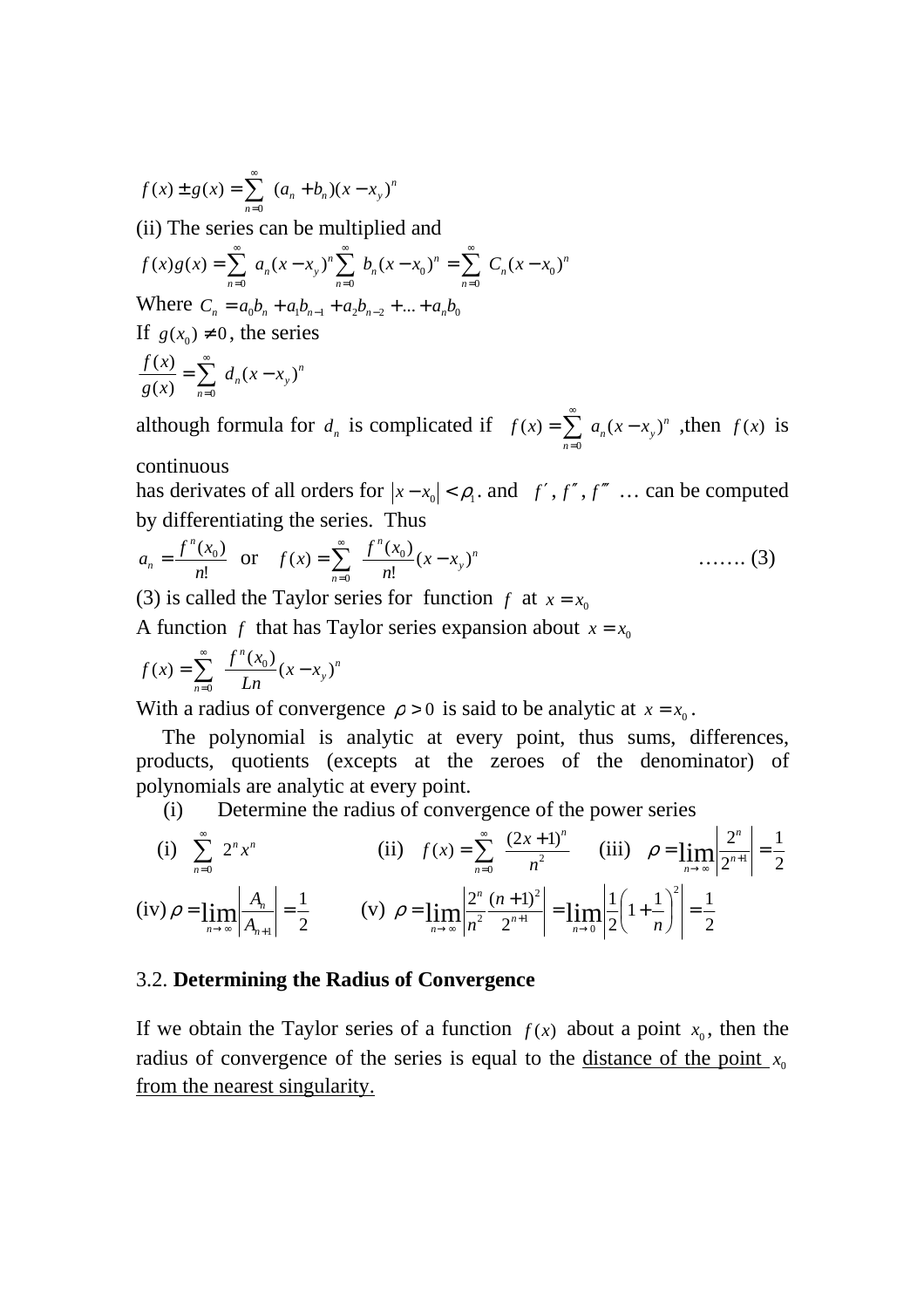Remark about a change in the index of summation

(a) 
$$
\sum_{n=2}^{\infty} a_n x^n = \sum_{n=0}^{\infty} a_{n+2} x^{n+2} = \sum_{k=0}^{\infty} a_{k+2} x^{k+2}
$$

(b) 
$$
\sum_{n=2}^{\infty} n(n-1)a_n x^{n-2} = \sum_{n=0}^{\infty} (n+2)(n+1)a_{n+2}x^n
$$

(c) 
$$
\sum_{n=0}^{\infty} a_n x^{n+2} = \sum_{n=2}^{\infty} a_{n-2} x^n
$$

(d) 
$$
\sum_{n=k}^{\infty} a_{n+m} x^{n+p} = \sum_{n=0}^{\infty} a_{n+k+m} x^{n+p+k}
$$

## 3.3 **Ordinary Points and Singular Points of the Differential Equations**  We consider the differential equation

$$
P(x)\frac{d^2y}{dx^2} + Q(x)\frac{dy}{dx} + R(x)y = 0
$$
\n(4)

(we assume that  $P(x)$ ,  $Q(x)$  and  $R(x)$  are polynomials)

(a) if  $P(x_0) \neq 0$ , then  $x_0$  is an ordinary point of the equation (1), or  $(x)$  $(x)$ *R x*  $P = \frac{Q(x)}{P(x)}$ ,  $(x)$  $(x)$ *P x*  $Q = \frac{R(x)}{R(x)}$ 

*y*, *P*, *Q* are analytic at the point  $x = x_0$ , then  $x_0$  is the ordinary point of the equation.

(b) If the functions  $P(x)$ ,  $Q(x)$  and  $R(x)$  are polynomials having no common factors, the singular points of equation (1) are the points for which

$$
P(x) = 0 \tag{5}
$$

(c) If  $(x)$  $\lim_{x \to x_0} (x - x_0) \frac{Q(x)}{P(x)}$  $(x-x_0)$  $\frac{Q(x)}{R}$  $x \rightarrow x$ −  $\rightarrow$ is finite

and 
$$
\lim_{x \to x_0} (x - x_0)^2 \frac{Q(x)}{P(x)}
$$
 is finite

Then the point  $x = x_0$  is called the REGULAR SINGULAR POINT of equation (3)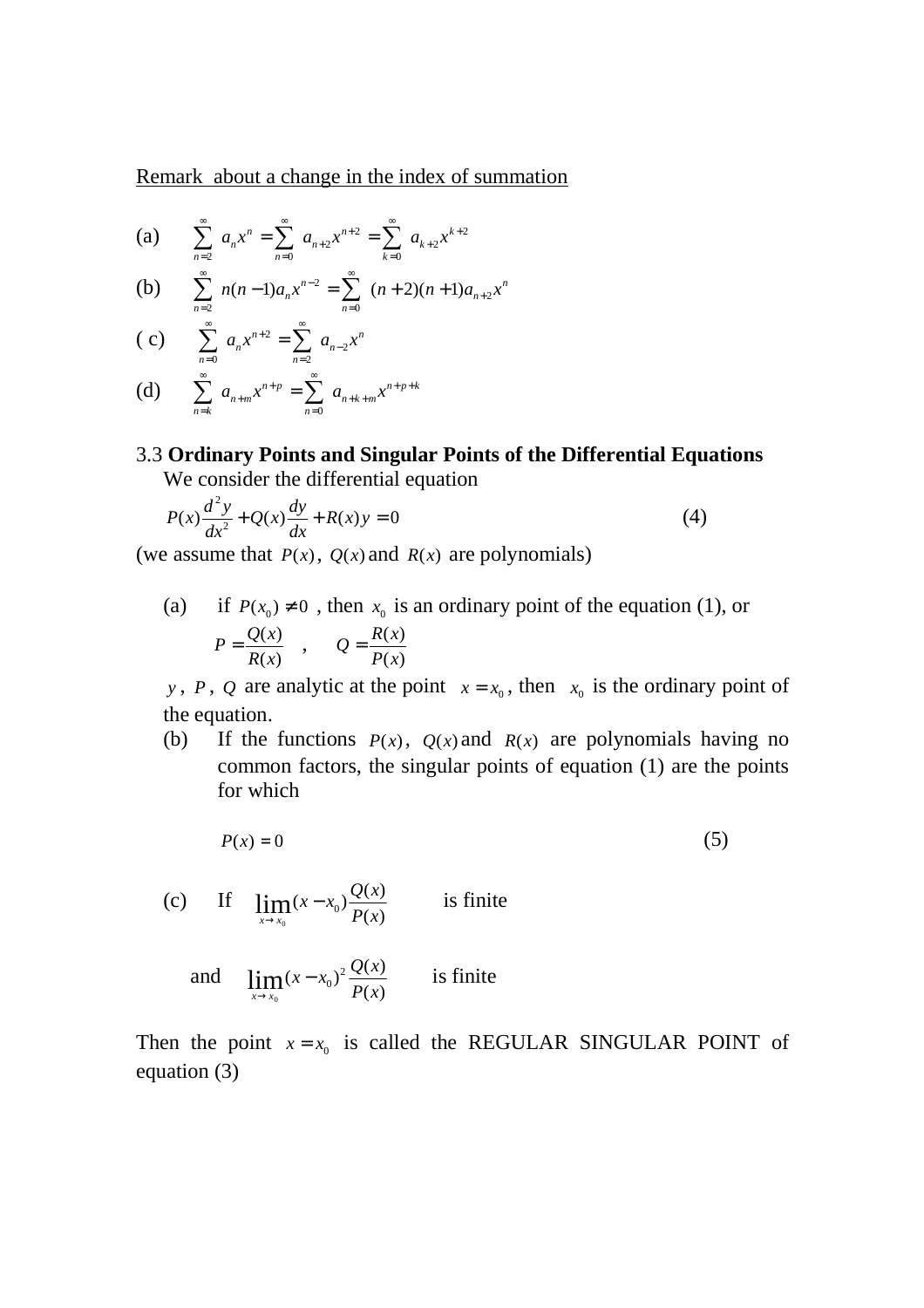(d) Any singular point of equation (3) that is not regular singular point is called an irregular singular point**.**

#### **3.3.1 Solution Near An Ordinary Point**

 Let us consider the equation  $P(x)y'' + Q(x)y' + R(x)y = 0$  (6) Where  $P(x)$ ,  $Q(x)$  and  $R(x)$  are polynomials.  $x_0$  is the ordinary point of the equation (6).

Assuming that  $y = \phi(x)$  is a solution of (6) and  $\phi(x)$  has a Taylor Series

$$
y = \phi(x) = \sum_{n=0}^{\infty} a_n (x - x_y)^n
$$
 (7)

Now we know that

$$
a_m = \frac{\phi^m(x)}{m!} \tag{8}
$$

We can write (1)  
\n
$$
y'' + P(x)y' + q(x)y = 0
$$
  
\nwhere  $P = \frac{Q(x)}{R(x)}$ ,  $q = \frac{R(x)}{P(x)}$   
\n $\therefore y'' = -Py' - qy$  (9)  
\nor  
\n $y''' = -p'y'' - P'y' - q'y - qy'$  (10)

(It is natural to assume that  $y = y(x)$ ,  $y' = y'(x)$  at  $x = x_0$  and  $y(0) = a_1$ ,  $y'(0) = a_2$ , we can easily calculate the coefficient  $a_n$  a, provided that we could compute infinitely many derivatives of  $p$  and  $q$  existing at  $x_0$ . Thus  $p$ and q must have some condition for line calculation of  $a_{n}$ . It has been proved that.

 $(x)$  $(x)$ *R x*  $P = \frac{Q(x)}{P(x)}$ ,  $(x)$  $(x)$ *P x*  $q = \frac{R(x)}{R(x)}$  are analytic at  $x_0$ , then the general solution of (6) is  $y = \sum a_n (x - x_0)^n = a_0 y_1(x) + a_1 y_2(x)$ 0  $y = \sum a_n (x - x_0)^n = a_0 y_1(x) + a_1 y_2(x)$ *n n*  $=\sum_{n=0}^{\infty} a_n (x - x_0)^n = a_0 y_1(x) +$ =

Where  $a_n$  and  $a_1$  are arbitrary  $y_1$  and  $y_2$  are linearly independent series solutions which are analytic at  $x_0$ .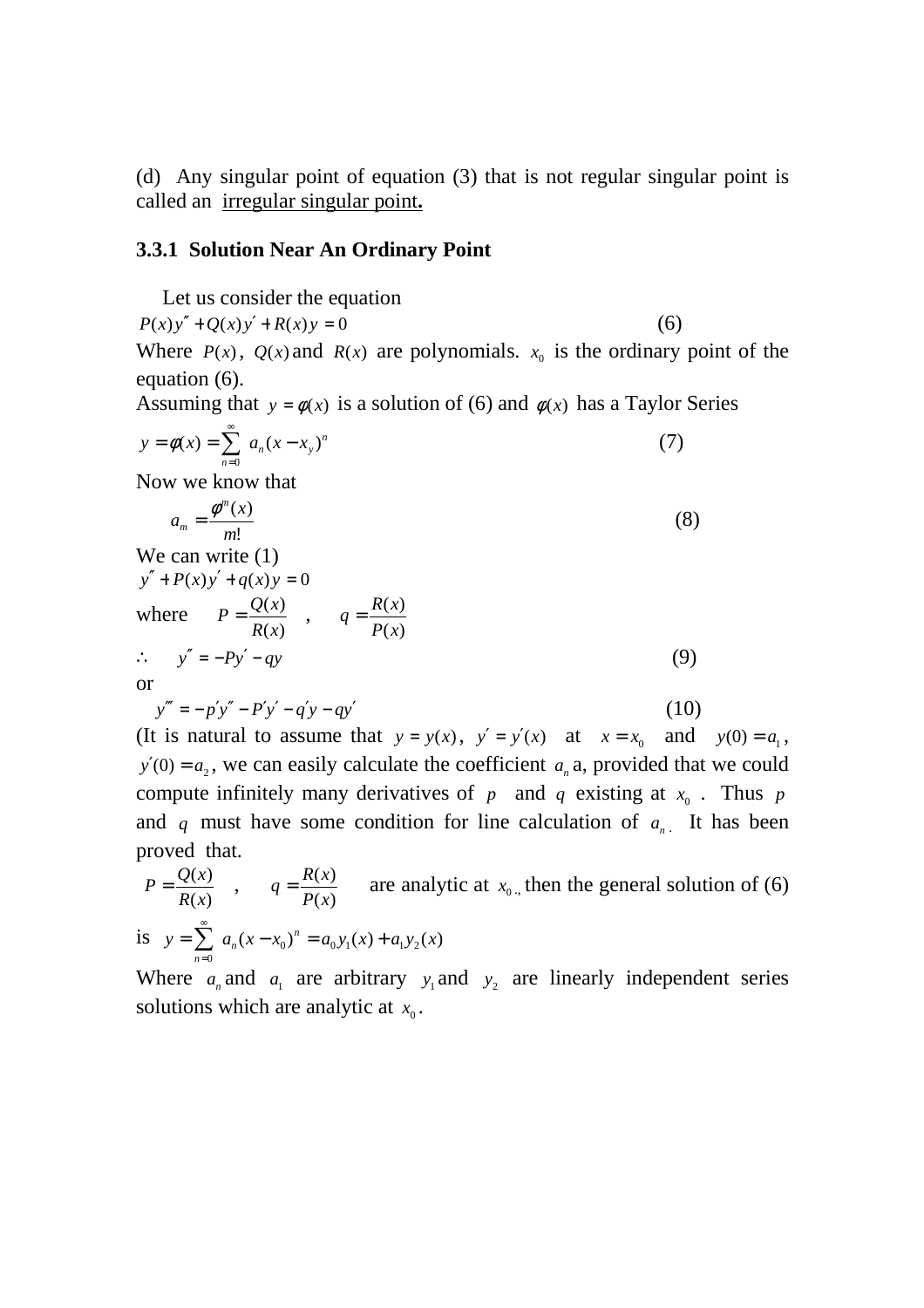We shall illustrate the method by examples. Example 1. Solve the equation  $y'' + 4y = 0$ near the ordinary point  $x = 0$ Solution: we assume the solution as

$$
y = \sum_{n=0}^{\infty} a_n x^n
$$
 (1)

$$
y'' = \sum_{n=0}^{\infty} n(n-1)a_n x^{n-2}
$$
 (2)

Substituting these values in the equation yields

$$
\sum_{n=0}^{\infty} n(n-1)a_n x^{n-2} + 4 \sum_{n=0}^{\infty} a_n x^n = 0
$$
 (3)

or 
$$
\sum_{n=0}^{\infty} n(n-1)a_n x^{n-2} + 4 \sum_{n=2}^{\infty} a_{n-2} x^{n-2} = 0
$$
 (4)

or 
$$
\sum_{n=0}^{\infty} \left[ n(n-1)a_n + 4 \sum_{n=2}^{\infty} a_{n-2} \right] x^{n-2} = 0
$$
 (5)

Because the first two terms of the first sum in (4) are zero.

 We now use the fact that for a power series to vanish identically over any interval, each coefficient in the series must be zero Recurrence relation :

$$
n(n-1)a_n + 4a_{n-2} = 0
$$
 or  $a_n = \frac{-4a_{n-2}}{n(n-1)}$ ,  $n \ge 2$ 

Now we calculate in coefficients

$$
a_2 = \frac{-4a_0}{2.1}, \qquad a_3 = \frac{-4a_1}{3.2}, \qquad a_4 = \frac{-4a_2}{4.3}, \qquad a_5 = \frac{-4a_3}{5.4}
$$
  

$$
a_{2k} = \frac{-4a_{2k-2}}{2k(2k-1)}, \qquad a_{2k+1} = \frac{-4a_{2k-1}}{(2k+1)(2k)}
$$

From above we have

$$
a_2.a_{n...}a_{2k} = \frac{(-1)^k 4^k}{2k!} a_0.a_2...a_{2k-2}
$$
  

$$
a_{2k} = \frac{(-1)^k 4^k}{2k!} a_0 , \quad a_{2k+1} = \frac{(-1)^k 4^k}{(2k+1)!} a_1
$$

Hence we can write in solution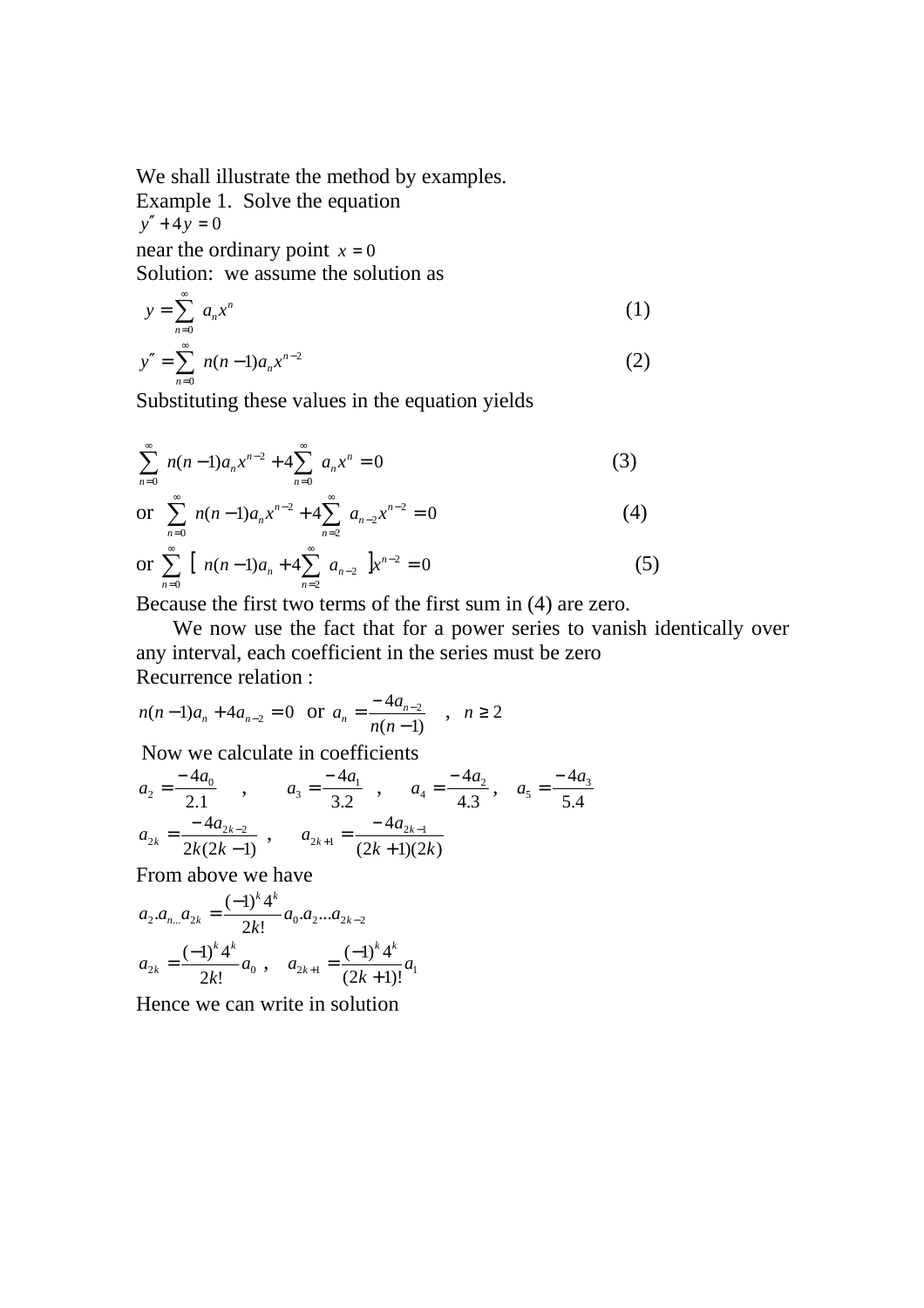$$
y = \sum_{n=0}^{\infty} a_n x^n = a_0 + \sum_{k=1}^{\infty} a_{2k} x^{2k} + a_1 x + \sum_{k=1}^{\infty} a_{2k+1} x^{2k+1}
$$
  
=  $a_0 + \sum_{k=1}^{\infty} \frac{(-1)^k 4^k}{2k!} a_0 x^{2k} + a_1 x + \sum_{k=0}^{\infty} \frac{(-1)^k 4^k}{(2k+1)!} a_1 x^{2k+1}$   
=  $a_0 \left[ 1 + \sum_{k=1}^{\infty} \frac{(-1)^k}{2k!} (2x)^{2k} \right] + \frac{1}{2} a_1 \left[ 2k + \sum_{k=0}^{\infty} \frac{(-1)^k}{(2k+1)!} (2x)^{2k+1} \right]$   
=  $a_0 \cos 2x + \frac{1}{2} a_1 \sin 2x$ 

Example 2: Solve the equation  $(1 - x^2)y'' - 6xy' - 4y = 0$ near the ordinary point  $x = 0$ Solution: we assume the solution

$$
y = \sum_{n=0}^{\infty} a_n x^n
$$
 (1)

The only singular points of the equation in the finite plane are  $x = 1$  and *x* = −1. Hence we show that the solution is valid in  $|x| < 1$  with  $a_0$  and  $a_1$ arbitrary coefficients

$$
\sum_{n=0}^{\infty} n(n-1)a_n x^{n-2} - \sum_{n=0}^{\infty} n(n-1)a_n x^n - \sum_{n=0}^{\infty} 6na_n x^n - \sum_{n=0}^{\infty} 4a_n x^n = 0
$$
  
or 
$$
\sum_{n=0}^{\infty} n(n-1)a_n x^{n-2} - \sum_{n=0}^{\infty} (n^2 + 5n + 4)a_n x^n
$$
  
or 
$$
\sum_{n=0}^{\infty} n(n-1)a_n x^{n-2} - \sum_{n=0}^{\infty} (n+1)(n+4)a_n x^n
$$

Let us shift the index the second series.

$$
\sum_{n=0}^{\infty} n(n-1)a_n x^{n-2} - \sum_{n=2}^{\infty} (n-1)(n+2)a_{n-2} x^{n-2} = 0
$$
 (2)

In equation (2), the coefficient of each power of  $x$  must the zero.

$$
a_n = \frac{n+2}{n} a_{n-2} \quad , \qquad \text{for} \quad n \ge 2 \tag{3}
$$

(3) is called recurrence relation. A recurrence relation is a special kind of difference equation.

$$
n = 2,4,6,...
$$
 and  $n = 3,5,7,...$   
\n $a_2 = \frac{4}{2}a_0,$   $a_3 = \frac{5}{3}a_1$   
\n $a_4 = \frac{6}{4}a_2$   $a_5 = \frac{7}{5}a_3$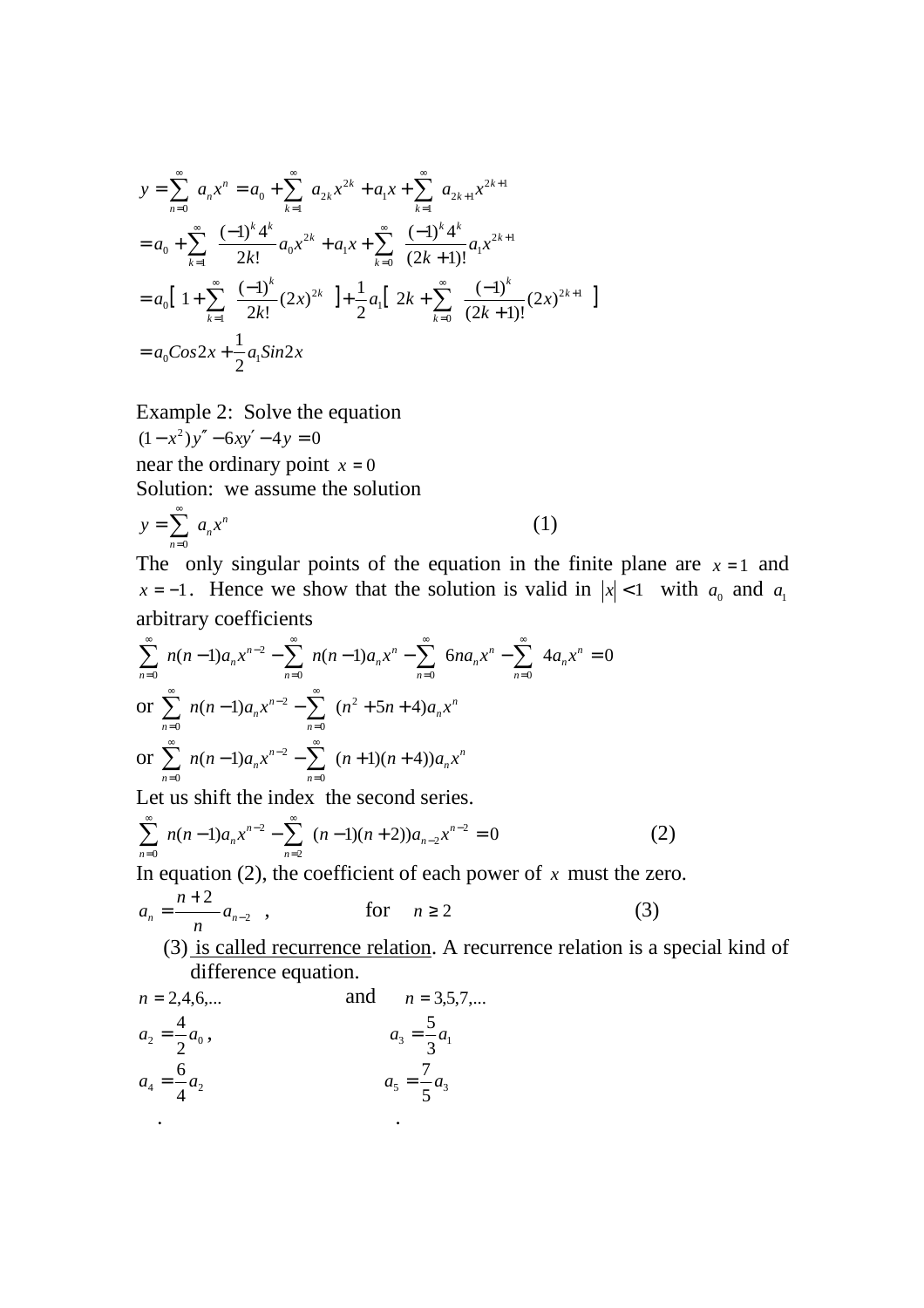$$
a_{2k} = \frac{2k+1}{2k} a_{2k-2}
$$
  
\n
$$
k \ge 1
$$
  
\n
$$
a_{2k} = (k+1)a_0
$$
  
\nSimilarly,  $k \ge 1$   
\n
$$
a_{2k+1} = \frac{2k+3}{3} a_1
$$

Hence the solution  $y = \sum a_n x^n$ *n*  $y = \sum_{n=1}^{\infty} a_n x$ = = 0

$$
y = a_0 + \sum_{k=1}^{\infty} a_{2k} x^{2k} + a_1 x + \sum_{k=1}^{\infty} a_{2k+1} x^{2k+1}
$$
  
=  $a_0 \left[ 1 + \sum_{k=1}^{\infty} (k+1) x^{2k} \right] + a_1 \left[ x + \sum_{k=1}^{\infty} \frac{2k+3}{3} x^{2k+1} \right]$   
=  $\frac{a_0}{(1-x^2)} + \frac{a_1 (3x - x^3)}{3(1-x^2)^2}$ 

Example 3. Solve the equation  $y'' + (x-1)^2 y' - 4(x-1)y = 0$ about the ordinary point  $x = 1$ Solution: we assume the solution

$$
y = \sum_{n=0}^{\infty} a_n (x-1)^n
$$
 (1)

We first translate the axes, putting

$$
x-1 = u , \frac{dy}{du} \cdot \frac{du}{dx} = \frac{dy}{dx}
$$
  

$$
\frac{dy}{du} \cdot 1 = \frac{dy}{dx}
$$
 The equation becomes  

$$
\frac{d^2y}{du^2} + u^2 \frac{dy}{du} - 4uy = 0
$$

Then we assume the solution

$$
y = \sum_{n=0}^{\infty} a_n u^n
$$
  

$$
\sum_{n=0}^{\infty} n(n-1)a_n u^{n-2} + \sum_{n=0}^{\infty} n a_n u^{n+1} - \sum_{n=0}^{\infty} 4a_n u^{n+1} = 0
$$
  
Collecting the terms  

$$
\sum_{n=0}^{\infty} n(n-1)a_n u^{n-2} + \sum_{n=0}^{\infty} (n-4)a_n u^{n+1} = 0
$$

$$
\sum_{n=0}^{\infty} n(n-1)a_n u^{n-2} + \sum_{n=0}^{\infty} (n-4)a_n u^{n+1} = 0
$$

Shifting the index from *n* to  $n-3$  in the second series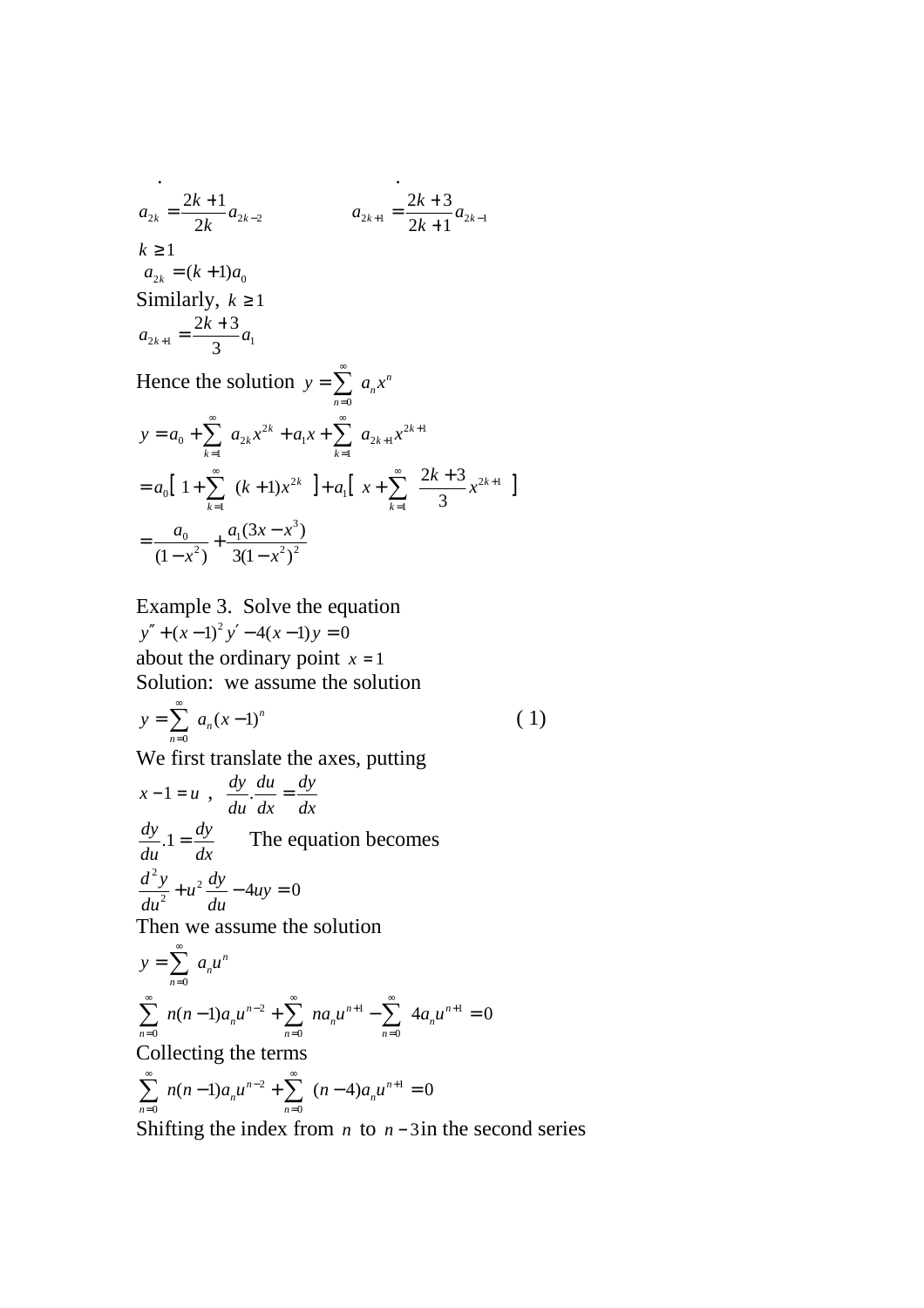$$
\sum_{n=0}^{\infty} n(n-1)a_n u^{n-2} + \sum_{n=3}^{\infty} (n-7)a_{n-3}u^{n-21} = 0
$$
  
\nTherefore  $a_0$  and  $a_1$  are arbitrary and for remainder, we have  
\n $2a_2 = 0$   
\n $n \ge 3$   
\n $a_n = \frac{n-7}{n(n-1)}a_{n-3}$   
\n $a_0$  arbitrary  $a_1$  arbitrary  $a_0$  at  $a_0$  = 0  
\n $a_3 = \frac{-4}{3.2}a_0$   $a_4 = \frac{-3}{4.3}a_1$   $a_5 = \frac{-2}{5.4}a_2 = 0$   
\n $a_6 = \frac{-1}{6.5}a_3$   $a_7 = \frac{0}{7(6)}a_4 = 0$   $a_8 = (a_5 = 0)$   
\n $a_9 = \frac{-2}{9.8}a_6$   $a_{10} = \frac{-3}{10.9}a_7 = 0$   $a_1 = 0$   
\n $a_{3k} = \frac{3k-7}{3k(3k-1)}a_{3k-3}$   $a_{3k+1} = 0, k \ge 2$   $a_{2k+2} = 0, k \ge 1$   
\n $k \ge 1$ :  $a_{3k} = \frac{(-1)^k [(-4)(-1)...2...(3k-7)]}{[3.6.9...(3k) [2.5.8...(3k-1)]}a_6$   
\n $y = a_0[1 + \sum_{k=1}^{\infty} \frac{(-1)^k [(-4)(-1)...2...(3k-7)]}{[3.6.9...(3k) [2.5.8...(3k-1)]}u^{3k} + a_1(u + \frac{1}{4}u^4)$   
\nNow substitute  $u = x - 1$   
\n $y = a_0[1 + \sum_{k=1}^{\infty} \frac{(-1)^k [(-4)(-1)...2...(3k-7)]}{[3.6.9...(3k) [2.5.8...(3k-1)]}u^{3k} + a_1(u + \frac{1}{4}u^4)$ 

4.0 **Conclusion**: In this unit we have attempted the series solution method to Ordinary Differential Equations. In the subsequent unit we are going to discuss more about this method in greater details. You are supposed to master this unit properly to be well equipped for the next unit.

5.0 **Summary**: Recall that in this unit we discuss power series and radius of convergence for the series. We also applied the series to solve differential equations. We derived the singular and ordinary points for each of the series solutions. Study this unit properly before going to the next unit.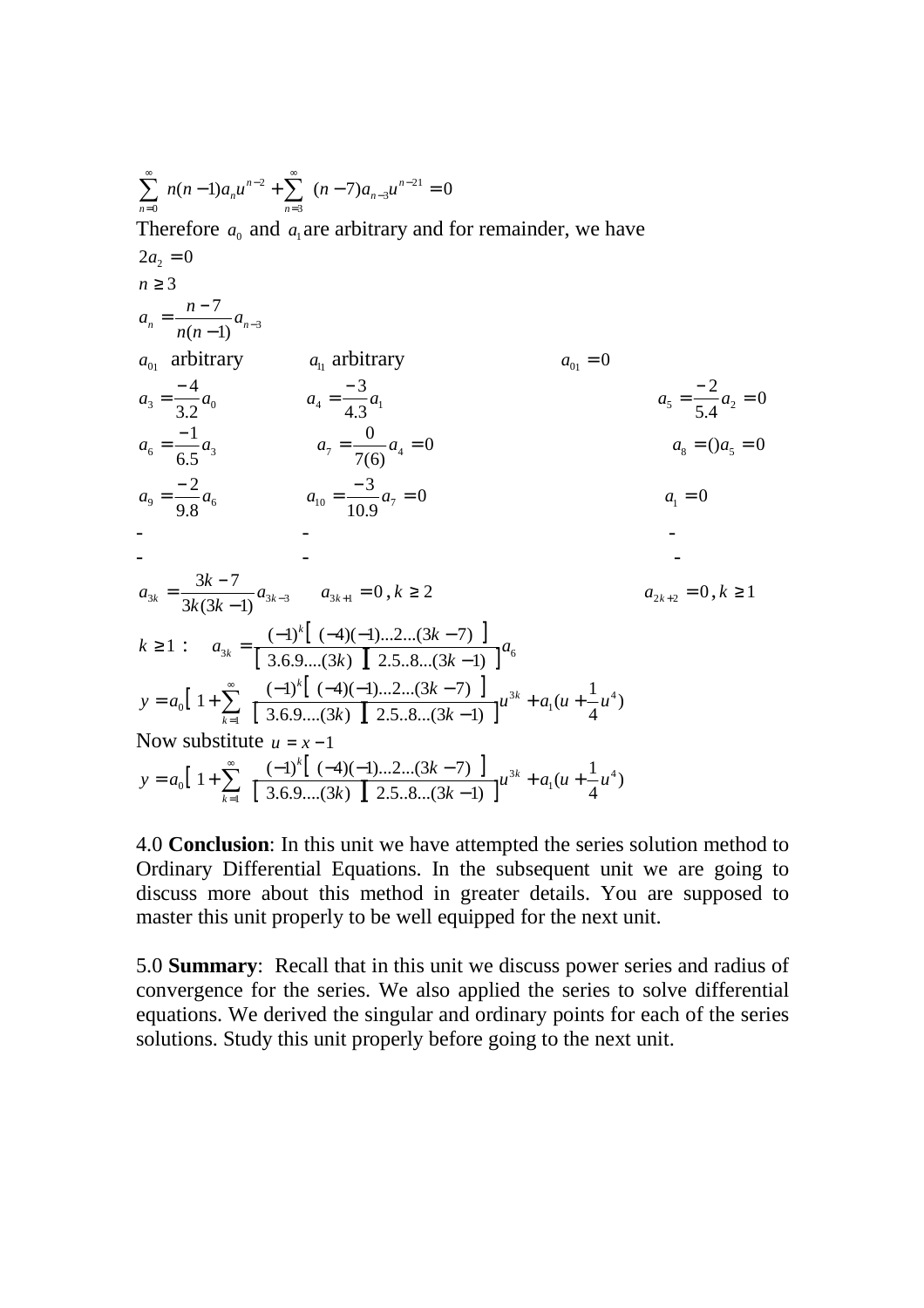## 6.0. **Tutor Marked Assignments**

1. Determine a lower bound for the radius of convergence of series solution about each given point  $x_0$  for each of the following differential equations.

(i)  $(x^2 - 2x - 3)y'' + xy' + 4y = 0$ ,  $x_0 = 4$ ,  $x_0 = -4$  and  $x_0 = 0$ (ii)  $(1+x^3)y'' + 4xy' + y = 0$ ,  $x_0 = 0$ , and  $x_0 = 2$ 

2. Determine whether each of the points  $-1,0$  and 1 is an ordinary point, or regular singular point or irregular singular point for the following differential equation,

(i)  $2x^4(1-x^2)y'' + 2xy' + 3x^2y = 0$ (ii)  $(x+3)y'' - 2xy' + (1-x^2)y = 0$ 

## 7.0 REFERENCES/FURTHER READINGS

EARL. A. CODDINGTON: An Introduction to Ordinary Differential Equations. Prentice-Hall of India

FRANCIS B. HILDEBRAND: Advanced Calculus for Applications, Prentice-Hall, New Jersey

EINAR HILLE: Lectures on Ordinary Differential Equations, Addison – Wesley Publishing Company, London.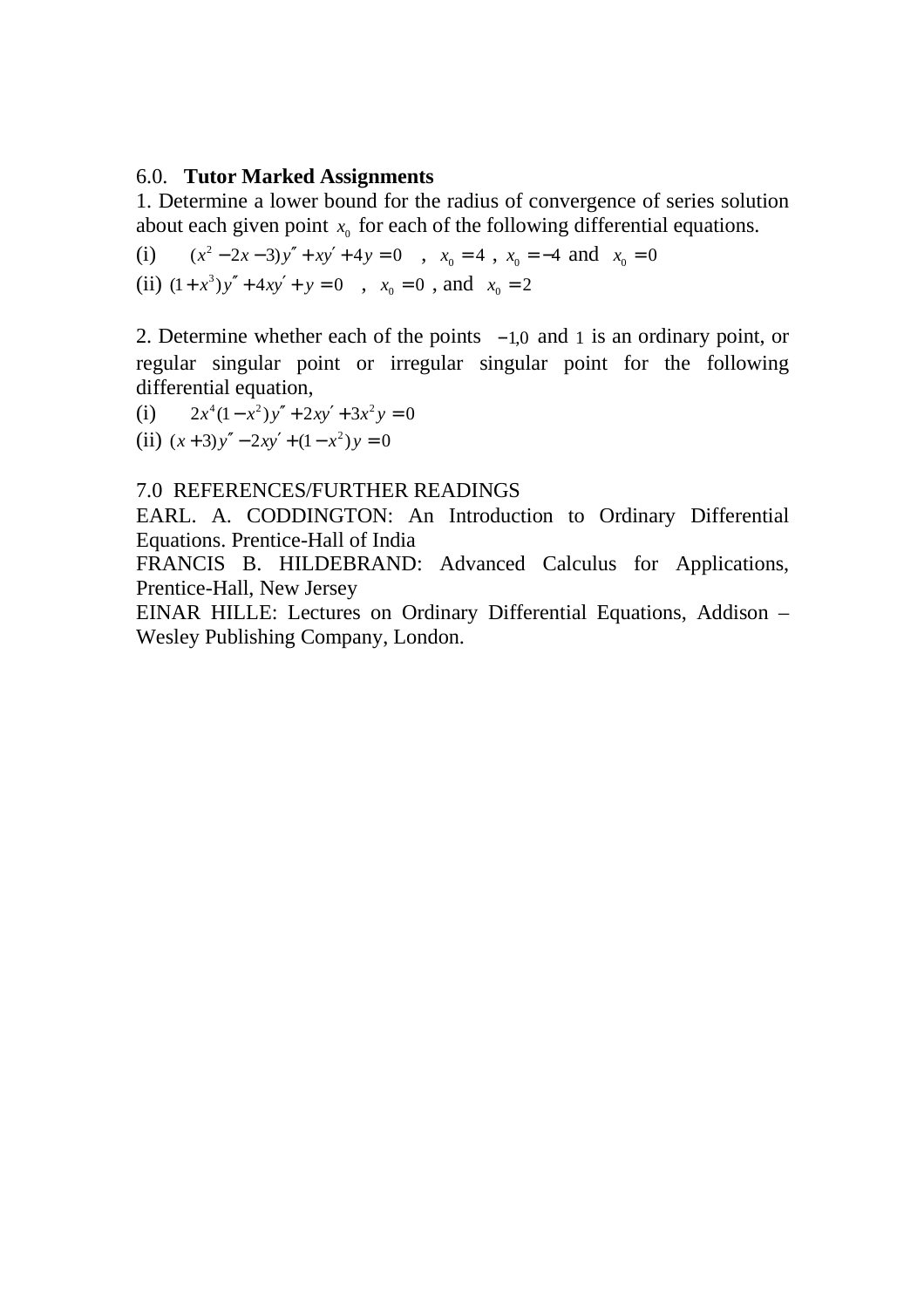## UNIT 2: EULER EQUATION.

- 1.0 Introduction
- 2.0 Objectives
- 3.0 Main Content
	- 3.1. Euler Equation
	- 3.2 Series solution near a regular point
	- 3.3 Indicial equation with equal roots
	- 3.4 Indicial equation with difference of roots, a positive integer and Non- Logarithmic case.
- 4.0 Conclusion
- 5.0 Summary
- 6.0 Tutor Marked Assignment
- 7.0 References/ Further Readings

1.0 Introduction: In this unit we deal with a class of differential equation normally refer to as Euler Equation. This type of equation usually possesses solutions that are classified as regular singular points of the differential equations. Series solution of this class of equation must be attempted with different approach. We shall see this in our treatment of this system of equation in this unit.

2.0 Objective: At the end of this unit you should be able to

- differentiate Euler equations from others.

- use series solution approach to solve these categories of equations
- solve problems relating to Euler equation

# 3.0. MAIN CONTENT

3.1. Euler Equation

$$
L(y) = x^2 \frac{d^2 y}{dx^2} + \alpha x \frac{dy}{dx} + \beta y = 0
$$
\n(1)

is known as Euler equation.

It is easy to see that  $x = 0$  is a regular singular point of (1)

In any interval not including the origin, (1) has a general solution of the form.

 $y = c_1 y_1(x) + c_2 y_2(x)$ ,

 $y_1$  and  $y_2$  are linear, independent solution.

Here we assume that (1) has a solution of the form

$$
y = x^2
$$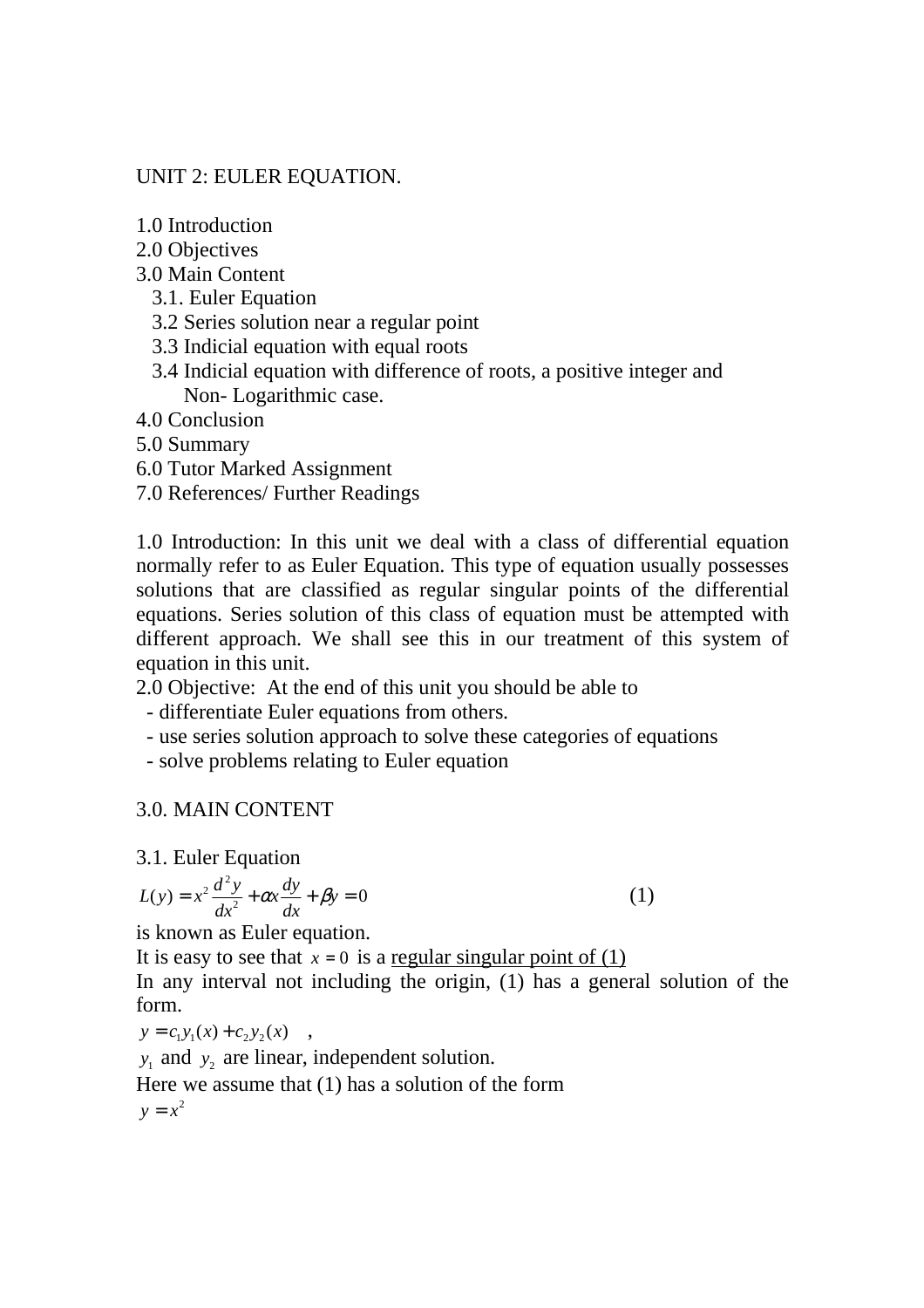$$
L(x2) = x2(x2)'' + \alpha x(x2)' + \beta x2 = x2F(r)
$$
  
Where  

$$
F(r) = r(r-1) + \alpha r + \beta
$$
 (2)

If *r* r is a root of the equation

$$
r_1 = \frac{- (\alpha - 1) + \sqrt{(\alpha - 1)^2 - u\beta}}{2}
$$
 (3)

$$
r_2 = \frac{-(\alpha - 1) - \sqrt{(\alpha - 1)^2 - u\beta}}{2}
$$
 (4)

$$
\therefore F(r) = (r - r_1)(r - r_2)
$$

Case I  $(\alpha - 1)^2 - 4\beta > 0$ , then the roots are real and unequal and  $W(x^n, x^{r_2})$  is non-vanishing for  $r_1 \neq r_2$ ) and  $x > 0$ . Thus the general solution is  $c_1 x'^1 + c_2 x'^2$  $y = c_1 x^{r_1} + c_2 x^{r_2}$   $x > 0$ case  $1 \left( \alpha - 1 \right)^2 - 4 \beta = 0$ , then 2  $(\alpha -1)$  $1 - r_2$  $r_1 = r_2 = -\frac{(\alpha - 1)}{2}$ 

and we have only one solution

 $y_1(x) = x^{r_1}$  $y_1(x) = x^r$ 

of the differential equation. We can obtain the second solution by the method of reduction. We consider a different approach to obtain the solution.

$$
L(x^{r}) = x^{r} F(r)
$$
  
If  $r = r_1$ , then  

$$
L(x^{r_1}) = x^{r_1} F(r_1) = 0
$$
  
Now  $F(r) = (r - r_1)^2$ , if we differentiate  
 $F(r)$  i.e.:  $F'(r) = 2(r - r_1)$  and then set  $r = r_1$ , if given  $F'(r) = 0$ , it suggests that  

$$
\frac{\partial}{\partial r} L(x^{r}) = \frac{\partial}{\partial r} [x^{r} F(r)]
$$
  

$$
L(x^{r} \log x) = x^{r} \log x F(r) + r(r - r_1) x^{r}
$$
  
We set  $r = r_1$ , thus  

$$
L(x^{r_1} \log x) = 0
$$
  
 $\therefore y_2 = x^{r_1} \log x$   $x > 0$   
is the second solution of (1)

Thus the general solution is

 $_2 = (c_1 + c_2 \log x) x^{r_1}$  $y_2 = (c_1 + c_2 \log x) x^{r_1},$   $x > 0$ Case III  $(\alpha - 1)^2 - 4\beta < 0$ , in this case, the root are complex, say  $r_1 = \lambda + i\mu$ ,  $r = \lambda + i\mu$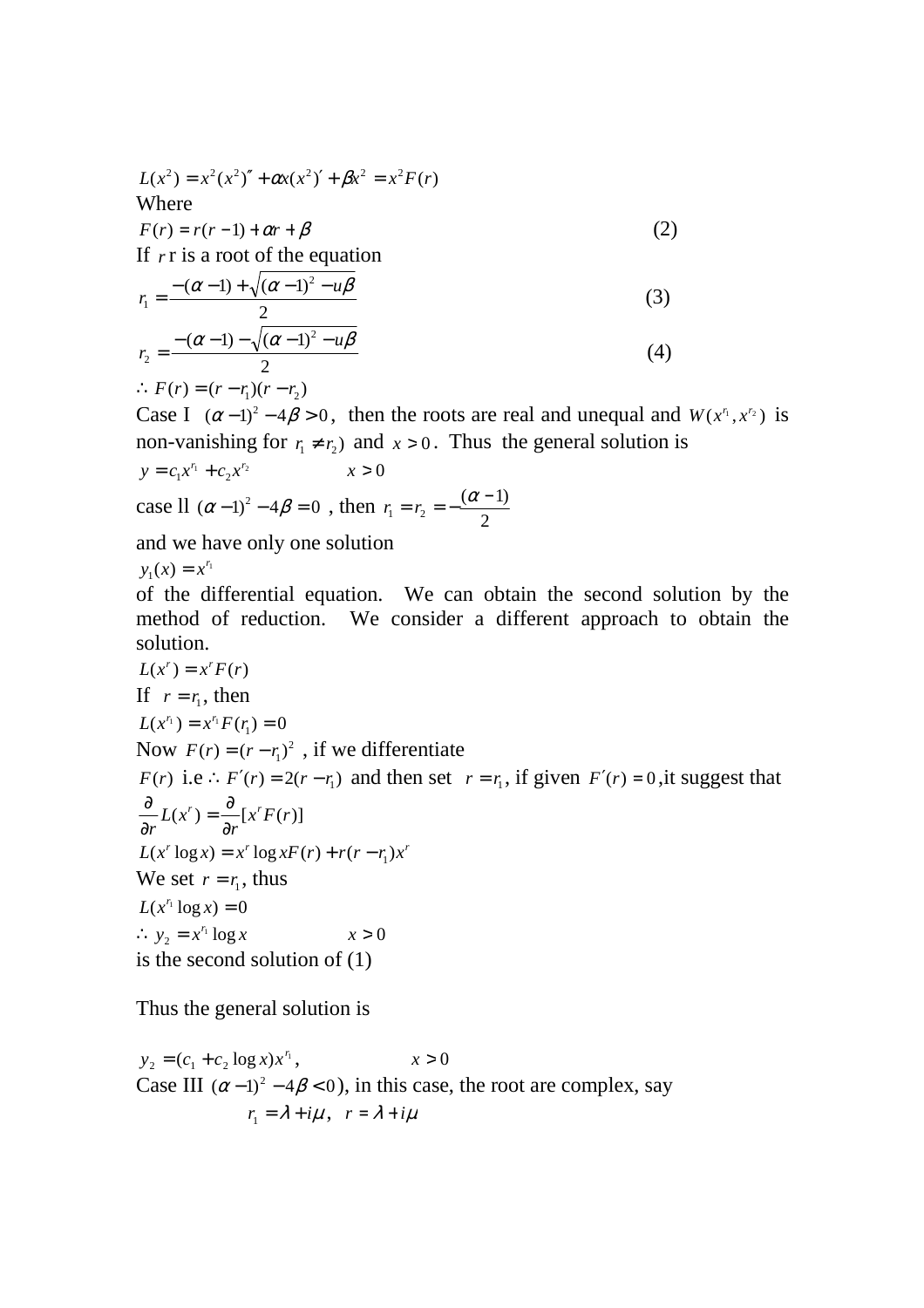Thus the general solution is

$$
y_2 = (c_1 x^{\lambda + i\mu} + c_2 x^{\lambda -}) x^{n i\mu}
$$
  
=  $x^{\lambda} [c_1 x^{i\mu} + c_2 x^{-i\mu}]$   
=  $x^{\lambda} [c_1 e^{i\mu \log x} + c_2 e^{-i\mu \log x}]$   
=  $x^{\lambda} [c_1 \cos(\mu \log x) + c_2 \sin(\mu \log x)]$ 

It is always possible to obtain a real valued solution of Euler equation (1) in the interval, by making the following changes

$$
\frac{d}{dx} = (-1)\frac{d}{\xi}, \frac{d^2}{dx^2} = \frac{d^2}{d\xi^2}
$$

in the equation, we have

$$
\xi^2 \frac{d^2 u}{d\xi^2} = \xi^2 \frac{du}{d\xi} + \beta u = 0, \xi^2 \qquad \xi^2 > 0
$$

It is obtained as above. Since

$$
\begin{array}{ccc} \n\mid x & x & \text{for } x > 0 \\ \n-x = \xi & \text{for } x > 0 \n\end{array}
$$

It follows that we read one, to replace for *x* by  $x \mid x$  in the above solution to obtain real valued solution valid in any interval not containing the origin To solve the Euler equation (1)  $x^2y'' + x\alpha y' + \beta y = 0$ 

in any interval not containing the origin substitute  $y = x^r$  and compute the root  $r^1$  and  $r^2$  of the equation

 $F(r) = r^2 + (\alpha - 1)r + \beta = 0$ If the roots are real and unequal  $\begin{vmatrix} 1 & x \end{vmatrix}$   $\begin{vmatrix} r_1 & r_2 \end{vmatrix}$   $\begin{vmatrix} x & r_1 \end{vmatrix}$  $y = c_1 | x |^{r_1} + c_2 | x |^{r_2}$ 

If the roots are real and equal  $(c_1 + c_2 \log |x| |x| |x|^{1}$  $y = (c_1 + c_2 \log |x| |x| |x|^{r}$ 

If the roots are complex

 $y = |x|^{2} (c_1 \cos(\mu \log |x| + c_2 \sin(\mu \log |x|)))$ 

For an Euler equation of the form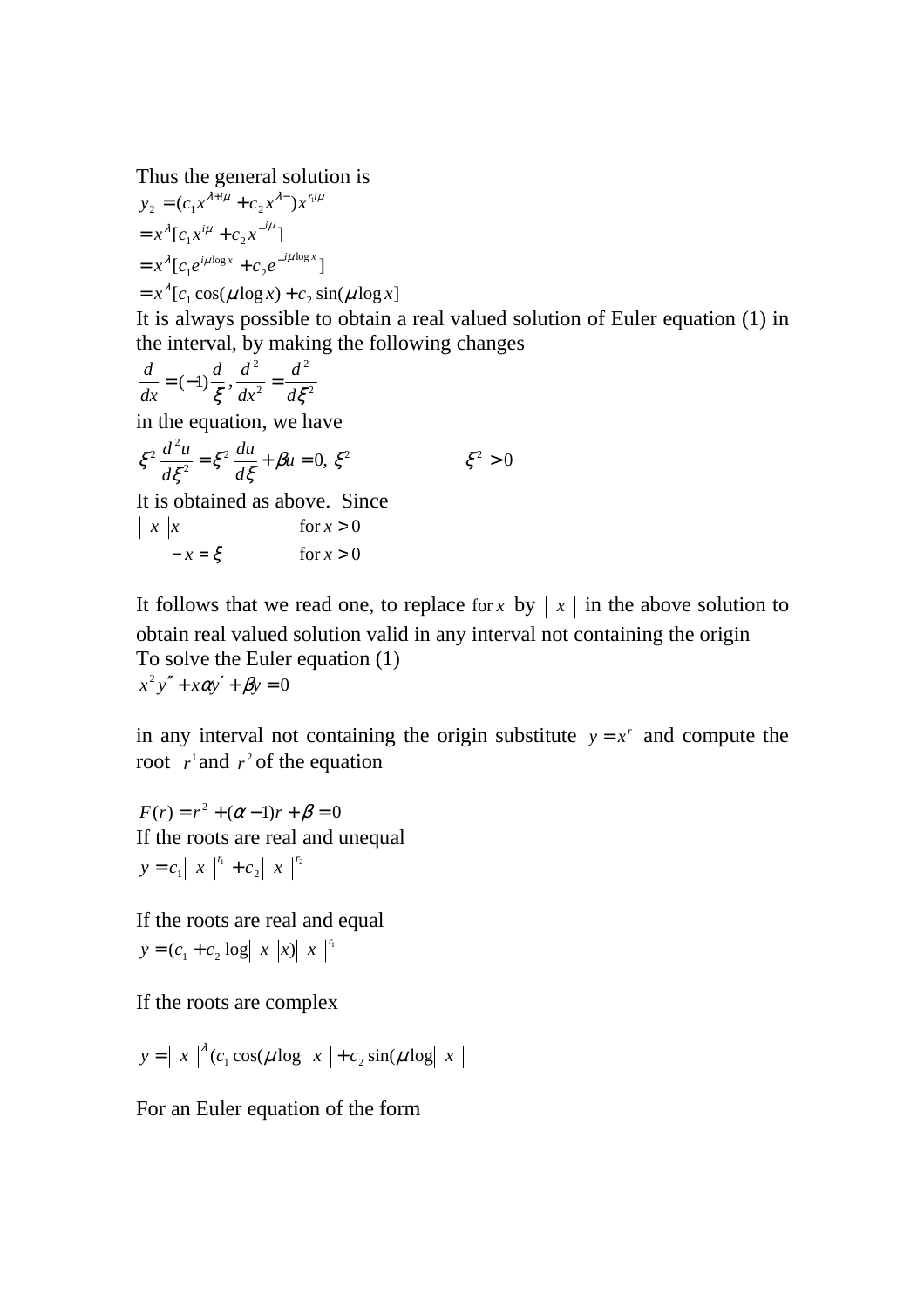$(x - x_0)^2 y'' + \alpha (x - x_0) y' + \beta y = 0$ Change the independent variable by  $t = x - xo)^r$ 

or suppose the solution

 $y = (x - xo)^r$ 

**Note:** The situation for a general second order differential equation with a regular singular point is similar to that for an Euler equation.

2. Another method of obtaining the solution of Euler Equation  $x^2 y'' + \alpha x y' + \beta y = 0$ 

Solution: We make the change of variable  $x = e^z$  or  $z = \log x$  and  $x > 0$ .

$$
\frac{dy}{dx} = \frac{dy}{dz}\frac{dz}{dx} = \frac{1}{x}\frac{dy}{dz}
$$

$$
\frac{d^2y}{dx^2} = \frac{1}{x}\frac{d^2y}{dz}\frac{dz}{dx} - \frac{1}{x^2} = \frac{dy}{dz}
$$

Substituting there value in the equation

$$
\frac{d^2y}{dx^2} + (\alpha - 1)\frac{dz}{dx} + \beta y = 0
$$

This is an equation with constants coefficients

The auxiliary equation is

 $r^2 + (\alpha - 1)r + \beta y = 0$ 

- (i) If  $r_1$  and  $r_2$  are real and unequal.  $y = c_1 e^{xt} + c_2 e^{tx_2} = c_1 x^{r_1} + c_2 x^{r_2}$ 1 1  $y = c_1 e^{zr_1} + c_2 e^{zr_2} = c_1 x^{r_1} + c_2 x^{r_2}$
- (ii) If the roots are equal i.e  $\therefore$   $y = (c_1 + c_2 z)e^{zt}$ .

$$
= (c_1 + c_2 \log x) \alpha^{r_1}
$$

(iii) If the roots are complex  $y = e^{\lambda z} (c_1 \cos \mu z + c_2 \sinh z)$  $= x^{\lambda} (c_1 \cos(\mu + \log x) + c_2 \sin(\mu \log x))$ 

## **3.2 Series solution near a regular singular point**

Consider the equation  $P(x)y'' + Q(x)y' + R(x)y = 0$  (1)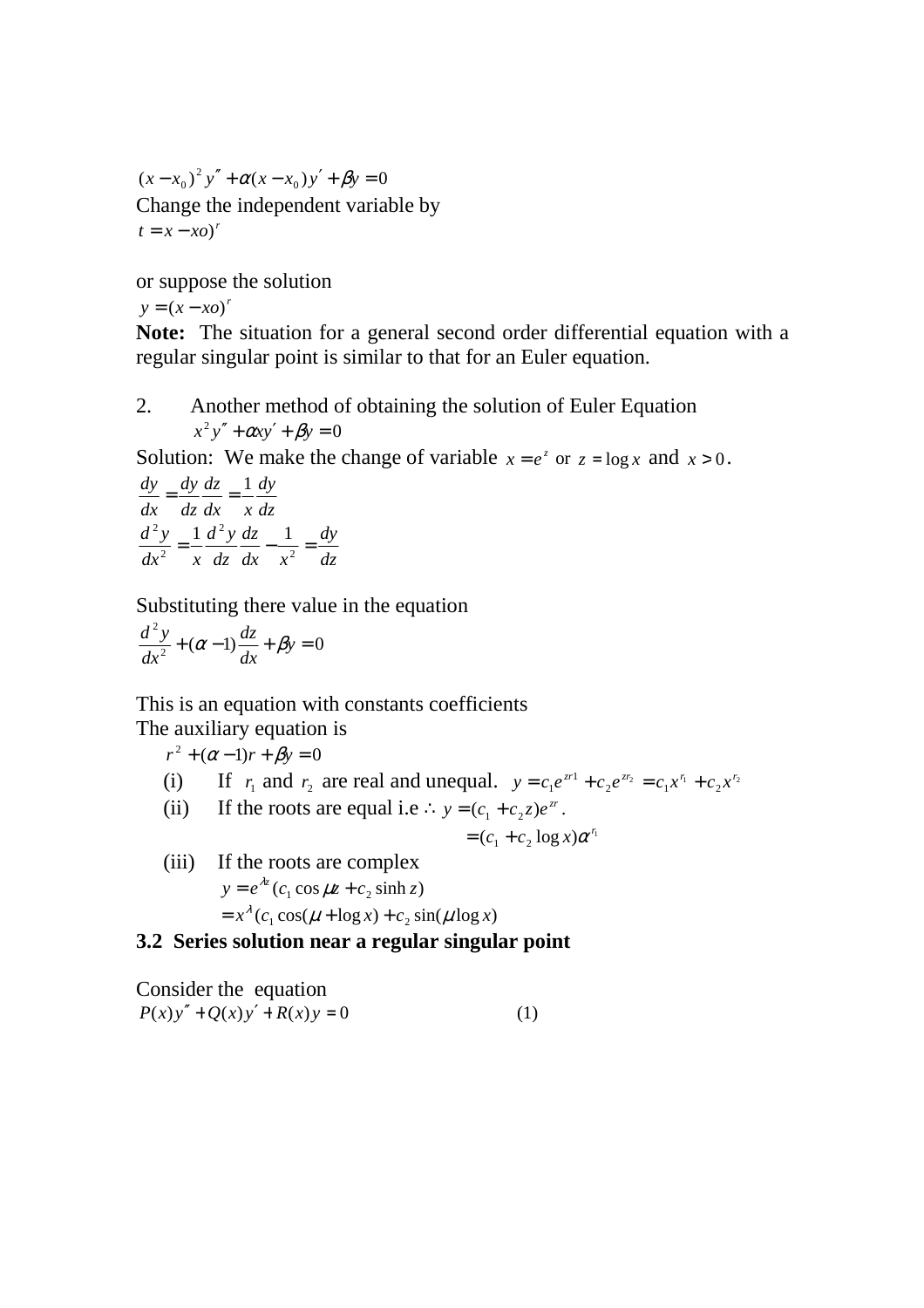Assume that  $x = 0$  is a regular singular point of (1) means that  $(x)$  $f(x) = \frac{xQ(x)}{R}$ *P x*  $xP(x) = \frac{xQ(x)}{P(x)} =$ and  $(x)$  $f(x) = \frac{x^2 R(x)}{R(x)}$  $\frac{2}{x}$ *P x*  $x^2 q(x) = \frac{x^2 R(x)}{R(x)}$  have finite limits as  $x \to 0$  and are analytics at  $x = x_0$  for some interval about the origin

(i) can be written  $[x^2 y'' + x [xp(x)]y' + [x^2 q(x)]y = 0$ But  $xp(x) = \sum P_n x^n$ *n*  $xp(x) = \sum_{n=0}^{\infty} P_n x$ = =  $\mathbf{0}$  $(x)$ *n*  $x^2q(x) = \sum_{n=0}^{\infty} q_n x$  $n=0$  $2q(x) =$  $x^2 y'' + x[p_o + p_1 x + \dots + p_n x + \dots ]y' + [q_o + q_1 x + \dots + q_x x^n + \dots ]y = 0$  $p_p + p_1 x + \dots + p_n x + \dots$   $y' + [q_0 + q_1 x + \dots + q_x x^n + \dots] y = 0$  (2)

If all the coefficient use zeros, except  $P_0$  and  $q_n$ , then (2) reduces to Euler equation, which was discussed previously.

If some of the  $P_n$  and  $q_n$ .  $n \geq$  will not be zero. However the essential character of the solution remains the same. It is natural to seek the solution of the form of "Euler Solution" the power series.

$$
y = x^r \sum_{n=0}^{\infty} a_n x^n
$$
 (3)

As part of our problem we have to determine

- (1) The values of *r* for which equation (1) has a solution of the form (3)
- (2) The recurrence relation for the  $a_n$
- (3) The radius of convergence of the series  $\sum_{n=1}^{\infty} a_n x^n$ *n*  $=0$

We shall illustrate the method by example

Example I: Find the series solution of the equation  $2xy'' + (1+x)y' - 2y = 0$  (1)

Solution:  $x = 0$  is the regular singular point of the equation.

We assume line solution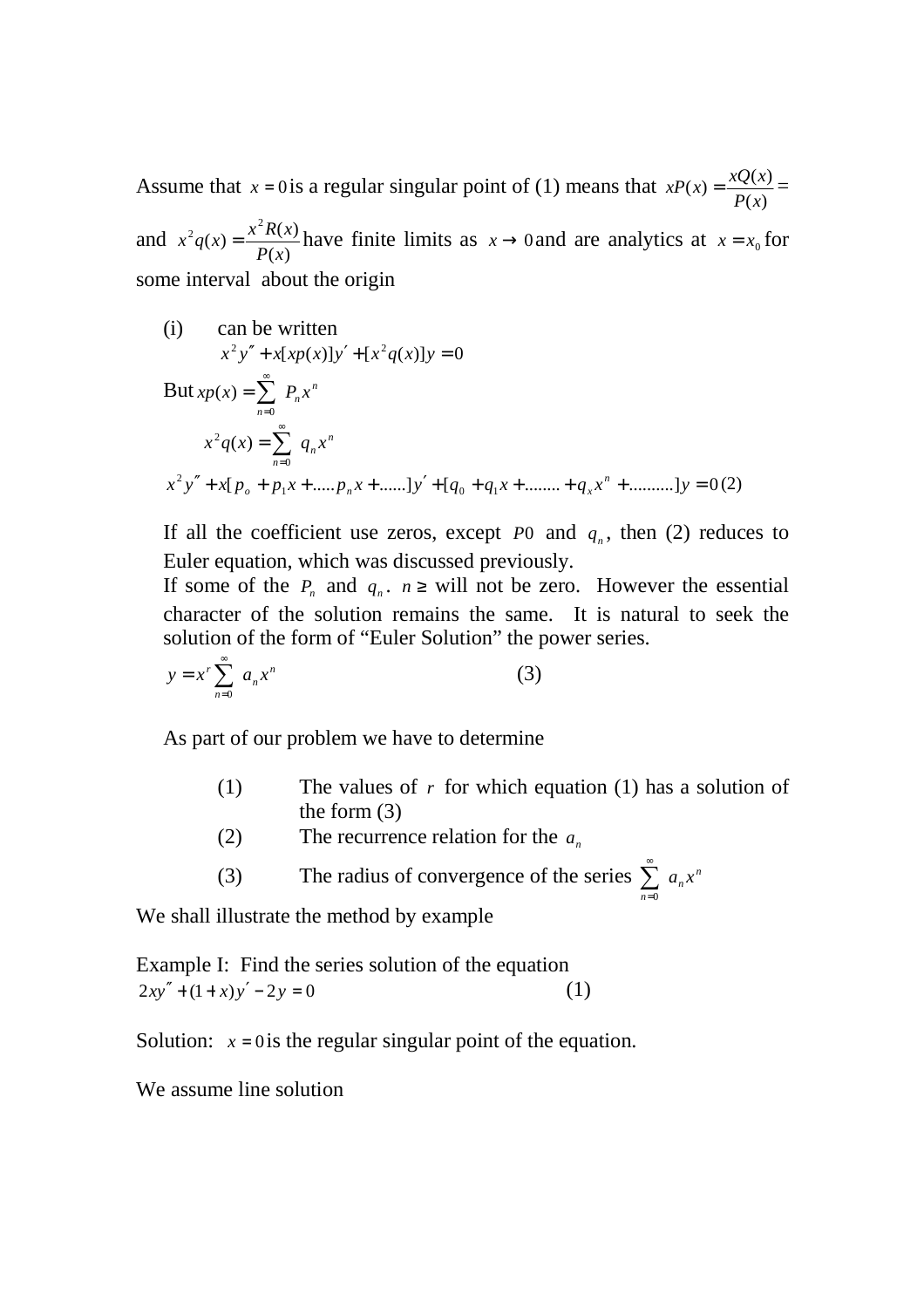$$
y = \sum_{n=0}^{\infty} a_n x^{n+r}
$$
 (2)

Direct substitution of *y* in (2) given

$$
\sum_{n=0}^{\infty} 2(n+r)(n+r-1)a_n x^{n+r} + \sum_{n=0}^{\infty} (n+r)a_n x^{n+r-1} + \sum_{n=0}^{\infty} (n+r)a_n x^{n+r} - 2\sum_{n=0}^{\infty} a_n x^{n+r} = 0
$$

Now we shift the index of the second series in (3). We get

$$
\sum_{n=0}^{\infty} (n+r)(2n+2r-1)a_n x^{n+r-1} + \sum_{n=0}^{\infty} (n+r-2)a_n x^{n+r} = 0
$$
 (3)

Once more we reason that the total coefficient of each power of  $x$  in the left member of (4) must vanish. The second summation does start the contribution, until  $n = 1$ . Hence the equation determinants *c* and an are given by

$$
n = 0 \t r(2r - 1)a_0 = 0, \text{ but } a_0 \neq 0
$$
\n
$$
\therefore r(2r - 1) = 0
$$
\n(6)

(6) is called the **indicial equation.**

$$
\therefore r_1 = \frac{1}{2}, r_2 = 0 \qquad n \ge 1
$$
  
\n
$$
n + r)(2n + 2r - 1)a_n + (v + r - 3)a_{n-1} = 0
$$
  
\nRecurrence relation  
\n
$$
\therefore a_n = -\frac{n + r - 3}{(n + r)(2n + 2r - 1)} a_{n-1}
$$
\n(i) Take  $r = \frac{1}{2}$   
\n
$$
a_1 = \frac{(-3)a_0}{2 \cdot 3}
$$
  
\n
$$
a_2 = \frac{(-1)a_1}{4 \cdot 5}
$$
  
\n
$$
a_3 = \frac{(-1)a_2}{6 \cdot 7}
$$
  
\n........  
\n
$$
a_n = -\frac{(2n - 5)a_{n-1}}{2 \cdot n(2n + 1)}
$$
  
\n
$$
a_n = \frac{(-1)^n [(-3)](-1)(1)...(2n - 5)]a_0}{[2 \cdot 4 \cdot 6 \cdot ....(2n)][3 \cdot 5 \cdot 7 \cdot ....(2n + 1)]}
$$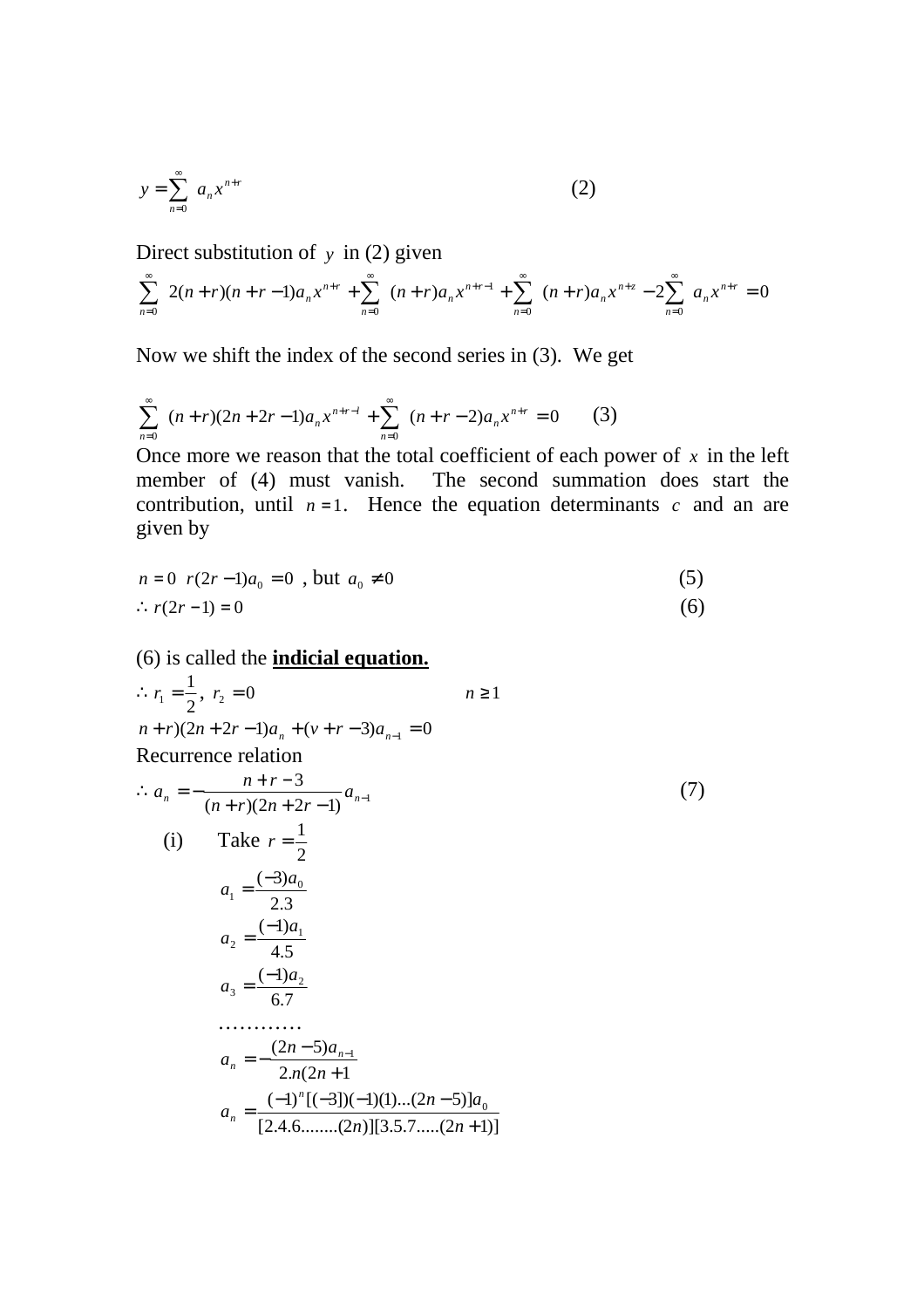Omitting the constant  $a_0$ , we may write the particular solution as

$$
y_1 x^{yz} + \sum_{n=1}^{\infty} \frac{(-1)^n 3x^{n+\frac{1}{2}}}{2^n n!(2n-3)(2n-1)(2n+1)}
$$
(8)

Next task is to find the solution corresponding to the root  $c_2 = 0$ .

The recurrence relation becomes  $n \geq 1$ .

$$
n(2n-1)b_n + (n-3)b_{n-1} = 0
$$
  
\nOr 
$$
b_n = \frac{(n-3)}{n(2n-1)}b_{n-1} = 0
$$
  
\n
$$
b_1 = \frac{(-2)b_0}{1.1}
$$
  
\n
$$
b_2 = \frac{(-1)b_1}{2.3}
$$
  
\n
$$
b_2 = \frac{(-1)b_2}{3.5}
$$
  
\n
$$
b_n = \frac{(0)b_{n-1}}{n(2n-1)}
$$
  
\n
$$
\therefore b_n = 0 \text{ if } b_n = -\frac{(n-3)b_{n-1}}{n(2n-1)}
$$
  
\n
$$
\therefore b_n = 0 \text{ if } n \ge 3
$$
  
\n
$$
\therefore b_1 = b_0, \therefore b_2 = \frac{1}{6}b_1 = \frac{1}{6}b_0
$$
  
\nThe solution is  
\n
$$
y_2 = b_0[1 + 2x + \frac{1}{3}x^2]
$$
  
\nThe general solution is  
\n
$$
y = Ay_1 + By_2
$$
  
\nNote: The roots of indicial eq

**Note:** The roots of indicial equation are unequal and do not differ by integer 3.3**Indicial equation with equal roots**

Example 2. Solve the equation  
\n
$$
x^2y'' + 3xy' + (1-2x)y = 0
$$
 (1)  
\nSolution:  $x = 0$  is regular singular point of (i)  
\nWe assume the solution

$$
y = \sum_{n=0}^{\infty} a_n x^{n+r}
$$
 (2)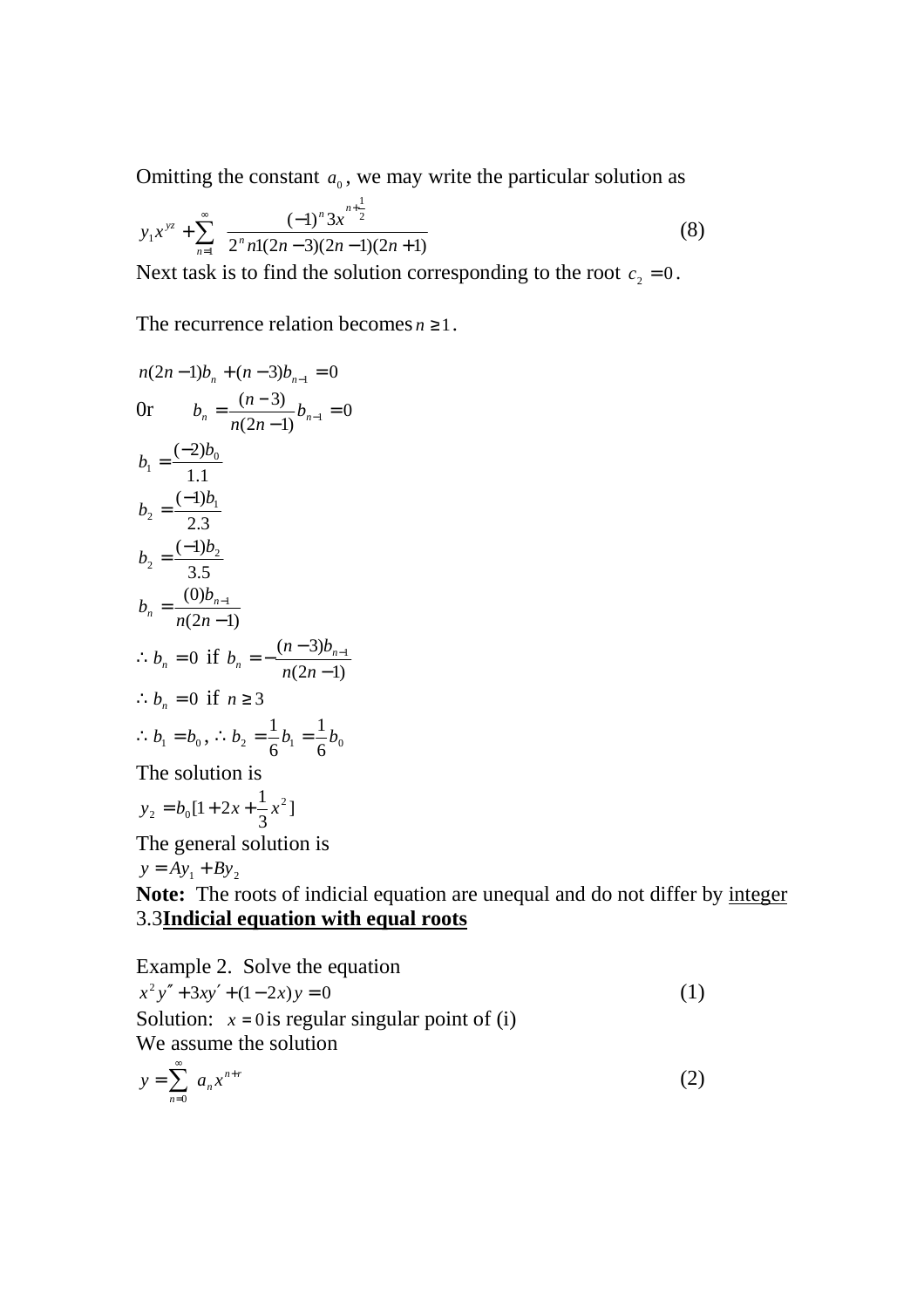Substituting this value in (2), we have  
\n
$$
\sum_{n=0}^{\infty} (n+r)(n+r-1)a_n x^{n+r} + 3\sum_{n=0}^{\infty} (n+r)x^{n+r} + \sum_{n=0}^{\infty} a_n x^{n+r} - 2\sum_{n=0}^{\infty} a_n x^{n+r+1} = 0
$$
\nShifting the index  
\n
$$
\sum_{n=0}^{\infty} [(n+r)^2 + 2(n+r) + 1]a_n x^{n+r} - 2\sum_{n=1}^{\infty} a_{n-1} x^{n+r} = 0
$$
\nThe indicial equation  
\n
$$
r^2 + 2r + 1 = 0
$$
\n
$$
\therefore r = -1
$$
\nThe recurrence relation is  
\n
$$
a_n = \frac{2a_{n-1}}{(n+r+1)^2}
$$
\n
$$
n \ge 1,
$$
\nIn which

$$
n \ge 1, a_n = \frac{2^n a_0}{[(r+2)(2+3) \dots (2+n+1)]^2}
$$
 (5)

$$
\therefore y(x,r) = x^2 + \sum_{n=1}^{\infty} a_n(r)x^{n+r},
$$
\n(6)

in which

$$
n \ge 1, a_n(r) = \frac{2^n}{[(r+2)(2+3) \dots (r+n+1)]^2}
$$
 (7)

Let as write

$$
L(y) = x^2 y'' + 3xy' + (1 - 2x)y
$$

The *y* of equation (6) has been so determined that for that *y* the Eight member of (8) reduced to a single term the  $n = 0$ .

Thus

$$
L(y) = x^2 y'' + 3xy' + (1 - 2x)y
$$
 (8)

A solution of the original differential equation is a function y for which *L*(*y*) = 0. Now taking *r* = −*l* makes *L*[*y*(*x*,-1)] = 0

Now differentiate each member of (9) with respect to  
\n
$$
\frac{\partial}{\partial r}[y(x,r)] = \frac{\partial}{\partial r}[(r+1)^2 x^2]
$$
\n
$$
l[\frac{\partial}{\partial r}y(x,r)] = 2(r+1)x^2 + (r+1)^2 x^2 \log x
$$
\n(10)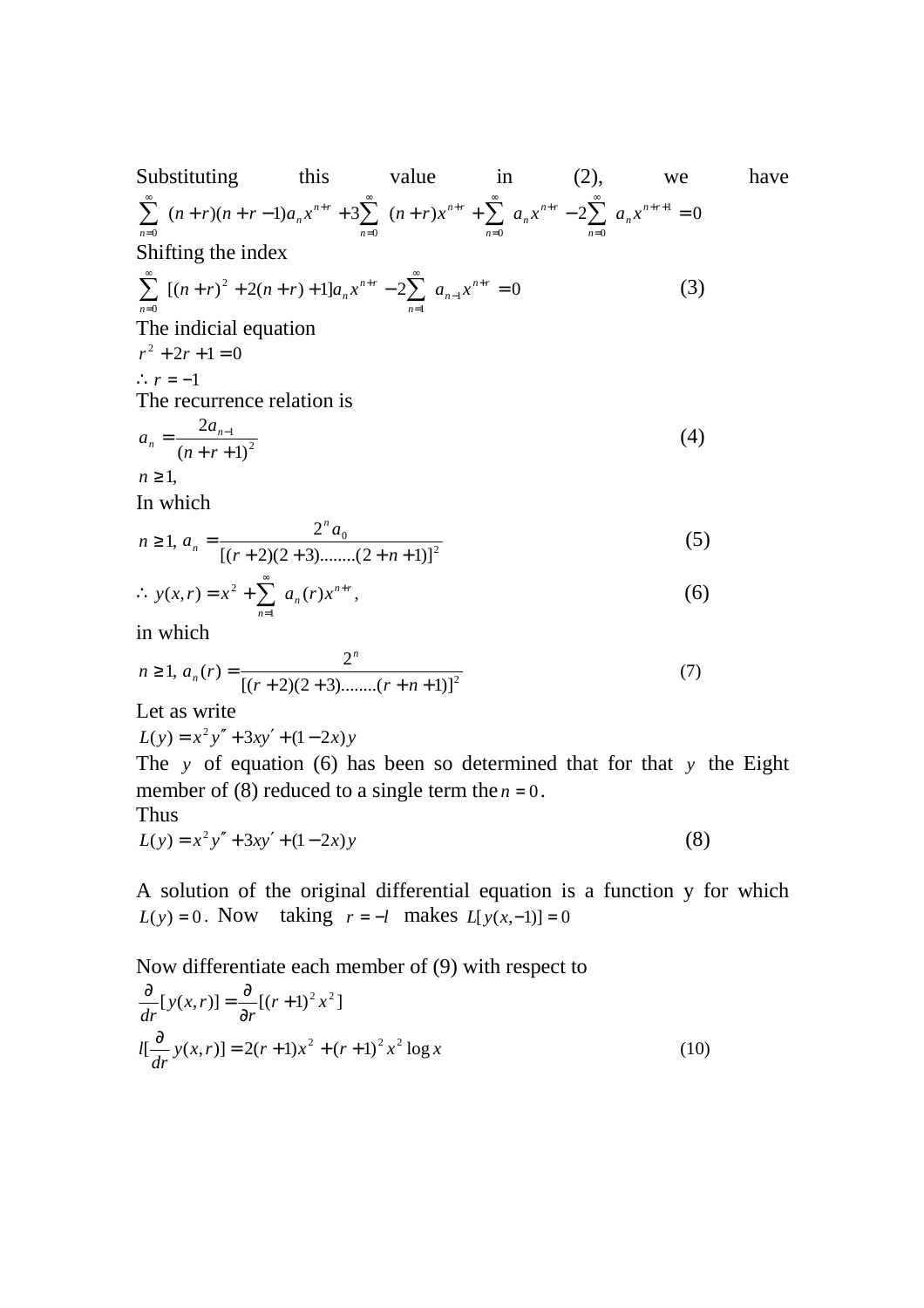From (9) and 10, it can be seen early that the two solution of the equation  $L(y) = 0$  are

$$
y_{1} = [y(x,r)] \t y = [y(x,-1)
$$
\nand  $y_{2} = [\frac{\partial}{\partial r} y(x,r)]_{r=1}$ \n(11)\nand  $y_{2} = [\frac{\partial}{\partial r} y(x,r)] = x^{n-r}$ \n(12)\n
$$
y(x,r) = x^{r} + \sum_{n=1}^{\infty} a_{n}(r)x^{n+r}
$$
\n
$$
\frac{\partial}{\partial r} y(x,r)] = x^{2} \log x + \sum_{n=1}^{\infty} a'_{n}(r)x^{n+r} + \sum_{n=1}^{\infty} a_{n}(2)x^{n+r} \log x
$$
\n
$$
= y(x,r) \log x + \sum_{n=1}^{\infty} a'_{n}(r)x^{n+r}
$$
\n
$$
\therefore = y_{1}x^{1} + \sum_{n=1}^{\infty} a'_{n}(-1)x^{n-r}
$$
\n
$$
a_{n}(r) \frac{2^{n}}{[(r+2)(r+3)...(2+n+1)]^{2}]}
$$
\n
$$
\log a_{n}(r) = \log 2^{n} + 2[\log(r+2) + \dots + \log(2+n+r)]
$$
\n
$$
a''_{n}(r) = 2a_{n}(r)[\frac{1}{r+2} + \frac{1}{r+3} + \dots + \frac{1}{r+n+1}]
$$
\n
$$
r = -1, \text{ we obtain}
$$
\n
$$
a_{n}(-1) = \frac{2^{n}}{(n!)^{2}}
$$
\n
$$
\therefore a'_{n}(-1) = -2\frac{2^{n}}{(n!)^{2}}[1 + \frac{1}{2} + \frac{1}{3} + \dots + \frac{1}{n}]
$$
\nWe write

$$
H_n = \frac{1}{2}1 + \dots + \frac{1}{n}
$$

The solutions are

$$
= y_1 x^{-1} + \sum_{n=1}^{\infty} \frac{2^n x^{n-1}}{(n!)^2}
$$
  
=  $y_2 x_1 \log x - \sum_{n=1}^{\infty} \frac{2^{n+1} H_n x^{n-1}}{(n!)^2}$ 

The general solution, valid for all finite  $x \neq 0$  is  $y = Ay_1 + By_2$ .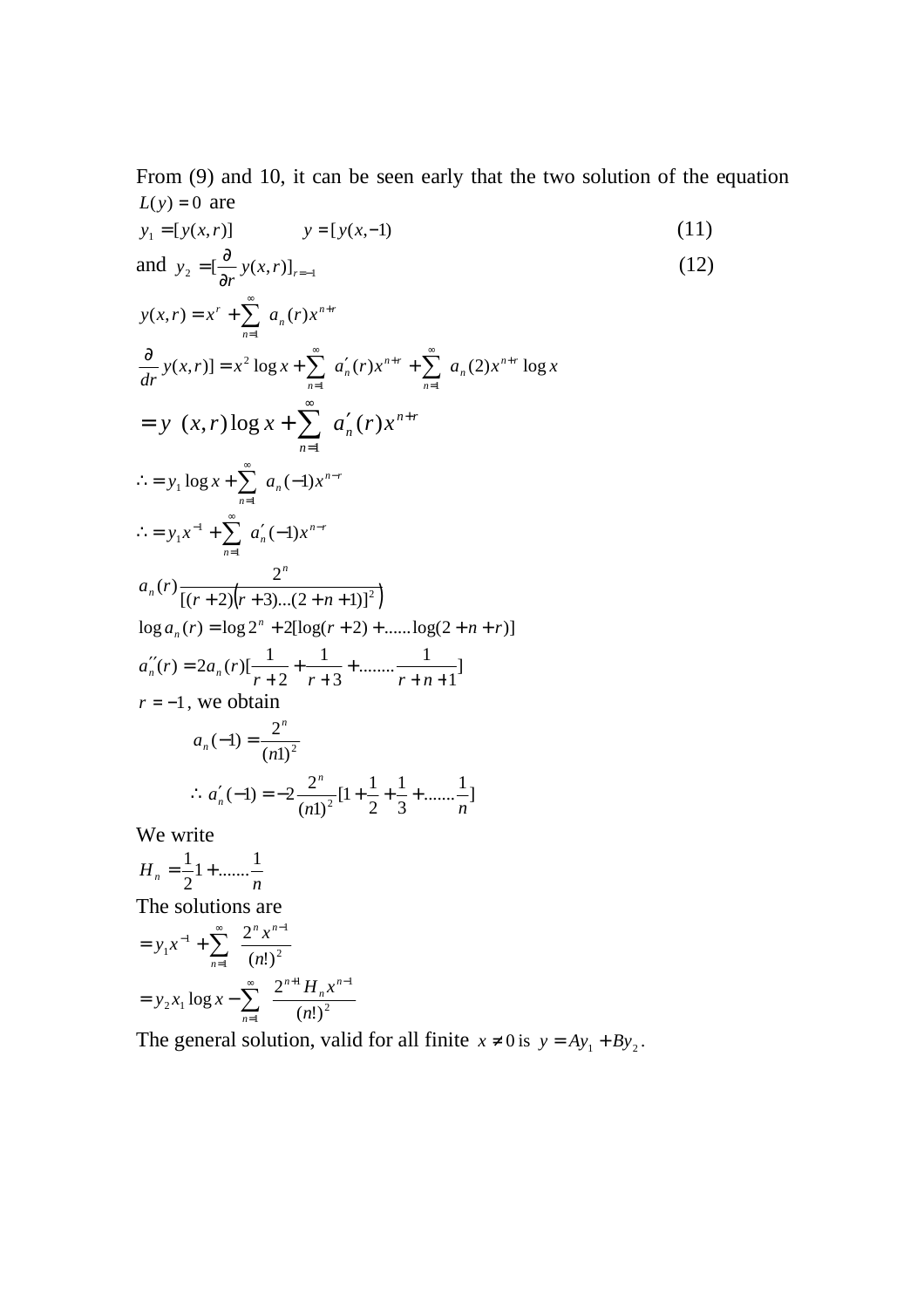## **3.3: Indicial Equation with difference of Roots a Positive Integer, non Logarithmic case**

Solve line equation  

$$
xy'' - (4+x)y' + 2y = 0
$$
 (1)

Solution: We assume the solution

$$
y = \sum_{n=0}^{\infty} a^n x^{n+r}
$$
 (2)

$$
\therefore L(y) = \sum_{n=0}^{\infty} (n+r)(n+r-6)a_n x^{n+r-1} \sum_{n=1}^{\infty} (n+r-3)a_{n-1} x^{n+r-1}
$$
 (3)

The Indicial equation is  $c(c - 5) = 0$ 

$$
\therefore c_2 = 0, \qquad c_1 = 5
$$
  

$$
\therefore s = 5 - 0 = 5
$$

We reason that we hope for two power series solutions, one starting with an  $x^0$  and term, one with an  $x^5$  term.

If we use the longer root  $c = 5$ , then the  $x^0$  term would never enter. Thus we use the smaller roots  $c = 0$ , then the trial solution of the form.

$$
y = \sum_{n=0}^{\infty} a^n x^n
$$
 (4)

has a chance of picking up both solutions because the  $n = 5$   $n = s$  term does contain  $x^5$ 

$$
\therefore L(y) = \sum_{n=0}^{\infty} n(n-5)a_n x^{n-1} - \sum_{n=1}^{\infty} (n-3)a_{n-1} x^{n-1} L(y) = 0
$$

$$
L(y) = 0
$$
  
n(n-5)a<sub>n</sub> = (n-3)a<sub>n-1</sub> (5)

| $n = 1$ | $-4a_1 + 2a_0 = 0$ | $\therefore a_1 = \frac{1}{2}a_o$ |
|---------|--------------------|-----------------------------------|
| $n = 2$ | $-6a_2 + a_1 = 0$  | $a_2 = \frac{1}{12}a_o$           |
| $n = 3$ | $-6a_3 + 0a_1 = 0$ | $a_3 = 0$                         |
| $n = 4$ | $-4a_4 + a_3 = 0$  | $a_4 = 0$                         |
| $n = 5$ | $0.a_5 + 2a_4 = 0$ | $a_4 = 0$                         |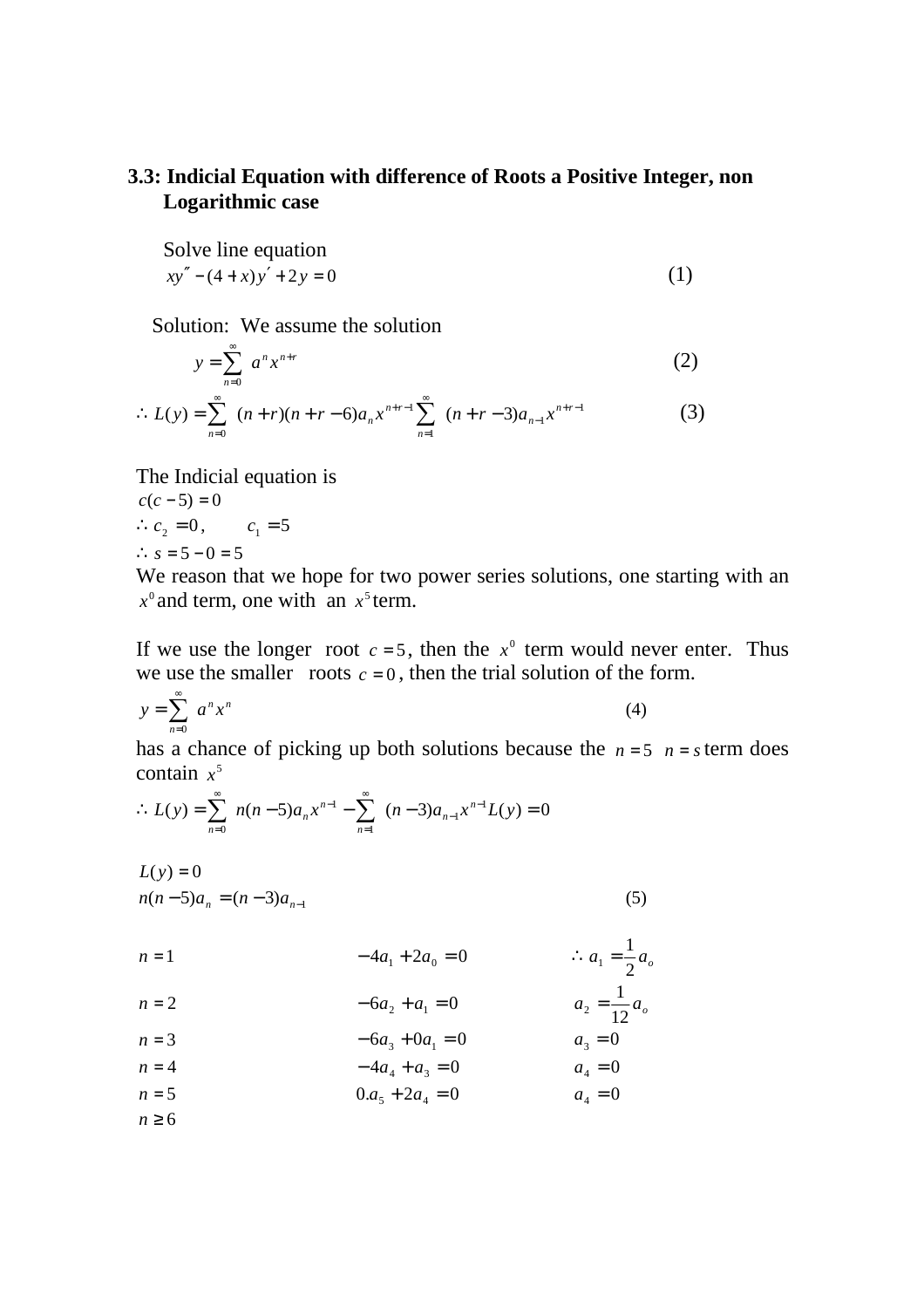$$
a_6 = \frac{3a_6}{6.1}
$$
  
\n
$$
a_7 = \frac{4a_6}{7.2}
$$
  
\n
$$
a_n = \frac{(n-3)(a_{n-1})}{n(n-5)}
$$
  
\n
$$
a_n = \frac{3.4.5...(n-3)a_5}{[6.7.8...(n-1)(n-5)]}
$$
  
\n
$$
a_n = \frac{3.4.5a_5}{(n-2)(n-1)n(n-5)}
$$

Therefore, with  $a_0$  and  $a^5$  arbitrary, the general solution may be written

$$
y = a_0 \left(1 + \frac{1}{2}x + \frac{1}{12}x^2\right)
$$
  
\n
$$
a_5\left[x^5 + \sum_{n=6}^{\infty} \frac{60x^n}{(n-5)\ln(n-1)(n-2)}\right]
$$
  
\n
$$
a_0 = \left(1 + \frac{1}{2}x + x^2\right)
$$
  
\n
$$
a_5 = \left[x^5 + \sum_{n=0}^{\infty} \frac{60x^{n+5}}{n!(n+5)(n+4)(n+3)}\right]
$$

Example 2 Solve the equation  
\n
$$
xy'' + (4+3x)y' + 3y = 0
$$
\n(1)

Solution  $x = 0$  is the regular singular point of (1).

We assume the solution

$$
y = \sum_{n=0}^{\infty} a_n x^{n+r}
$$
  
\n
$$
\therefore L(y) = \sum_{n=0}^{\infty} (n+r)(n+r-1)a_n x^{n+r-1}
$$
  
\n
$$
4 \sum_{n=0}^{\infty} a_n x^{n+r-1} + 3 \sum_{n=0}^{\infty} (n+r)(a_n + r-1)a_n x^{n+r}
$$
  
\n
$$
+ 3 \sum_{n=0}^{\infty} a_n x^{n+r}
$$
  
\n
$$
L(y) \sum_{n=0}^{\infty} a_n (n+r)(a_n + r+3) x^{n+r-1}
$$
  
\n
$$
+ \sum_{n=0}^{\infty} 3a_n (n+r+1) x^{n+r}
$$
\n(3)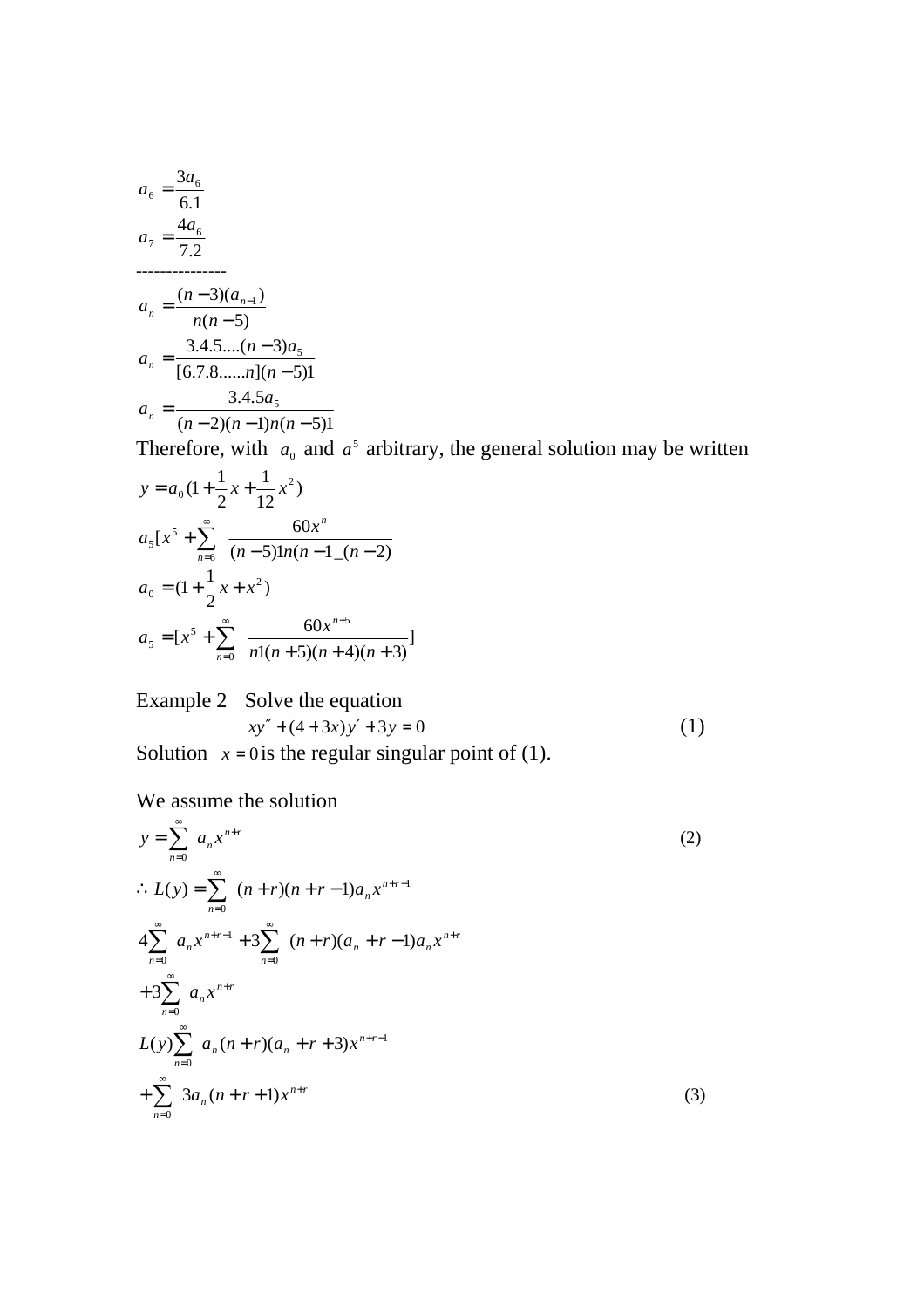$$
n = 0, \text{ we get the indicial equation}
$$
  
\n
$$
r(r+3) = 0
$$
  
\n
$$
r = 0, -3
$$
  
\n
$$
L(y) \sum_{n=0}^{\infty} a_n (n+r)(a+r+3) x^{n+r-1}
$$
  
\n
$$
+ \sum_{n=1}^{\infty} 3a_{n-1} (n+r) x^{n+r-1}
$$
  
\nUsing the smaller root  $r = -3$ 

Using the smaller root  $r_1 = -3$ 

$$
L(y)\sum_{n=0}^{\infty} a_n(n-3)n^{n-4}
$$

Recurrence relation is

$$
a_n(n-3)n = -3(n-3)a_{n-1}
$$
  
\n
$$
n = 1
$$
  
\n
$$
a_1(-2)(1) = (-3)(-2)a_o
$$
  
\n
$$
n = 2
$$
  
\n
$$
a_2(-1)(2) = (-3)(-1)a_1
$$
  
\n
$$
a_3(0)(3) = (-3)(0)a_2
$$
  
\n
$$
n > 4
$$
  
\n
$$
a_n = \frac{-3}{n}a_{n-1}
$$
  
\n
$$
a_4 = \frac{-3}{4}a_3
$$
  
\n
$$
a_5 = \frac{-3}{5}a_4
$$
  
\n........  
\n
$$
a_n = \frac{-3}{n}a_{n-1}
$$
  
\n...  
\n
$$
a_n = \frac{-3}{n}a_{n-1}
$$
  
\n...  
\n
$$
a_n = \frac{(-3)}{n}6a_3
$$
  
\n
$$
y = (a_0xt^{-3}a_1x^{-2} + a_2x^{-1})
$$
  
\n
$$
y = \frac{9}{1}a_1x^{-2} + a_2x^{-1}
$$
  
\n
$$
y = \frac{9}{1}a_1x^{-2} + a_2x^{-1}
$$

$$
a_0(x^{-3} - 3x^2 + a_2 + \frac{9}{2}x^{-1}) + 6a_3 \sum_{n=3}^{\infty} \frac{(-1)^{n-3} x^{n-3}}{n!}
$$

This is the required solution

#### 4.0. Conclusion

We have looked at various problems involving Euler equations in this unit their various form of indicial equations. In the next unit we shall consider indicial equation of positive integer and logarithmic case.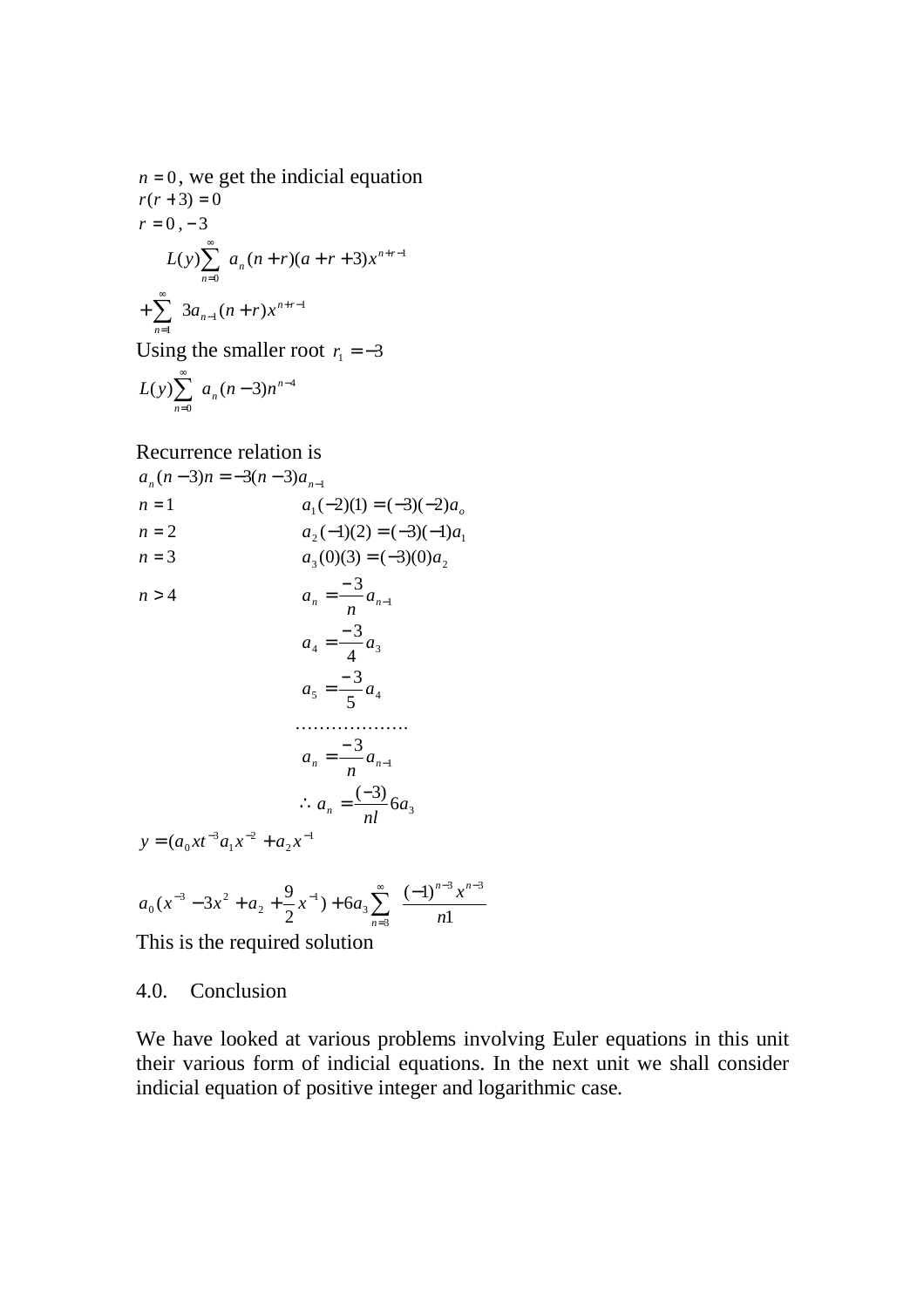#### 5.0 Summary

You will recall in this unit that a general form of Euler equation was given. We also consider various form of Euler equations. You are required to master this unit very well before proceeding to other units.

6.0. Tutor Marked Assignment:

(1). Solve the equation

 $x^2 y'' + 3xy' + (1 - 2x)y = 0$ 

(2).Solve the equation  $xy'' - (4 + x)y' + 2y = 0$ 

#### 7.0 REFERENCES/FURTHER READINGS

1. EARL. A. CODDINGTON: An Introduction to Ordinary Differential Equations. Prentice-Hall of India

2. FRANCIS B. HILDEBRAND: Advanced Calculus for Applications, Prentice-Hall, New Jersey

3. EINAR HILLE: Lectures on Ordinary Differential Equations, Addison – Wesley Publishing Company, London.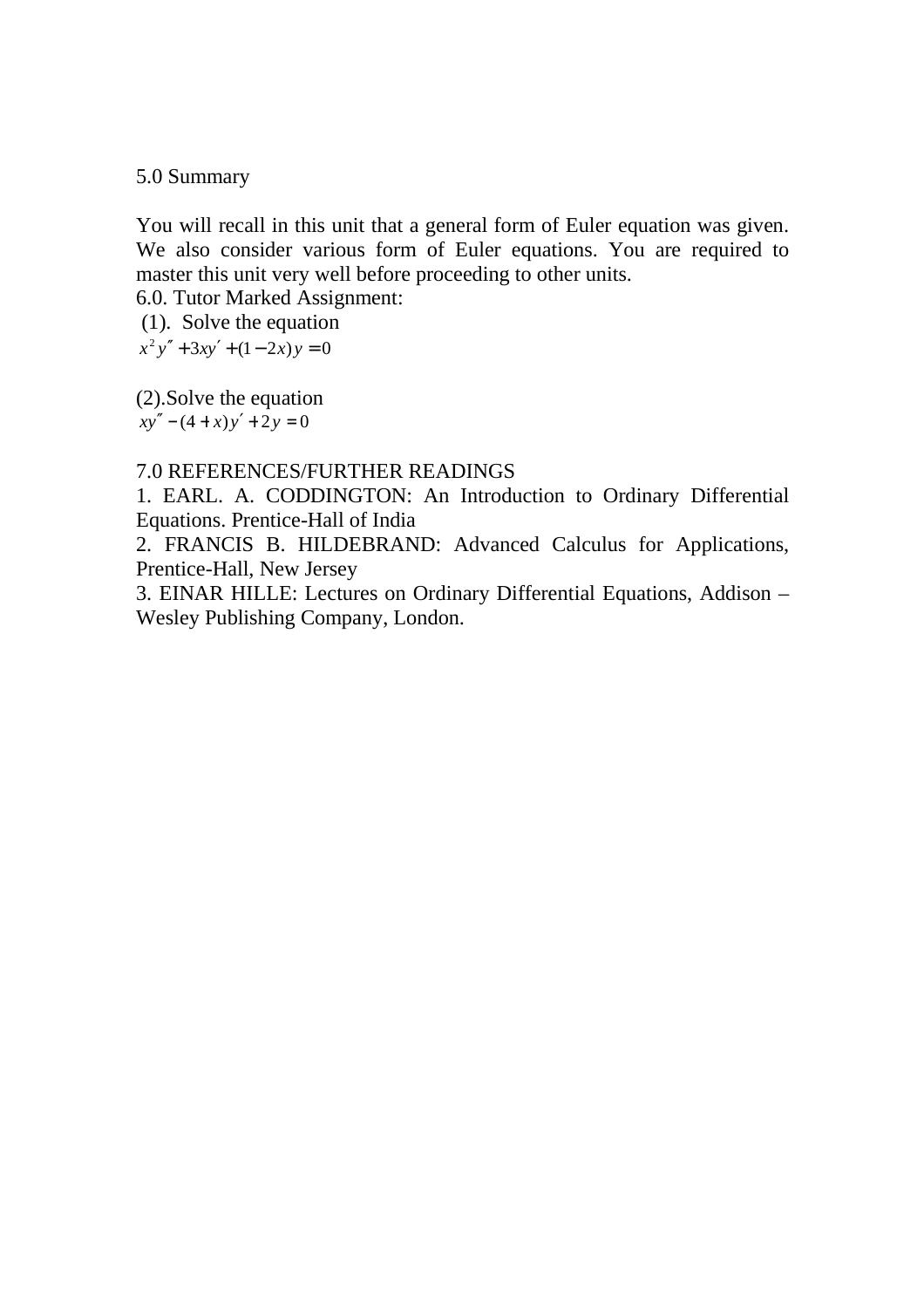# UNIT3: INDICIAL EQUATION WITH DIFFERENCE OF ROOTS A POSITIVE INTEGER, LOGARITHMIC CASE

1.0 Introduction

2.0 Objectives

3.0 Main Content

 3.1. Indicial Equation with difference of roots, positive integer and logarithmic case

3.2 Fourier Series

3.3 Orthogonality of a set of series and cosines

4.0 Conclusion

- 5.0 Summary
- 6.0 Tutor Marked Assignment

7.0 References/ Further Readings

1.0. Introduction

In unit 2 we have considered indicial equations where logarithm case is not considered. We shall undertake to consider the positive and logarithm cases in this unit.

2.0 Objectives

At the end of this unit you should be able to

- to solve differential equation whose indicial equation has a positive integer - to solve differential equation whose indicial equation has roots with logarithmic case.

## 3.0. MAIN CONTENT

 3.1. Indicial Equation with Difference of roots a positive integer, logarithmic case.

We illustrate this method by an example Solve the equation  $x^2 y'' + x(1-x) y' - (1+3x) y = 0$ Solution: We assume the solution

$$
\therefore L(y) \sum_{n=0}^{\infty} 9n+r+1)(n+r-1)a_n x^{n+r} - \sum_{n=1}^{\infty} (n+r+2)a_{n-1} x^{n+r}
$$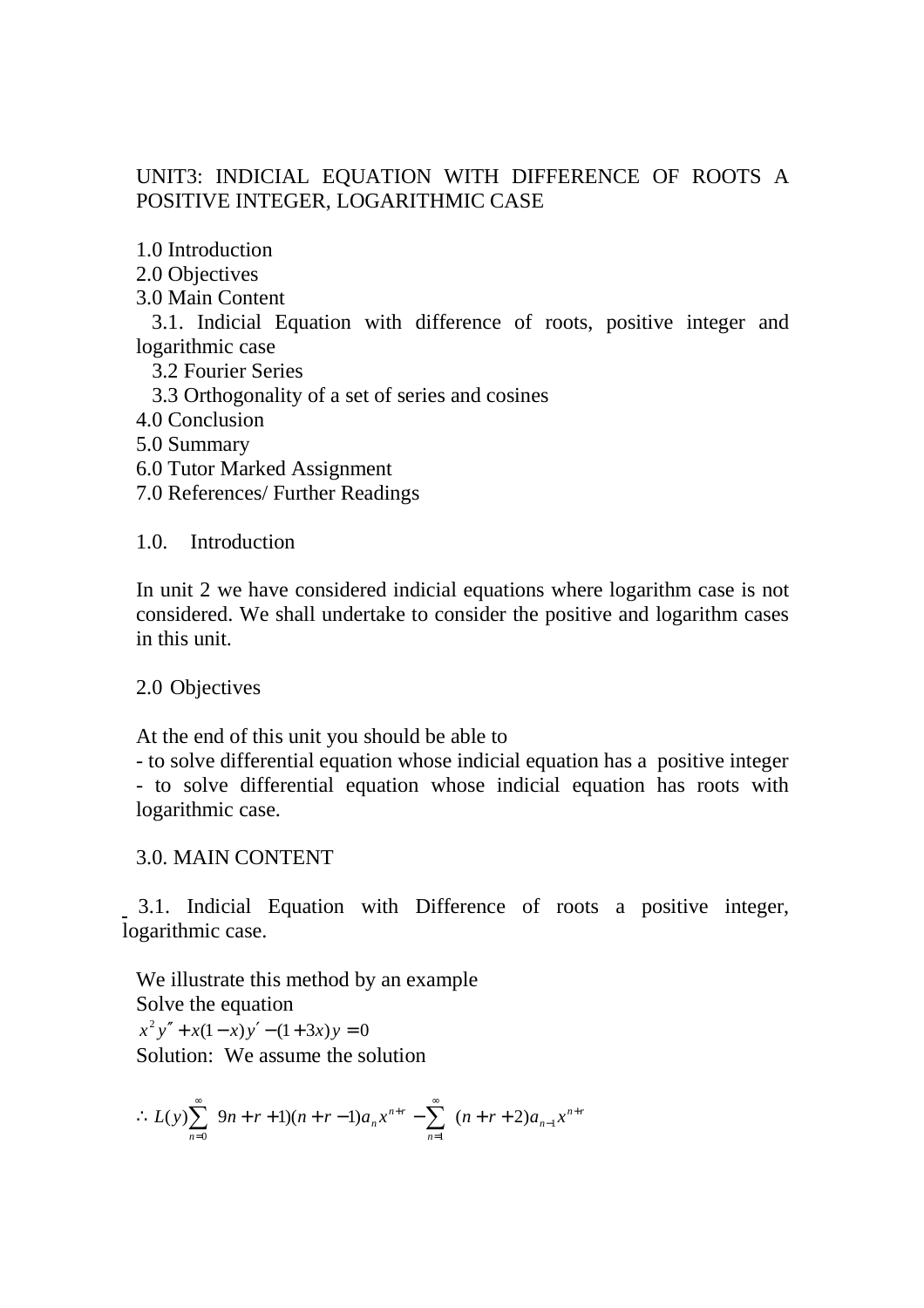The indicial equation is  
\n
$$
(r+1)(r-1) = 0
$$
 (Putting  $n = 0$ ) (1)  
\n $r = 1, -1$   
\n $n \ge 1$ , the recurrence relation  
\n $\therefore a_n = \frac{(r+n+2)a_0}{(r+2)[r(r+1)...(r+n-1)]}$   
\n $\therefore y = a_0 x^r \sum_{n=1}^{\infty} \frac{(r+n+2)a_0 x^{n+r}}{(r+2)[r(r+1)...(2+n-1)]}$ 

It follows that

 $\therefore L(y)(r+1)(r-1)a_{o}x^{r}$ 

For  $r = 1$ , only one solution can be obtained.

Note: for  $r = -1$ , since there is no power series with skilling  $x^{-1}$ , we suspect the presence  $r = -1$ .

Choose  $a_0 = r + 1$ , we have

$$
y(x,r) = (r+1)x^{r} + \sum_{n=1}^{\infty} \frac{(r+1(r+n+2)x^{n+r}}{(r+2)[2(2+1)...(2+n-1)]}
$$

We can obtain two solutions with respect to For which

 $L[y(x, r) = (r+1)^2 (r-1) x^c$ 

We use the same argument as that of equal roots

Putting  
\n
$$
y_1 = y(x,-1)
$$
  
\n $y_2 = \left[\frac{\partial y}{\partial r}(x,r)\right]_{r=-1}$   
\n $y = y(x,r) = (r+1) + \frac{(r+1)(r+3)x^{r+1}}{r(r+2)} + \frac{(r+4)}{(r+2)_r}x^{r+2}$   
\n $+ \sum_{n=3}^{\infty} \frac{(r+n+2)x^{n+r}}{(r+2)[(r+2)...(2+n-1)]}$ 

Differentiate with respect to *r* .

$$
\frac{\partial}{\partial r} = y(r, x) \log x + x^r + \frac{(r+1)(r+3)x^{r+1}}{r(r+2)}
$$
\n
$$
\left\{ \frac{1}{r+1} + \frac{1}{r+3} - \frac{1}{r+2} - \frac{1}{2} \right\} + \frac{(r+4)x^{2+2}}{r(r+2)} \left\{ \frac{1}{r+u} - \frac{1}{r+2} \right\}
$$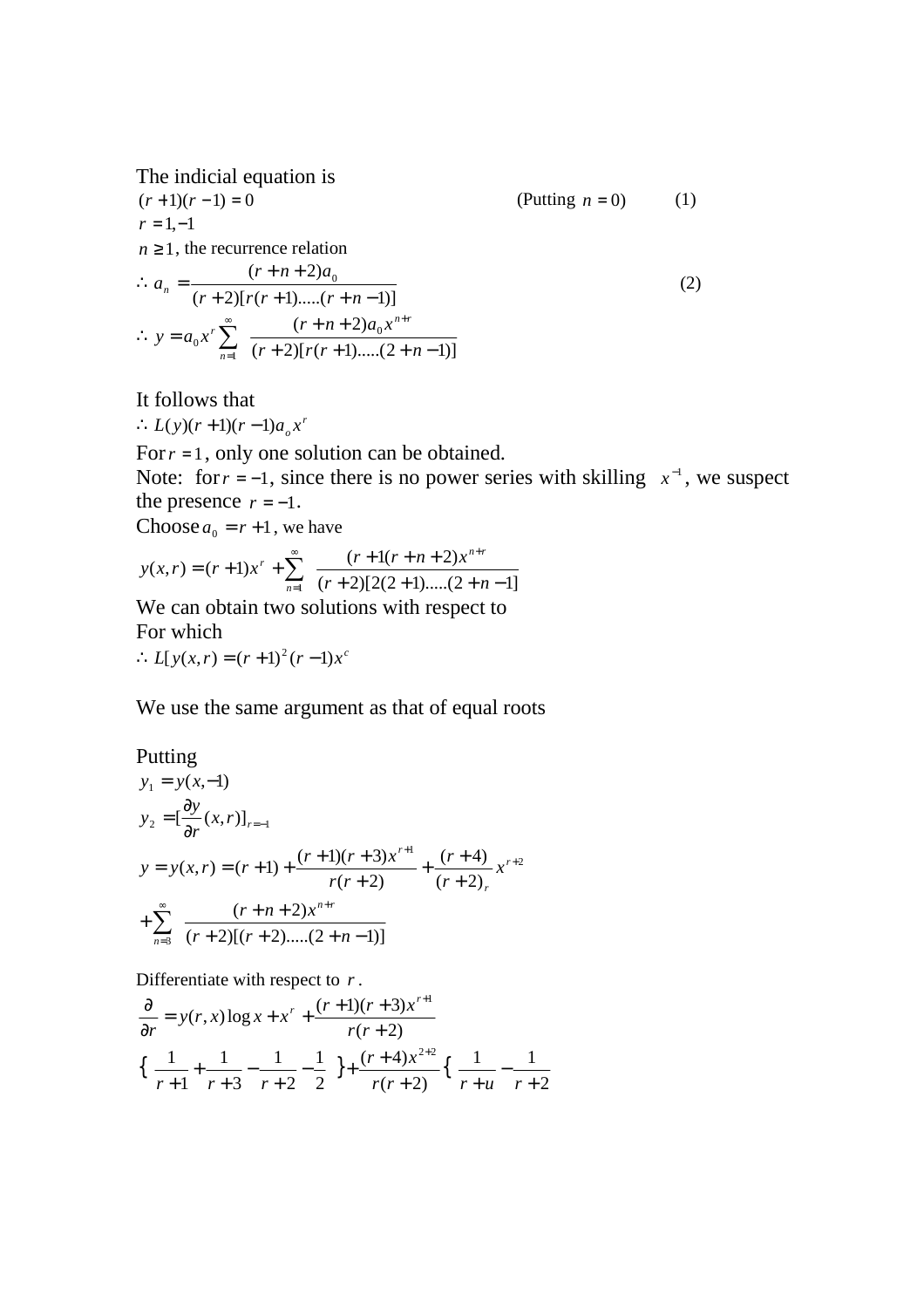$$
+\sum_{n=3}^{\infty} \frac{(2+n+2)x^{n+r}}{2+n+2} - \frac{1}{r+2} - \frac{1}{r} - \frac{1}{r+2} + \frac{1}{r+2} + \dots + \frac{1}{r+n-1}
$$
  
(r+2)[(r+2)(r+3)........(2+n-1)

1

Putting  $e = -1$ , get  $(-1)[1.2...(n-2)]$  $0.x + 0.x^{\circ} - 3x + \sum_{n=0}^{\infty} \frac{(n+1)^n}{(n+1)^n}$ 3  $\frac{1}{1} - 0.1 + 0.1 + 0.2 + \frac{3}{n} = -3 (-1)[1.2...(n = 0 \cdot x + 0 \cdot x^{\circ} - 3x + \sum_{n=0}^{\infty} \frac{(n+1)^n}{(n+1)^n}$  $\infty$   $(n+1)x^{n-1}$  $y_1 = 0.x + 0.x^\circ - 3x + \sum_{n=-3}^{\infty} \frac{(n+1)x^n}{(-1)[1.2...(n+1)]}$ *n n o*

$$
y_2 = y_1 \log x + x^1 - 2x^0 - 3x \left\{ \frac{1}{3} - 1 + 1 \right\} + \sum_{n=3}^{\infty} \frac{(n+1)x^{n-1} \left\{ \frac{1}{n+1} - 1 + 1 - (1 + \frac{1}{2} + \dots + \frac{1}{n-2}) \right\}}{(-1)[1 \cdot 2 \cdot \dots \cdot (n-2)]}
$$
  
\n
$$
y_1 = -3x + \sum_{n=3}^{\infty} \frac{(n+1)x^{n-1}}{(n-2)!}
$$
  
\n
$$
y_2 = y_1 \log x + x^{-1} - 2 - x - \sum_{n=3}^{\infty} \frac{[1 - (n+1)H_{n-2}]x^{n-1}}{(n-2)!}
$$

 $(n-2)]$ 

Problem: Find line general series solution of the D.E  
\n
$$
4x\frac{d^2y}{dx^2} + 6\frac{dy}{dx} + y = 0
$$
\nand show that it can be expressed in line form

3

*n*

and show that it can be expressed in line form

$$
y_1 = 0 \cdot x + 0 \cdot x^{\circ} - 3x + \sum_{n=-3}^{\infty} \frac{(n+1)x^{n-1}}{(-1)[1 \cdot 2 \cdot (n-2)]}
$$

Solution:  $x = 0$  is a regular singular point of D.E. Assuming the solution

Substituting in the D.E

$$
y = \sum_{n=0}^{\infty} a_n x^{n+r}
$$

Changing the index

$$
\sum_{n=0}^{\infty} 2(n+r)(2n+2r+1)a_n x^{n+r-1} + \sum_{n=1}^{\infty} a_n x^{n+r-1} = 0.
$$
  
The indicial equation is

 $2r(2r + 1) = 0$ ,  $r = 0$ , 2 1

The recurrence relation is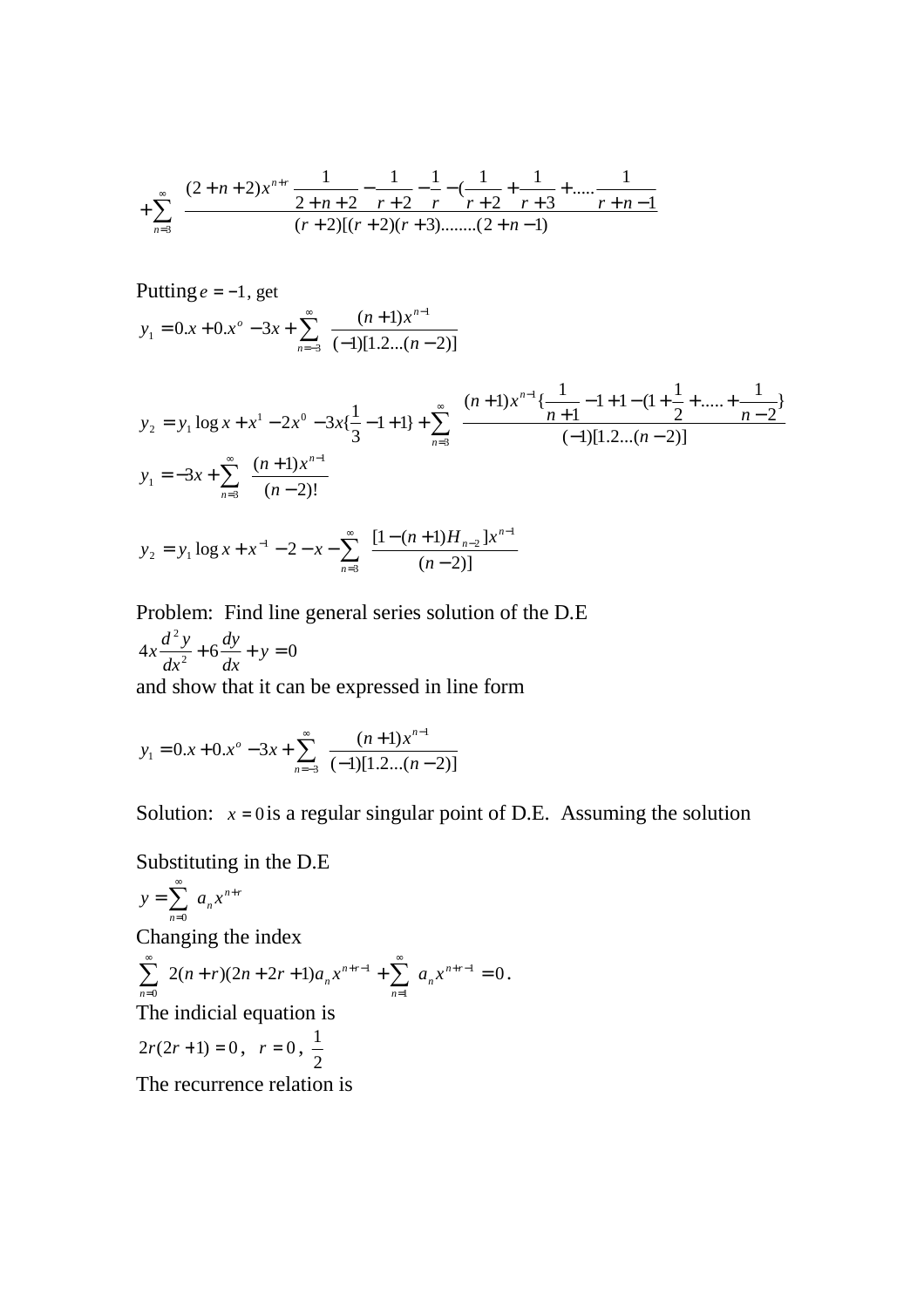$$
a_n = \frac{(1)}{2(n+2)(2n+2r+1)} a_{n-1}, \qquad n \ge 1
$$
  
(i)  $r = 0$ , then

(i) 
$$
r = 0
$$
, then  
\n
$$
a_n = \frac{(-1)}{(2n(2n+1))} a_{n-1}
$$
\n
$$
n = 1, \qquad a_1 = \frac{(-1)}{(2)(3)} a_0
$$
\n
$$
a_2 = \frac{(-1)}{(4)(5)} a_1
$$

Thus

$$
a_1 = \frac{(-1)}{(2n+1)!(3)} a_0
$$

Hence the solution is

$$
y_1 = a_0 \sum_{n=0}^{\infty} \frac{(-1)x^n}{(2n+1)!}
$$
  
\n
$$
= \frac{a_0}{\sqrt{x}} \sum_{n=0}^{\infty} \frac{(-1)^n (x \frac{1}{2})^{2n+1}}{(2n+1)!} = \frac{a_0}{\sqrt{x}} \sin \sqrt{x}
$$
  
\n(ii)  $r = -\frac{1}{2}$ , then  
\n
$$
a_n = \frac{(-1)}{(2n-1)(2n)} a_{n-1}
$$
  
\n $n = 1$ ,  $a_1 = \frac{(-1)a_0}{(1)(2)}$   
\n $a_2 = \frac{(-1)a_1}{(3)(4)}$   
\n $\dots$   
\n $a_n = \frac{(-1)^n a_0}{2n!}$   
\n $y_2 = \frac{a_0}{\sqrt{x}} \sum_{n=0}^{\infty} \frac{(-1)x^n}{(n-2)!} = \frac{a_0}{\sqrt{x}} \cos \sqrt{x}$   
\nHence the general solution is  
\n $y = \frac{1}{\sqrt{x}} (ACos\sqrt{x} + B\sin\sqrt{x})$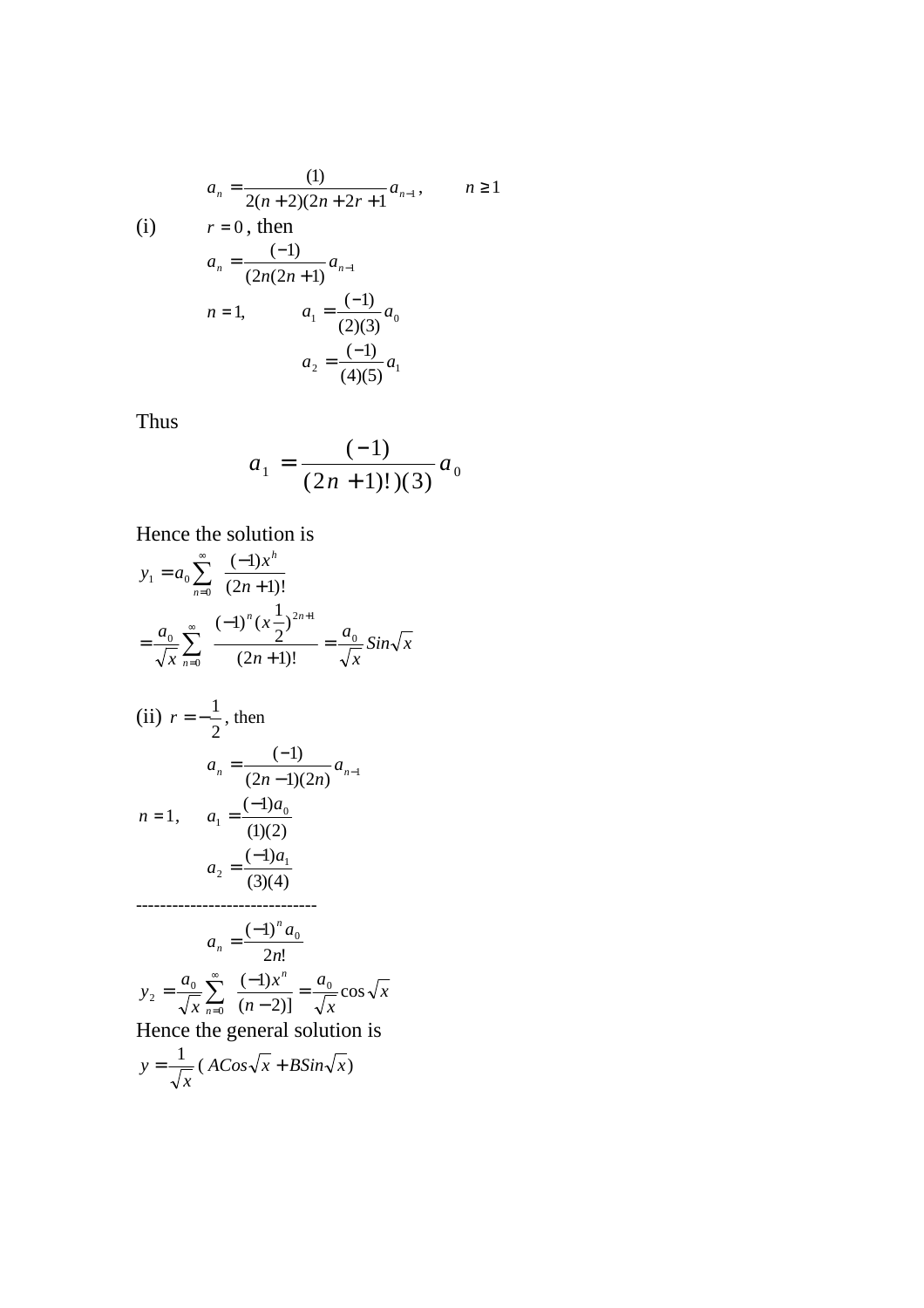#### **3.2. Fourier series**

1. Orthogonality: A set of function is  $\{f_0(x), f(x),..., f_n(x),...\}$  said to be an orthogonal set with respect to the weight function  $w(x)$  over the interval  $a \leq x \leq b$  if

$$
\int_{a}^{b} w(x) f_{n}(x) f_{m}(x) dx = 0 \qquad \text{for } m \neq n
$$
  

$$
\neq 0 \qquad \text{for } m = n
$$

**Orthogonality** is a property widely encountered in certain branches of mathematics. Much use is made of the representation of functions in series of the form

$$
\sum_{n=0}^{\infty} c_n f_n(x)
$$

In which the  $c_n$  are numerical coefficients and  $\{f_n(x)\}$  is an orthogonal set is

#### **3.3 Orthogonality of a set of series and cosines:**

We shall consider the set of function

 $Sin(\frac{H/\mu}{m}),$ *c*  $Sin(\frac{n\pi x}{2})$  $n = 1, 2, 3, \dots$  $\frac{max}{},$ *c*  $Cos(\frac{n\pi x}{2})$  $n = 0,1,2,3...$  or  $\stackrel{\cdot \alpha}{\longrightarrow}$ *c*  $Sin(\frac{\pi x}{n}),$   $Sin(\frac{2\pi x}{n}),$ *c*  $Sin(\frac{2\pi x}{n}), \qquad Sin(\frac{3\pi x}{n}),$ *c*  $Sin(\frac{3\pi x}{n})$ , ................  $Sin(\frac{n\pi x}{n})$ *c n x Sin* <sup>π</sup> …………….  $1, \text{Cos}(\frac{max}{n}),$ *c*  $Cos(\frac{n\pi x}{n}), \quad Cos(\frac{2\pi x}{n}),$ *c*  $Cos(\frac{2\pi x}{n}),$   $Cos(\frac{3\pi x}{n}),$ *c*  $\cos(\frac{3\pi x}{n})$ , ................  $\cos(\frac{n\pi x}{n})$ *c*  $Cos(\frac{n\pi x}{n})$  … is orthogonal with respect to the weight function  $w(x) = 1$  over the interval − *c* ≤ *x* ≤ *c* i.e.

$$
\int_{-c}^{c} \sin \frac{n\pi x}{c} \cos \frac{k\pi x}{c} dx = 0, \qquad \text{where } k \neq n.
$$

: Before we prove the result, we give some definition to shorten the proof.

- (a) **Even function**: A function  $y = g(x)$  is said to be even y  $g(-x) = g(x)$ For all *x* .
- (b) **Odd function**: A function  $y = h(x)$  is odd if  $y = h(x) = -h(-x)$ For all x.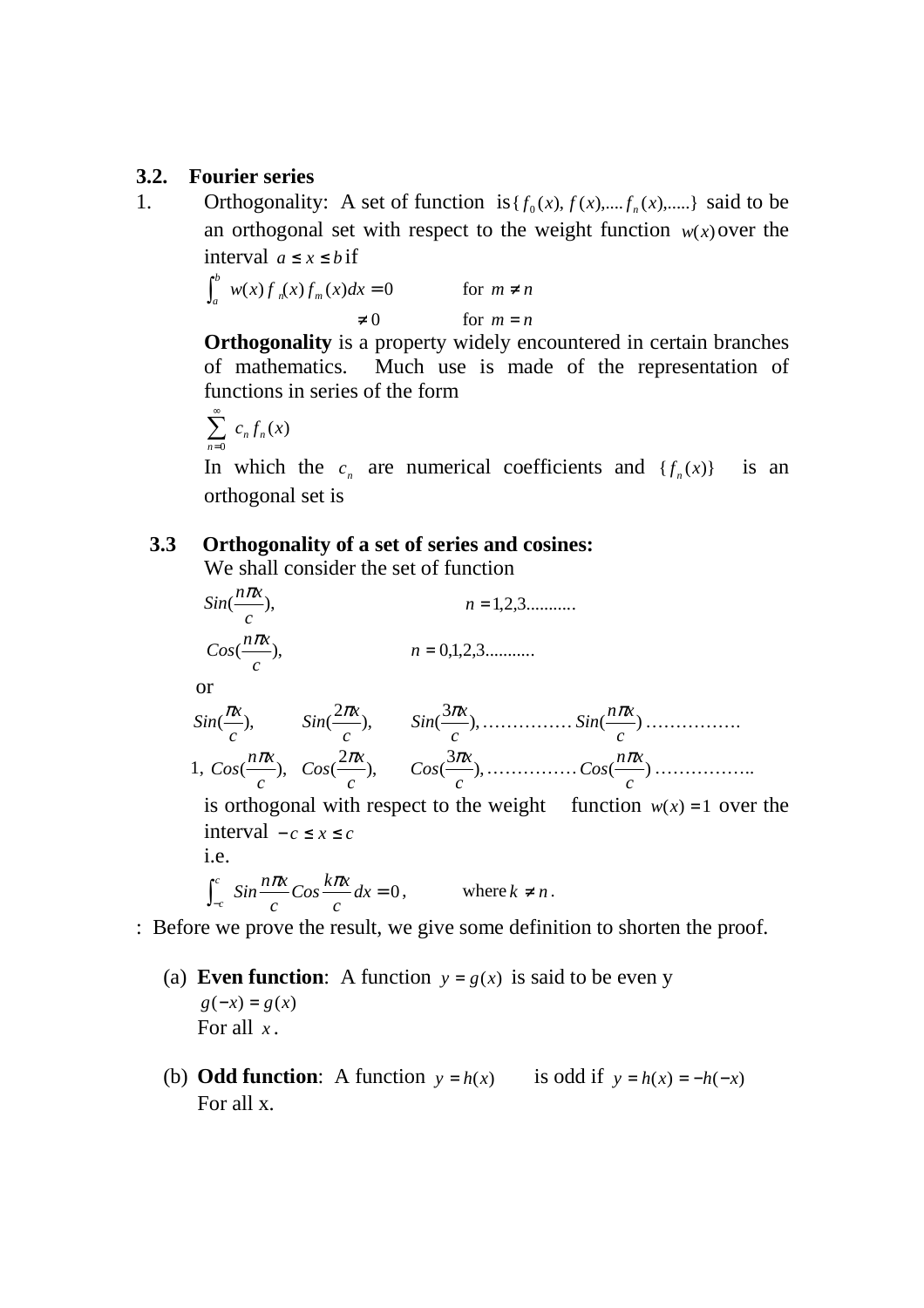**Example:** *Sinx* is an odd function

*Cosx* is an even function

- (c) Most function are neither even or odd example x. (is in one function  $f(x) = 0$
- (d) If  $g(x)$  is an even function then as well as even)

$$
\int_{-c}^{c} g(x)dx = 2 \int_{0}^{c} g(x)dx
$$

Consider the integral.

$$
I_1 = \int_{-c}^{c} \sin \frac{n\pi x}{c} \cos \frac{k\pi x}{c} dx = 0
$$
 for all *k* and *n*.

Follows at once from the facts that the integrand is an odd function of x. It does not dependent upon one fact and k and n are integers

$$
I_2 = \int \sin \frac{n\pi x}{c} \sin \frac{k\pi x}{c} dx, \qquad k \neq n
$$

Take

$$
\beta = \frac{\pi x}{c}, dx = \frac{c}{\pi} d\beta
$$
\n
$$
\frac{c}{2\pi} \int_{-\lambda \pi}^{\pi} \cos(n - k) \beta - \cos(n + k) \beta] d\beta \frac{c}{\pi} \int_{-\lambda \pi}^{\pi} \sin n \beta \sin k \beta d\beta
$$
\n
$$
=
$$
\n
$$
= \frac{c}{2\pi} \Big[ \frac{\sin(n - k)}{n - k} \beta - \frac{\sin(n + k) \beta}{n + k} \Big]_{-\pi}^{\pi}
$$
\nSince  $n - k$  and  $n + k$  are + ve integers.  
\n
$$
= 0
$$
\nFinally we consider the integral\nWhere  $n = 0, 1, \dots, n \neq 0$ ,\n
$$
= \frac{c}{2\pi} \Big[ \frac{\sin(n - k) \beta}{n - k} - \frac{\sin(n + k) \beta}{n + k} \Big]_{-\pi}^{\pi}
$$
\n
$$
= 0
$$
\n
$$
I_4 = \int_{-c}^{c} \sin^2 \frac{n \pi x}{c} dx = \int_{-c}^{c} \sin^2 \frac{n x}{c} dx
$$

let  $f(x)$  the continuous and differentiable at every point in an interval  $-c \le x \le c$  except for a most finite number of points and at more points, let  $f(x)$  and  $f'(x)$  have right and left-hand limits

## **Note:**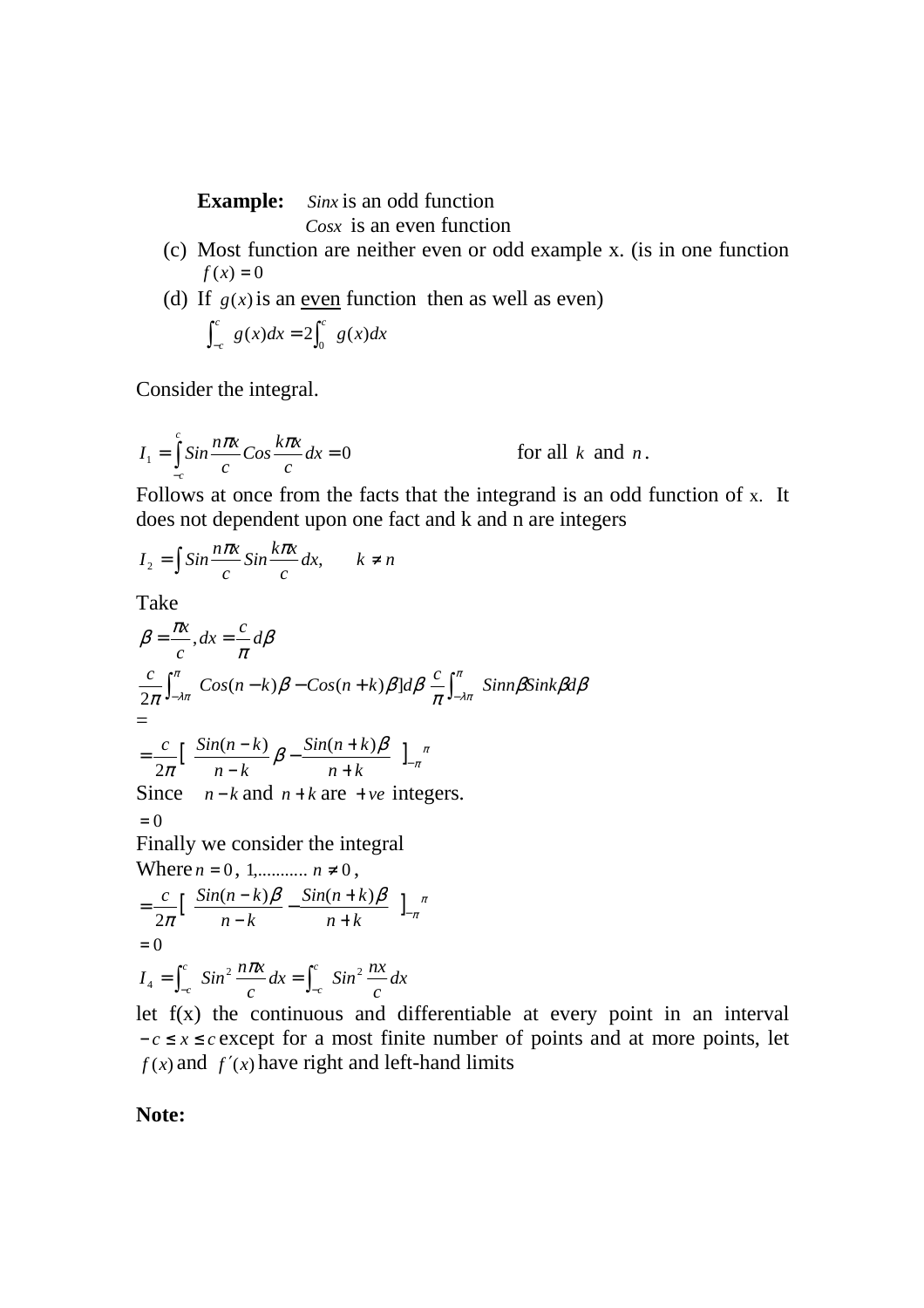The notation  $f(c+0)$  is used to denote line right-hand limit of  $x \rightarrow c$  as  $f(x)$  from alone, i.e.

 $f(c+0)$  and  $= \lim_{n \to c^+} f(x)$ =

Similarly

$$
f(c - 0) = \lim_{n \to c^{-}} f(x)
$$

Denotes, the limit of  $f(x)$  as approaches c.

Since Fourier series for  $f(x)$  may not converge to the value  $f(x)$  every where. It is customary to replace the equals sign in equation (8) by the symbol ~which may be read "has for its Fourier Series" we write

$$
f(x) \sim \frac{1}{2}a_0 + \sum_{n=1}^{\infty} \left( a_n \cos \frac{n\pi x}{c} + b_n \sin \frac{n\pi x}{c} \right),
$$

Where  $a_n$  and  $b_n$  are given by (a) and (10)

Example: Construct the Fourier series, over the interval  $-2 \le x \le 0$ , for the function defined by

$$
f(x) = 2,
$$
  
\n
$$
x = 2,
$$
  
\n
$$
0 < x < 2
$$

Solution: Now  $f(x) \sim \frac{1}{2} a_0 + \sum_{n=1}^{\infty} (a_n \cos \frac{n\pi x}{2} + b_n \sin \frac{n\pi x}{2})$ 2 sin 2  $(a_n \cos$ 2 1 1  $\mathbf{0}$  $a_0 + \sum_{n=1}^{\infty} (a_n \cos \frac{n\pi x}{2} + b_n \sin \frac{n\pi x}{2})$ *n*  $+\sum_{n=-\infty}^{\infty} (a_n \cos \frac{n\pi x}{2} + b_n \sin \frac{n\pi x}{2})$ =

In which  
\n
$$
a_n = \frac{1}{2} \int_{-2}^{2} f(x) \cos \frac{n\pi x}{2} dx; \quad n = 0, 1, \dots, 2
$$
\nand  
\n
$$
b_n = \frac{1}{2} \int_{-2}^{2} f(x) \sin \frac{n\pi x}{2} dx; \quad n = 1, \dots, 2
$$
\n
$$
\therefore a_n = \frac{1}{2} \int_{-2}^{0} \cos \frac{n\pi x}{2} dx + \frac{1}{2} \int_{0}^{2} x \cos \frac{n\pi x}{2} dx
$$
\nIf  $n \neq 0$ , then  
\n
$$
\therefore a_n = \frac{2}{\pi} [\sin \frac{n\pi x}{2} \, ]_{-2}^{0} + \frac{1}{2} [\frac{2}{\pi} x \sin \frac{n\pi x}{2} + (\frac{2}{\pi})^2 \cos \frac{n\pi x}{2}]_{0}^{2}
$$
\n
$$
= \frac{-2(1 - \cos n\pi)}{n^2 \pi^2}
$$
\n(4)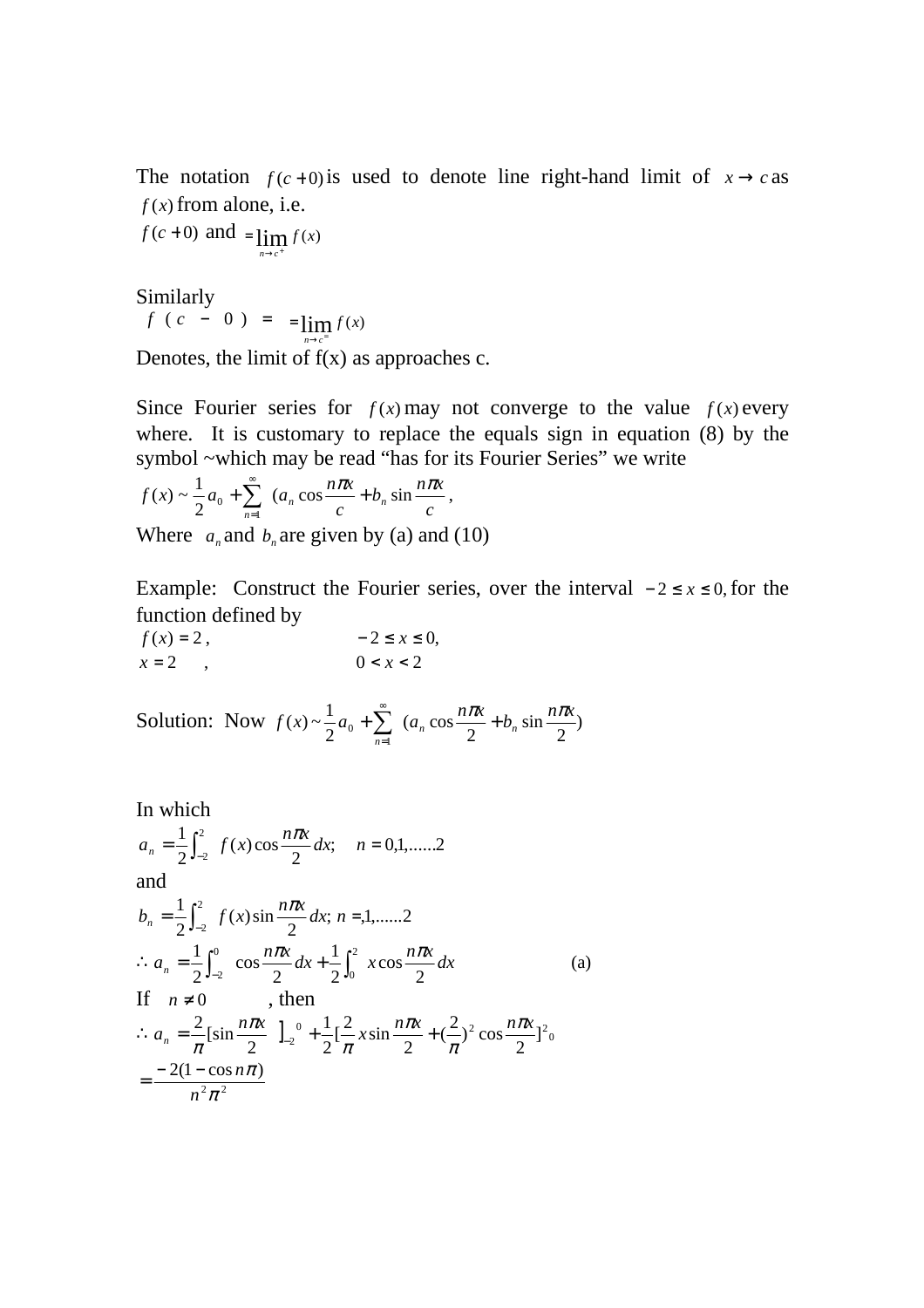For  $n = 0$ , from (a), we get  $a_0 = 3$ 2  $\therefore b_n = \frac{1}{2}$ 

Thus we write

$$
f(x) \sim \frac{3}{2} - 2 \sum_{n=1}^{\infty} \left[ \frac{1 - (-1)^n}{n^2 \pi^2} \cos \frac{n \pi x}{2} + \frac{1}{n \pi} \sin \frac{n \pi x}{2} \right].
$$

Example 2 Obtain the Fourier series over the interval  $-\pi$  to  $\pi$  for the function  $x^2$ 

#### **Solution:** We know

$$
x^{2} \sim \frac{1}{2} a_{0} + \sum_{n=1}^{\infty} [a_{n} \cos^{nx} + b_{n} \sin nx]
$$
 for  $-\pi < x < \pi$ , where  

$$
a_{n} = \frac{1}{\pi} \int_{-\pi}^{\pi} x^{2} \cos nx dx;
$$
 $n = 1, 2, .......$ 
$$
b_{n} = \frac{1}{\pi} \int_{-\pi}^{\pi} x^{2} \sin nx dx;
$$
 $n = 1, 2, .......$ 

 $x^2$  is an even function, sin *nx* is an odd function, thus  $x^2 \sin nx$  is an odd function Hence.

 $b_n = 0$ . for every *n*.

$$
a_n = \frac{2}{\pi} \left[ \int_{-\pi}^{\pi} \frac{x^2 \sin nx}{n} + \frac{2x \cos x}{n^2} - \frac{2 \sin nx}{n^3} \right]_{0}^{\pi} \text{ for } n \neq 0
$$
  
\nFrom which  
\n
$$
a_n = \frac{2}{\pi} \left[ \frac{2\pi \cos n\pi}{n^2} \right] = \frac{4(-1)}{n^2}, \qquad n = 1, 2, \dots
$$
  
\n
$$
a_n = \frac{2}{\pi} \left[ \frac{2 \cos \pi}{n} \right] = \frac{4(-1)^{\pi}}{n^2}, \qquad n = 1, 2, \dots
$$
  
\nfor  $n = 0$   
\n
$$
a_0 = \frac{2}{\pi} \left[ \int_0^{\pi} x^2 dx = \frac{2}{\pi} \frac{\pi^3}{3} = 2 \frac{\pi^2}{3}
$$
  
\nTherefore, in the interval;  $-\pi < x < \pi$   
\n
$$
x^2 \sim \frac{\pi^2}{3} + 4 \sum_{n=1}^{\infty} = \frac{(-1)^n \cos nx}{n^2}
$$
  
\nIndeed, because of condition of line function involved, we write  
\n
$$
x^2 \sim \frac{\pi^2}{3} + 4 \sum_{n=1}^{\infty} = \frac{(-1)^n \cos nx}{n^2}, \text{ for } -\pi \le x \le \pi.
$$

*n*

*n*

=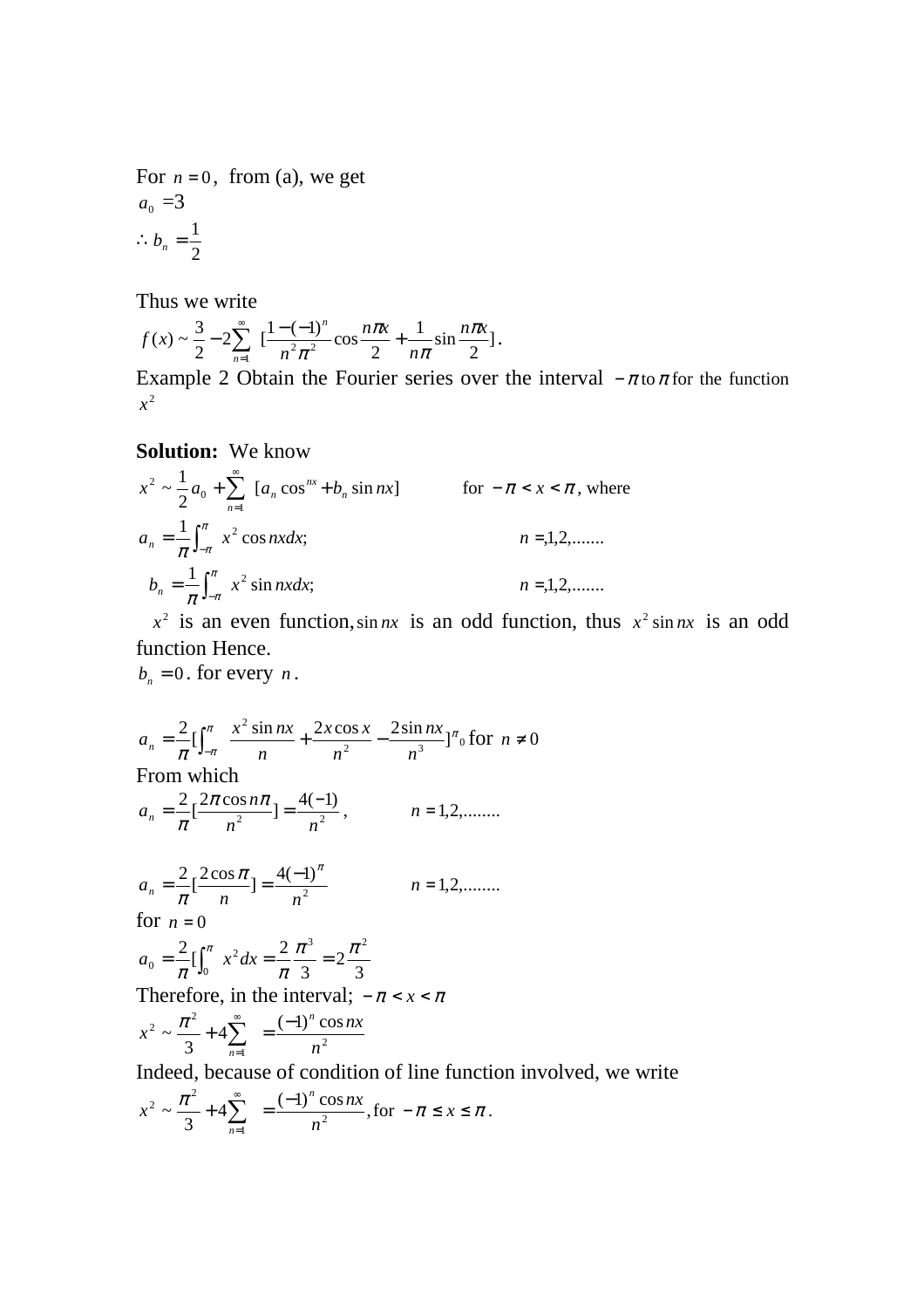2. Fourier Sine Series: Sometimes it is desirable to expand the function  $f(x)$  in a series involving Sine function only.

In order to get a Sine series for  $f(x)$  we introduced a function  $g(x)$  defined as follows

$$
g(x) = f(x)
$$
  

$$
0 < x < c
$$
  

$$
-c < x < 0
$$

Thus  $g(x)$  is an odd function over the interval  $-c < x < 0$ . Hence

$$
g(x) \sim \frac{1}{2}a_0 + \sum_{n=1}^{\infty} (a_n \cos \frac{n\pi x}{c} dx = 0, \qquad n = 0,1,......
$$

It follows that  
\n
$$
a_n \frac{1}{c_0} \int_{-c}^{c} g(x) \cos \frac{n\pi x}{c} dx = 0
$$
\n $n = 0, 1, \dots$ 

(Note integrand is an odd function) and that

$$
b_n = \frac{1}{c} \int_{-c}^{c} g(x) \sin \frac{n\pi x}{c} dx
$$
  
\n
$$
= \frac{2}{c} \int_{-c}^{c} f(x) \sin \frac{n\pi x}{c}
$$
  
\nThus  
\n
$$
f(x) \sim + \sum_{n=1}^{\infty} b_n \sin \frac{n\pi x}{c}
$$
  $0 < x < c$   
\n
$$
f(x) \text{ Where } b_n = \frac{2}{c} \int_{-c}^{c} f(x) \sin \frac{n\pi x}{c} dx
$$
  $n = 1, 2, \dots$ 

Example: Expand  $f(x) = x^2 =$  in a Fourier Sine Series over the interval  $0 < x < 1$ 

**Solution:** At once we write, for  $0 < x < 10$ 

$$
x^{2} \sim \sum_{n=1}^{\infty} b_{n} \sin n\pi x
$$
  
In which  

$$
b_{n} = \int_{-c}^{c} x^{2} \sin n\pi x dx
$$

$$
= 2 \int_{0}^{1} x^{2} \frac{\cos n\pi x}{n\pi} + \frac{2x \sin n\pi x}{(n\pi)^{2}} + \frac{2 \cos n\pi x}{(n\pi)^{3}}
$$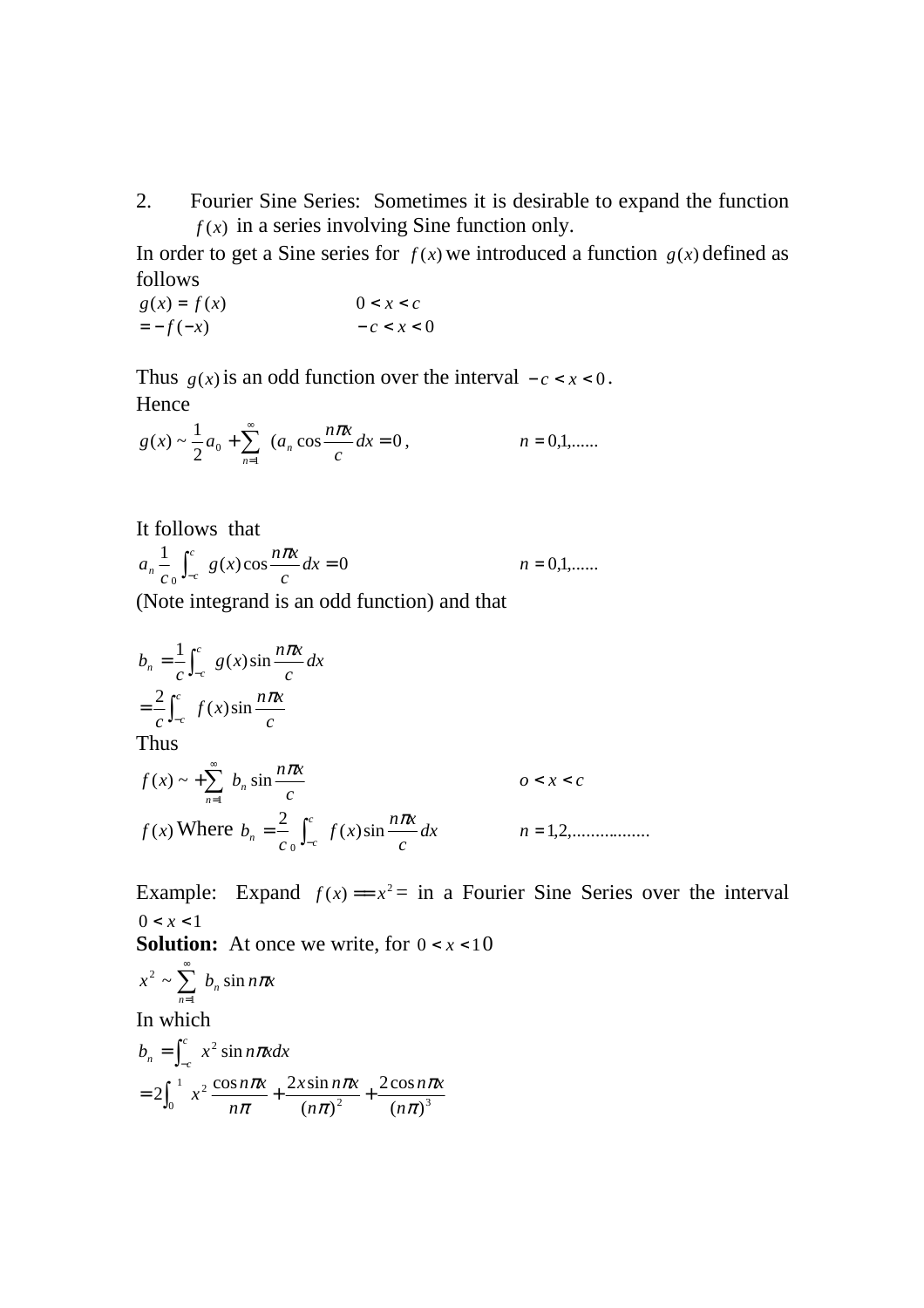$$
=2[-\frac{\cos n\pi}{n\pi}+\frac{2\cos\pi x}{n^3\pi^3}+\frac{2\cos n\pi x}{n^3\pi^3}]
$$

Hence the Fourier Sine Series, over  $0 < x < 1$  for is  $x^2$ 

$$
=2[-\frac{\cos n\pi}{n\pi}+\frac{2(-1)^n}{n^3\pi^3}\frac{2}{n^3\pi^3}]
$$

3. Fourier Cosine Series: In order to expand the function  $f(x)$  in a series involving cosine function only, such series is called Fourier Cosine Series. We define

$$
h(x) = f(x) \qquad \qquad 0 < x < c
$$
\n
$$
= f(-x) \qquad \qquad -c < x < 0
$$

It follows that  $h(x)$  is an even function of  $x$ .

$$
h(x) \sim \frac{1}{2}a_0 + \sum_{n=1}^{\infty} (a_n \cos \frac{n\pi x}{c} + b_n \sin \frac{n\pi x}{c})
$$
  

$$
a_n \frac{1}{c} \int_{-c}^{c} h(x) \cos \frac{n\pi x}{c} dx = \frac{2}{c} \int_{0}^{c} f(x) \cos \frac{n\pi x}{c} dx
$$
  

$$
0 < x < c
$$
  
But  $b_n = \frac{i}{c} \int_{-c}^{c} h(x) \sin \frac{n\pi x}{c} dx = 0$ 

Thus we have

$$
f(x) \sim \frac{1}{2}a_0 + \int_0^c (f(x)\cos\frac{n\pi x}{c} dx
$$

in which

$$
a_n = \frac{2}{c} \int_{-c}^{c} f(x) \cos \frac{n\pi x}{c} dx
$$
  
Example:  
Solution: At once we have  

$$
f(x) \sim \frac{1}{2} a_0 + \sum_{n=1}^{\infty} a_n \cos \frac{n\pi x}{c} \text{ in which}
$$
  
in which  

$$
a_n \frac{2}{c} \int_{0}^{c} \cos \frac{n\pi x}{c} dx
$$

$$
= \frac{2}{c} \left[ \frac{c}{n\pi} x \sin \frac{n\pi x}{c} + \left( \frac{c}{n\pi} \right)^2 \cos \frac{n\pi x}{c} \right]_{0}^{c}
$$

π

*c*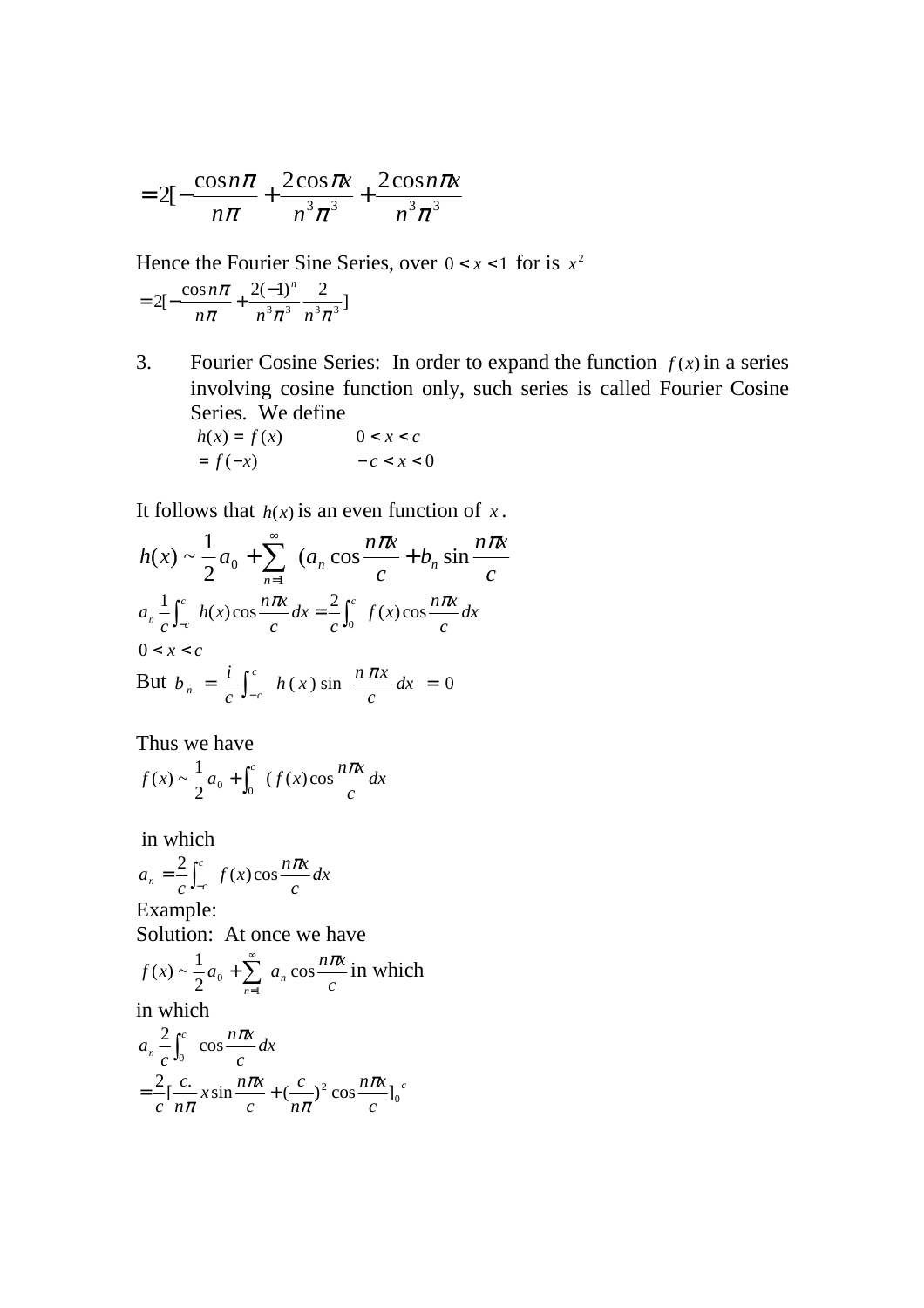$$
= \frac{2}{c} \left[ \left( \frac{c}{n\pi} \right)^2 \cos n\pi - \frac{n\pi x}{c} \right]_0^c
$$

$$
= \frac{-2}{n^2 \pi^2} (1 - \cos n\pi), \ n \neq 0
$$

The coefficient  $a_0$  is readily obtained

$$
a_n \frac{2}{c} \int_{-c}^{c} x dx = \frac{2}{c} \frac{c^2}{2} = c
$$

Thus the Fourier Cosine Series over the interval  $0 < x < c$  the function  $f(x) = x$  is

$$
f(x) \sim \frac{1}{2}c - \frac{uc}{\pi^2} \sum_{k=1}^{\infty} \frac{1 - (-1)}{n^2} \cos \frac{n\pi x}{c}
$$

4.0. Conclusion: You have learnt about indicial equations where the roots are positive and logarithmic. You have also learnt about Fourier series and odd functions.

5.0 Summary: You are required to study materials in this unit very well before proceeding to the next units.

6.0 Tutor Marked Assignments:

(1). Find the general series solution of the D.E

$$
4x\frac{d^2y}{dx^2} + 6\frac{dy}{dx} + y = 0
$$

(2). Construct the Fourier series, over the interval  $-2 \le x \le 0$ , for the function defined by

$$
f(x) = 2,
$$
  
\n
$$
x = 2,
$$
  
\n
$$
0 < x < 2
$$

#### 7.0 REFERENCES/FURTHER READINGS

1. EARL. A. CODDINGTON: An Introduction to Ordinary Differential Equations. Prentice-Hall of India

2. FRANCIS B. HILDEBRAND: Advanced Calculus for Applications, Prentice-Hall, New Jersey

3. EINAR HILLE: Lectures on Ordinary Differential Equations, Addison – Wesley Publishing Company, London.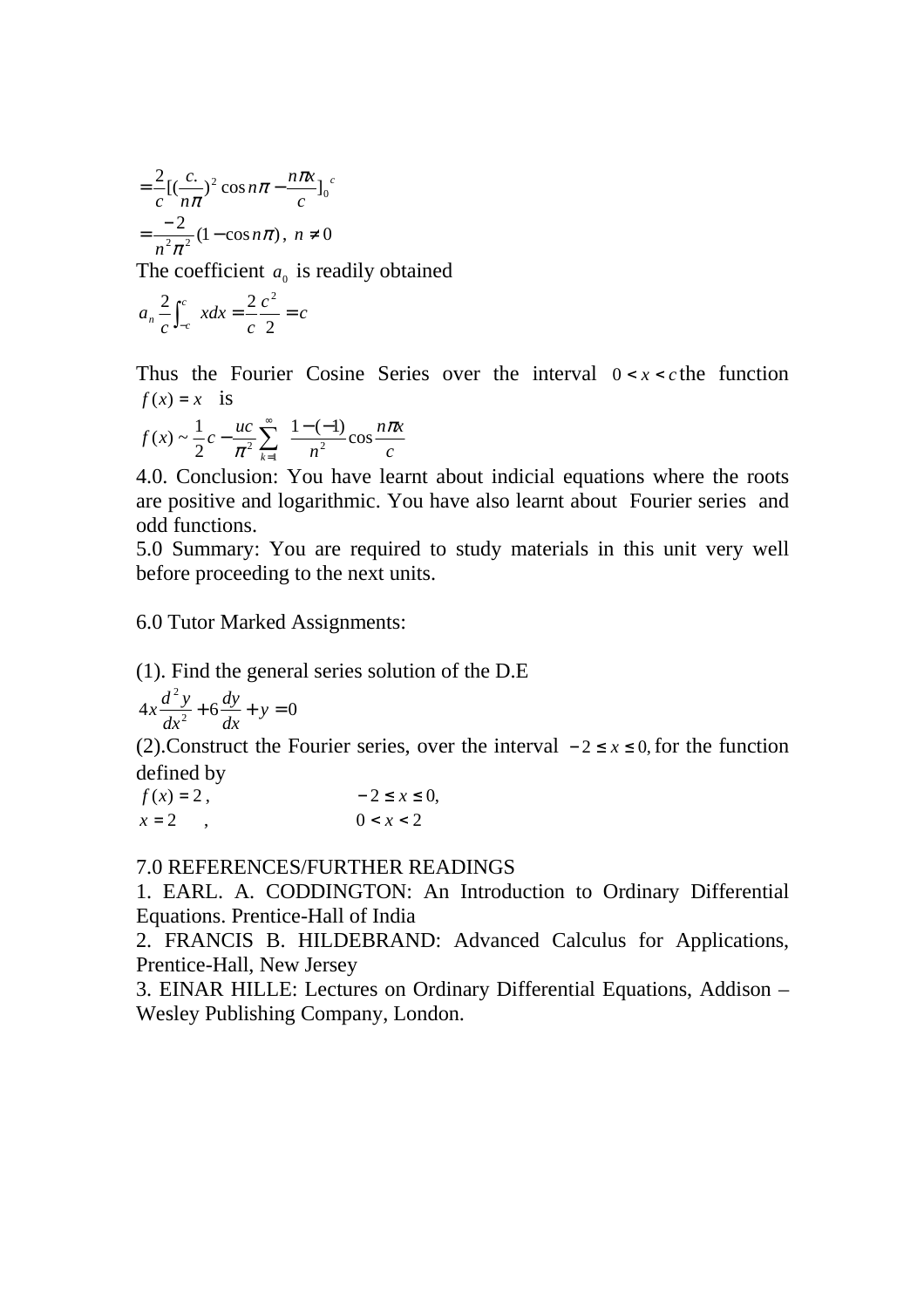## UNIT 4: BOUNDARY VALUE PROBLEMS

1.0 Introduction

2.0 Objectives

## 3.0 Main Content

- 3.1. Boundary Value Problems
- 3.2 Eigen Values and Eigen Functions
- 4.0 Conclusion
- 5.0 Summary
- 6.0 Tutor Marked Assignment
- 7.0 References/ Further Readings

1.0 Introduction

In this unit, we will discuss some of the properties of boundary valve problems for linear second order equation. This class of differential equations is very useful for practical applications. We shall devote some time in studying them in this unit.

- 2.0 Objectives: At the end of this unit you should be able to
	- classify second order differential equations into homogeneous and non-homogeneous.
	- differentiate between eigen values and eigen functions
	- solve related eigen value problems

## 3.0 MAIN CONTENT

## 3.1 Boundary Value Problems

The linear differential equation

 $P(x)y'' + Q(x)y' + R(x)y = g(x)$  (1)

was classified homogeneous if,  $g(x) = 0$ , and non-homogeneous otherwise.

Similarly, a linear boundary condition  $a_1 y(0) + a_2 y''(0) = c$ (2)

A boundary value problem is homogeneous if both its differential equation and in boundary conditions are homogeneous. If not then it is nonhomogeneous.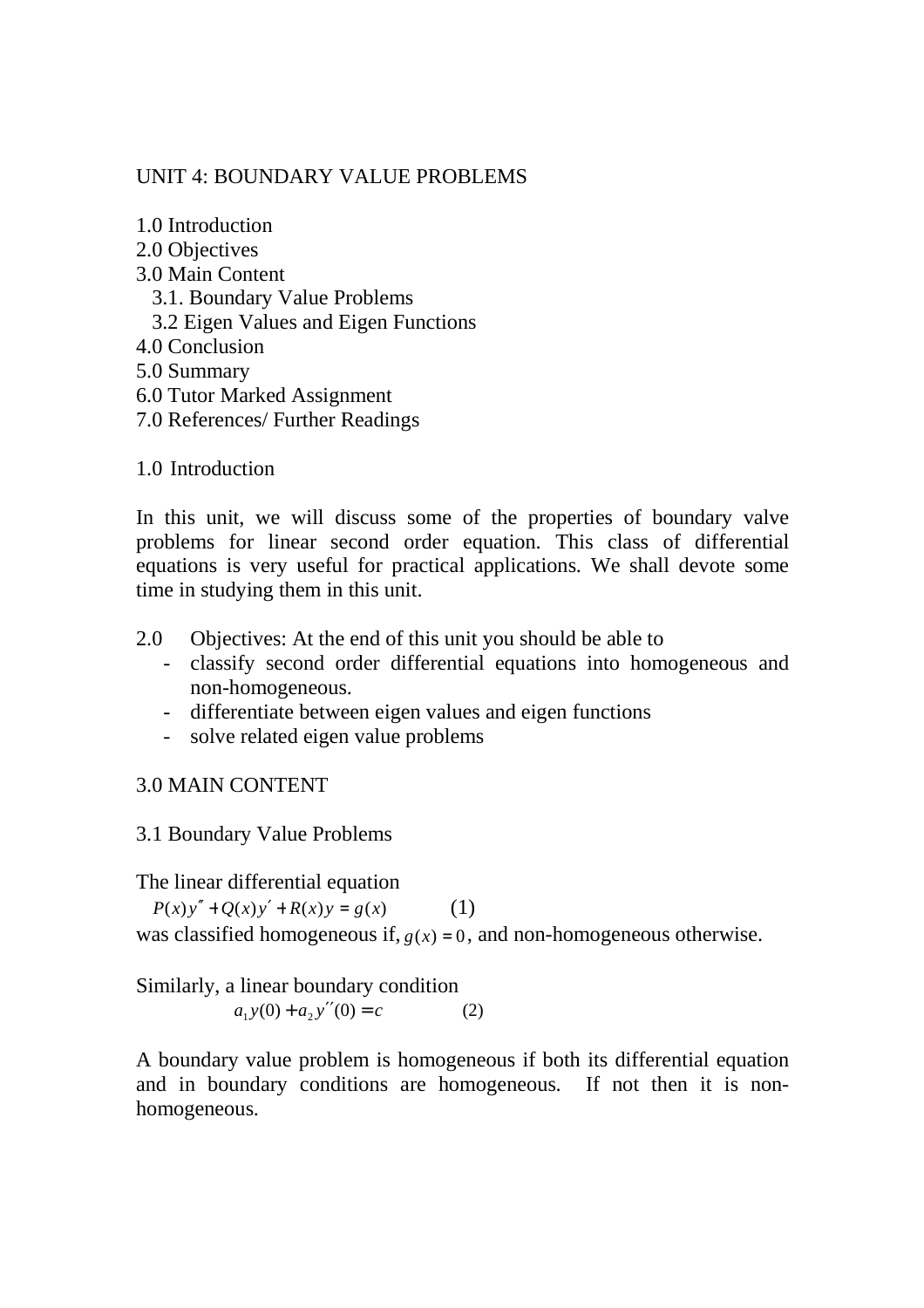A typical linear homogeneous second order boundary value problem is of the form.

| $P(x)y'' + Q(x)y' + R(x)y = 0$ | (3) |
|--------------------------------|-----|
| $0 < x < 1$ ,                  |     |
| $a_1y(0) + a_2y''(0) = 0$      | (4) |
| $b_1 y(I) + b_2 y'(0) = 0$     | (5) |

Most of the problems, we will discuss are of the form given by (3) to (5).

## 3.2. Eigen Values and Eigen Functions

| Consider the differential equation           |           |     |
|----------------------------------------------|-----------|-----|
| $y'' + p(x, \lambda)y' + q(x, \lambda)y = 0$ | 0 < x < 1 | (1) |
| The boundary conditions                      |           |     |
| $a_1y(0) + a_2y'(0) = 0$                     |           | (2) |
| $b_1 y(I) + b_2 y'(0) = 0$                   |           | (3) |

Where  $\lambda$  is arbitrary parameter.

Clearly the solution of (1) depends on  $x$  and  $\lambda$  and can be written as

 $y = c_1 y_1(x, \lambda) + c_2(x, \lambda)$ , (4) Where  $y_1$  and  $y_1$  are a fundamental solution of (1). Substituting for  $y_1$  in the boundary condition (2) and (3), yield.

| $c_1[a_1y_1(o,\lambda)+a_2y'(o,\lambda)]+c_2[a_1y'_2(x,\lambda)]=0$ | (5) |
|---------------------------------------------------------------------|-----|
| $c_1[b_1y_1(i,\lambda)+b_2y'(i,\lambda)]+c_2[b_2y'_2(i,\lambda)]=0$ | (6) |

A set of two linear homogeneous algebraic equations for the constant. Such a set has solutions (other than  $c_1 = c_2 = 0$  if and only if the determinant of coefficients  $D(\lambda)$  vanishes i.e.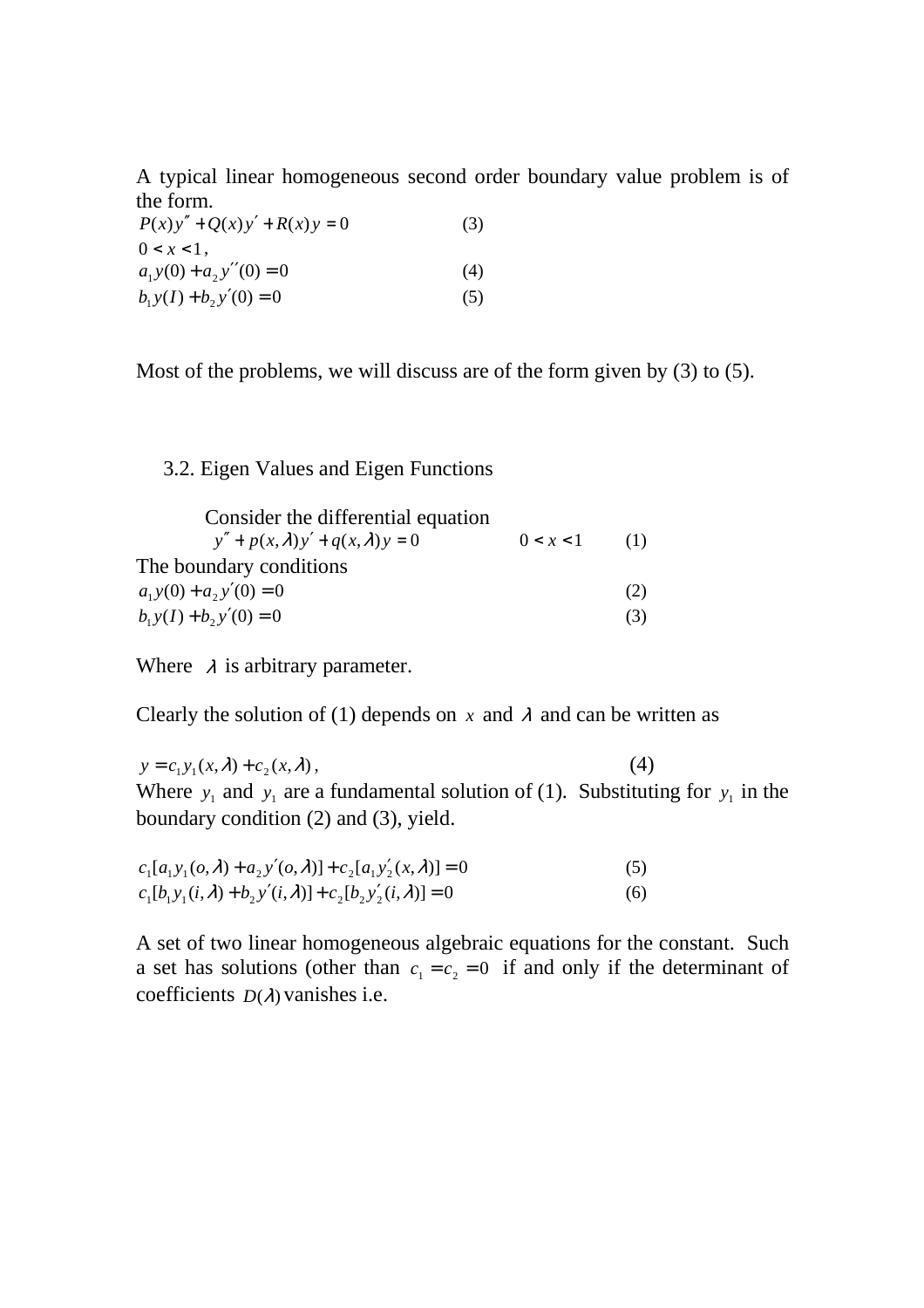$$
D(\lambda) = \begin{vmatrix} c_1[a_1y_1(o, \lambda) + a_2y'(o, \lambda)] & a_1y_2(o, \lambda) + a_2y'_2(o, \lambda) \\ b_1y_1(i, \lambda) + b_2y'(i, \lambda) & b_1y_2(i, \lambda) + b_2y'_2(i, \lambda) \end{vmatrix} = 0
$$

Values satisfying this determinant equation are the eigenvalues of the boundary- value problems (1), (2) and (3)

Corresponding to each Eigen value is at least one non- trivial solution. An E**igen function**

**Note:** We will consider problems namely only real eigen value Example I consider the equation

$$
y'' + \lambda y = 0
$$
(1)  
y(0), y(1) = 0 (2)  
Solution: 
$$
y'' + \lambda y = 0
$$
, the solution is  

$$
y = c_1 \cos \sqrt{x} + c_1 \sin \sqrt{x}
$$
(3)

By the boundary conditions

 $c_1 = 0$  s  $c_2 \sin \sqrt{\lambda} = 0$  $c_2 \neq 0$ , otherwise  $y = 0$  is the solution  $\sin \sqrt{\lambda} = 0 \Rightarrow \sqrt{\lambda} = n\pi$ ,  $n = 1, 2, \dots, \dots, n$ or  $\lambda = n\pi^2, 4n\pi^2$  (4)

(4) gives the eigen values of (1). If we consider  $\lambda = 1$ 

 $\therefore$  *y* =  $c_1$  cos *x* +  $c_2$  sin *x*  $0 = c_1$  by (2)  $\therefore$   $y = c_2 \sin I = 0 \Rightarrow c_2 = 0$  $0 = C_1$  by (2)

 $\therefore$  *y* = 0 Hence  $\lambda$  = 1 is the eigen -function

The eigen function are

 $\therefore$  *y<sub>n</sub>* = *c*<sub>2</sub> sin *nTx* sin <sup>π</sup> ……………. (5)  $n = 1, 2, \dots, c_2, \dots, c_1$  is an arbitrary constant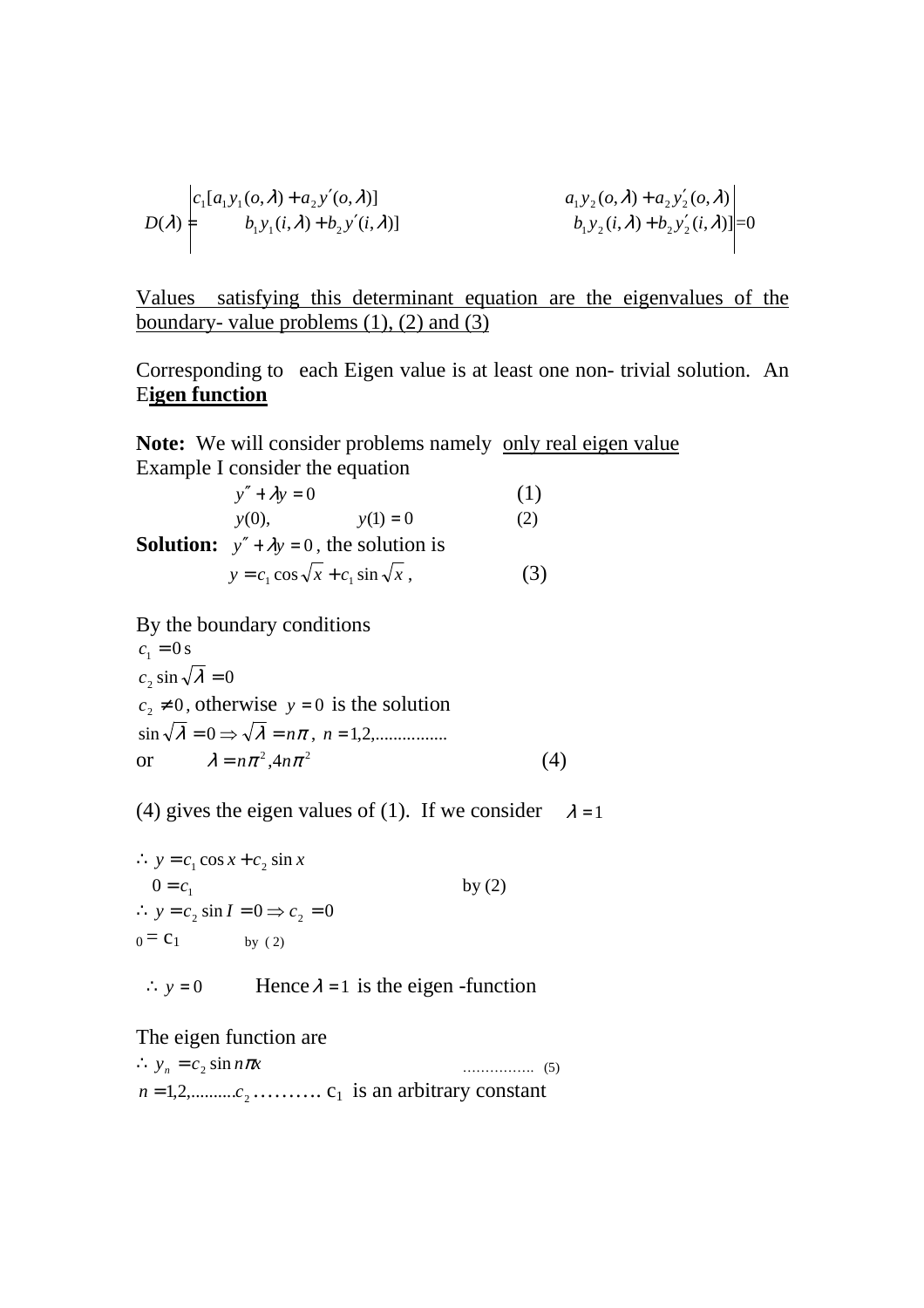Example 2: Find the real eigen values eigen -function of the boundary value problem

$$
y'' + \lambda y = 0
$$
  
\n
$$
y(0) = 0 \t y'(l) = 0
$$
  
\n
$$
\therefore y = c_1 \cos \sqrt{\lambda} x
$$
  
\n
$$
y(0) = 0, \text{ given}
$$
  
\n
$$
c_1 = 0. \text{ Also}
$$
  
\n
$$
y' = c_2 \cos \sqrt{\lambda} \cos \sqrt{\lambda} x
$$
  
\nBut  $y' = (l) = 0$ , yields  
\n
$$
c_2 = \sqrt{\lambda} \cos \sqrt{\lambda} l = 0 \Rightarrow
$$
  
\n
$$
c_2 = \sqrt{\lambda} \cos l = 0
$$
  
\n
$$
\sqrt{\lambda} l \frac{(2n-1)\pi}{2l}, \qquad n = 1, 2, \dots
$$
  
\n(2) gives eigen value  
\n
$$
y_n = \sin[\frac{2n-1)\pi x}{2l}], \qquad n = 1, 2, \dots
$$
  
\n(3) gives eigen functions (2)

Examples 
$$
y'' + \lambda y = 0
$$
  
\n $y' = (0) = 0$   $y' = (1) = 0$   
\nSolution: The solution is  
\n
$$
y' = c_1 \cos \sqrt{\lambda} x + c_2 c \sin \sqrt{\lambda} x
$$
\n(1)

$$
y' = -c_1 \sin \sqrt{\lambda} x + c_2 \sqrt{x} \cos \sqrt{\lambda} x
$$
  
\n
$$
c_1 + c_2 \mu = 0
$$
\n(2)

$$
\begin{vmatrix} 1 & \mu \\ \cos \mu & \cos \mu \end{vmatrix} = 0
$$

Thus the eigen value are given by the equation

$$
\mu = \tan \mu.
$$
\n(3)  
\n
$$
y = -c_2 \mu + \mu_n c_2 \sin \mu x
$$
\nIf  $\mu_n$  is the root of (3), then eigen function is  
\n
$$
y_n = \sin \mu_n - \mu_n \cos \mu_n x
$$
\n(4)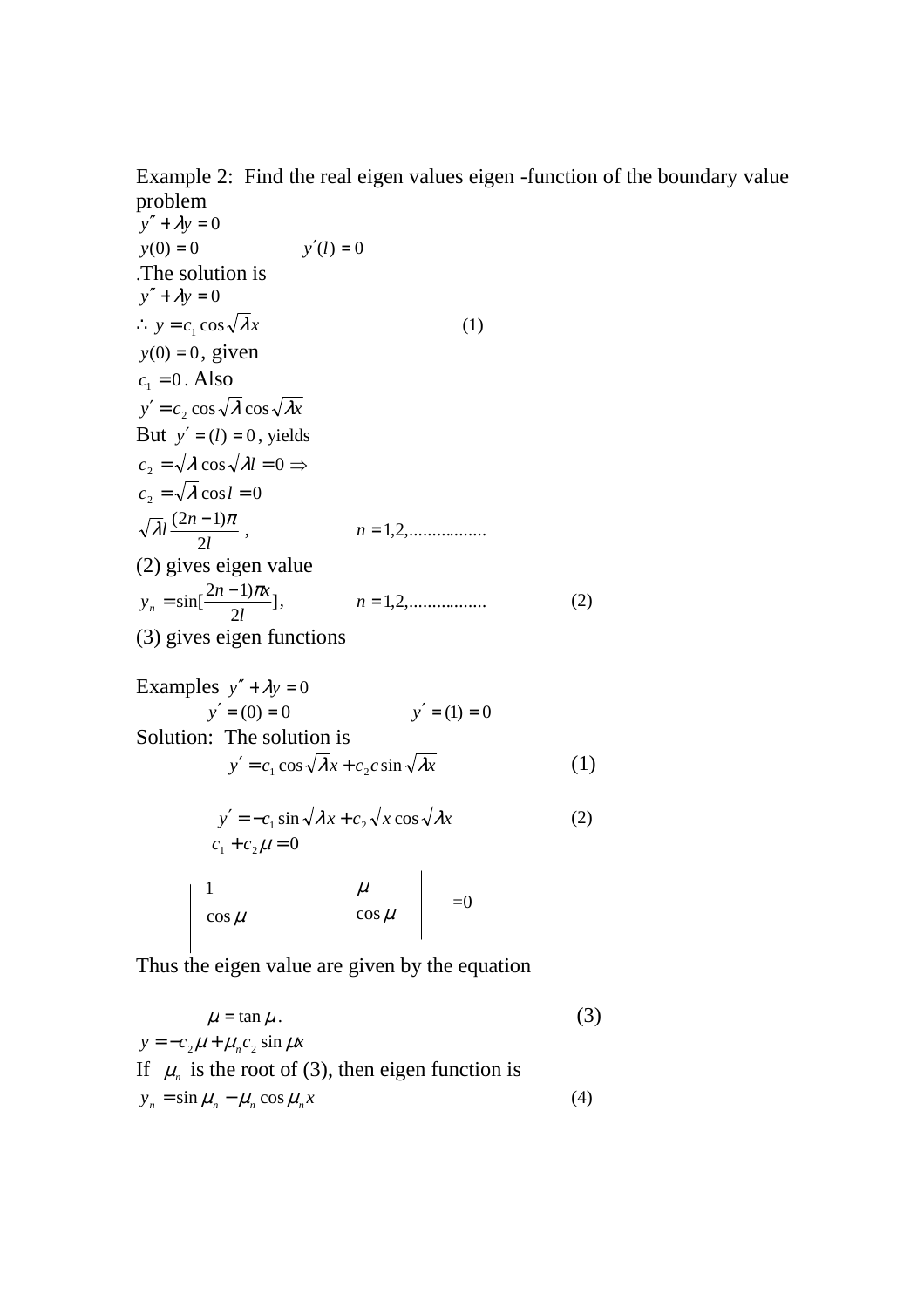If  $\lambda = 0$ , then the solution is  $y = -c_2 + c_2$  $y' = c_1$ ∴  $c_1 + c_2 = 0$ 

Hence the solution is

 $y = c_1(x-1)$ thus  $\lambda = 0$  is also an eigen value  $\sqrt{\mu} = \tan \sqrt{\mu}$  $\lambda_1 \sim 4.49$ , 2  $\overline{\lambda_{N}} \sim \frac{(2n+1)\pi}{2}$ *N*

Example 5.

$$
y'' + \lambda y = 0
$$
  
y = 0, y(1) + y'(0) = 0

Solution

$$
y = c_1 \cos \sqrt{\lambda} \sin \sqrt{\lambda} x + c_2 + \sqrt{\lambda} \cos \sqrt{\lambda} x
$$
  

$$
c_2 = 0,
$$
  

$$
\therefore \sqrt{\lambda} = \cot \sqrt{\lambda}
$$

The eigen values are given by equation (3). The eigen function are  $y_n = \sqrt{\lambda_n} x$  Where the root of is  $\lambda_n$  is the root of the equation  $\sqrt{\lambda} = \cot \sqrt{\lambda}$  $\sqrt{\lambda} = x$ ,  $y = \cot x$ 

$$
\sqrt{\lambda}_n = (n-1)\pi
$$
  
\n
$$
\lambda_n = (n-1)^2 \pi^2
$$
 for large n

Example 6.

Consider the problem

 $y'' + \lambda y = 0$  $y = (0)$ ,  $y'(0) = 0$ Show that if  $\phi_m$ , and  $\phi_n$  are eigen function corresponding to the eigen value  $\lambda_m$  and  $\lambda_n$  Respectively, then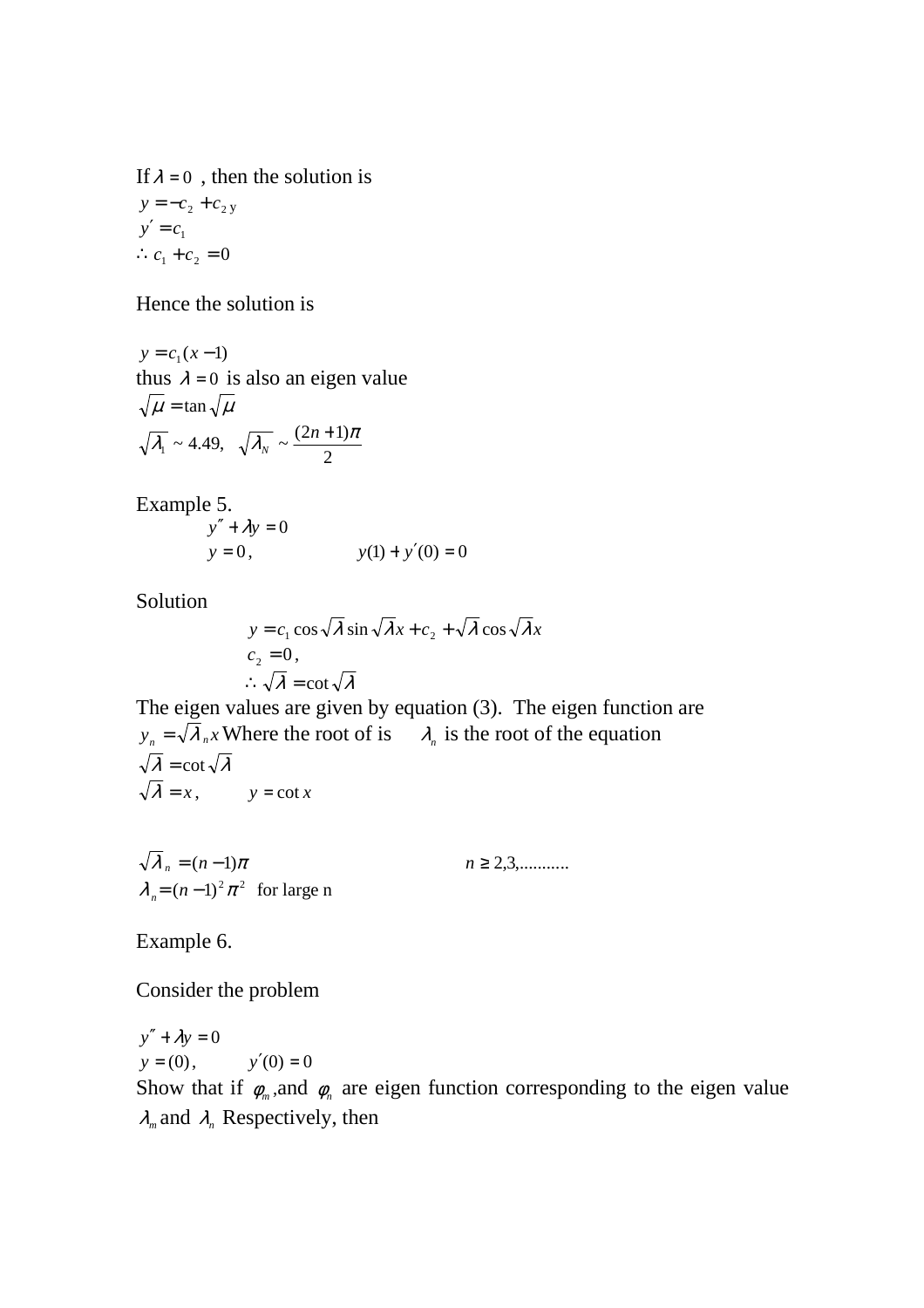$$
\int_0^l \phi_m(x)\phi(x)dx = 0
$$

Provided that  $\lambda_m \neq \lambda_n$ .

Solution:

$$
\phi''_m + \lambda_m \phi_m = 0
$$
  
\n
$$
\phi''_n + \lambda_m \phi_m = 0
$$
  
\n
$$
\phi''_n + \lambda_m \phi_n = 0
$$
  
\n
$$
\phi''_m \phi_n + \lambda_m \phi_m \phi_n = 0
$$
  
\n
$$
\phi''_n \phi_m + \lambda_n \phi_n \phi_n = 0
$$
\n(1)

$$
\int_0^l \phi_m''(x)\phi_n''(x)dx + \lambda_m \int_0^l \phi_m\phi_n dx = 0
$$
\n(3)

$$
\int_0^l \phi''_n \phi''_m dx + \lambda_n \int_0^l \phi_n \phi_m dx = 0
$$
\n(4)

$$
\int_0^l \phi'_m(x)\phi''_n(x) - \int_0^l \phi'_m(x)\phi_n(x)dx + \lambda_m \int_0^l \phi_m\phi_n dx = 0
$$
  
 
$$
\phi'_m(l)\phi''_n(l) - \phi'_m(o)\phi'_n(0) - \phi' - [\phi'_m(x)\phi'_n(x) - \int_0^l \phi'_m(x)\phi''_n(x)dx] + \lambda_m \int_0^l \phi'_m(x)\phi''_n(x)dx
$$
  
or

# By boundary value conditions

 $\int_0^l \phi_m(x) \phi''_n(x) dx + \lambda_m \int_0^l \phi_m(x) \phi_n(x) dx = 0$  $m(\lambda)$  $\varphi_n(\lambda)$  $\mu\lambda$   $\mu$ <sub>m</sub>  $\int_{m}^{l} \phi_{m}(x) \phi_{n}''(x) dx + \lambda_{m} \int_{l}^{l} \phi_{m}(x) \phi_{n}(x) dx = 0$  (5) Subtract (4) from  $(5)$ , we have  $(\lambda_n - \lambda_m \int_0^l \phi_m(x) \phi_n(x) dx = 0$ If  $\lambda_n \neq \lambda_m$ , then  $\int_0^l \phi_m(x) \phi''_n(x) dx = 0$ 

2

 $e^{x} - e^{-x}$ 

sinh

Example 14.

# **Hyperbolic function**

$$
\cos x \frac{e^{x}e^{-x}}{2},
$$
  

$$
\frac{d}{dx}(\cosh) = \sinh(x)
$$
  

$$
\frac{d}{dx}(\sin x) = \cosh h(x)
$$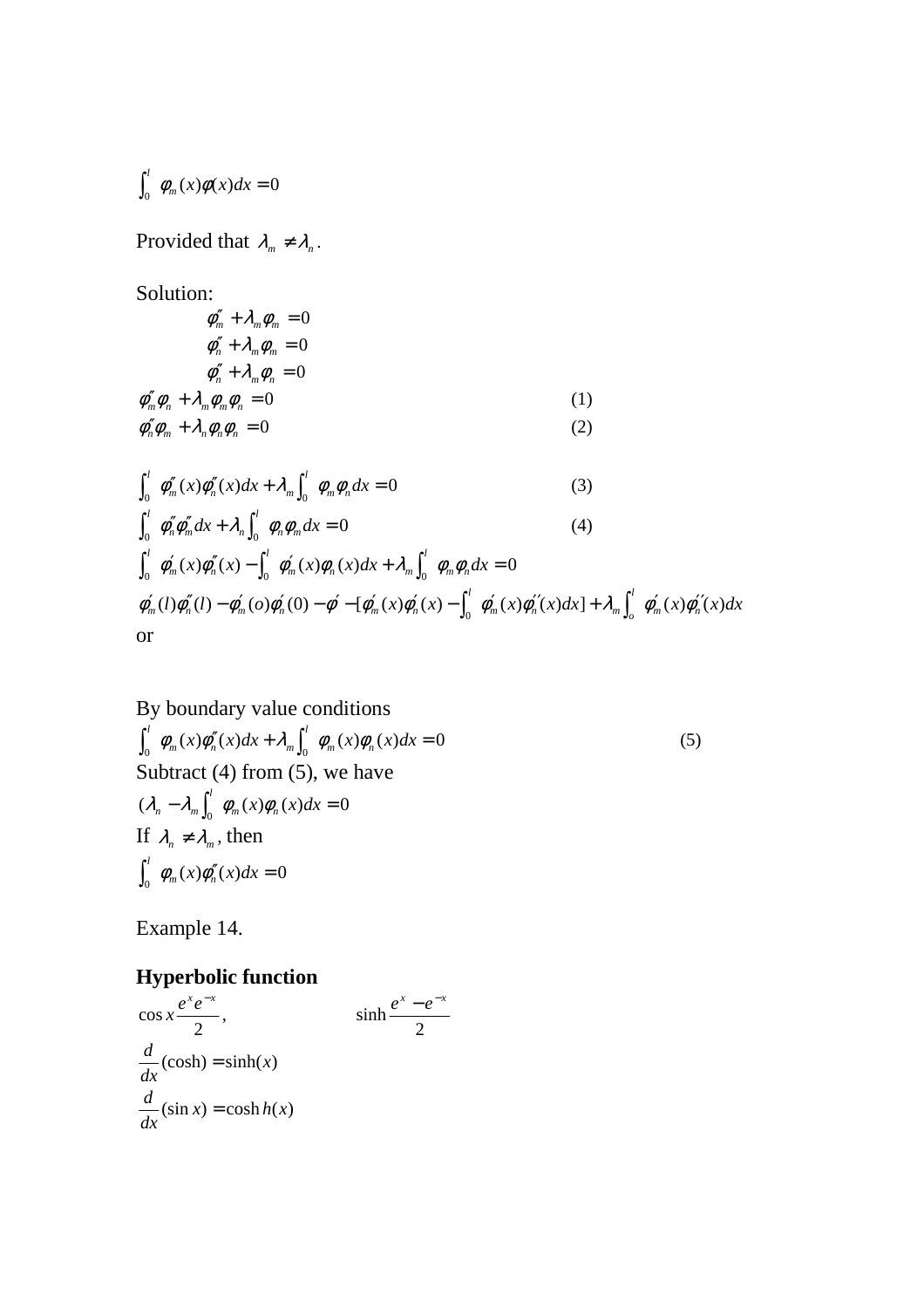(a) Solution of the problem is  $\lambda^4 - \lambda = 0$  $r^4 - \lambda = 0$ , Take  $\lambda = \mu^4$  $r^4 - \mu^4 = 0$ 

The solution is  $y = c_1 \cos \mu x + c_2 \sin \mu x + c_3 \mu^2 \cos \mu x + c_2 \sinh \mu x$  (1)

The boundary condition

 $c_1 + c_3 = 0$  $c_1 - c_3 = 0$  $\Rightarrow$   $c_1 = 0$  and  $c_3 = 0$  $\therefore$  *y* = *c*<sub>2</sub> sin  $\mu$  + *c*<sub>4</sub> sin  $\mu$ *l* = 0 − *c*<sub>2</sub> sin  $\mu$ *l* + *c*<sub>4</sub> sinh  $\mu$ *l* = 0  $\therefore$  *y* = *c*<sub>2</sub> sin  $\mu$  + *c*<sub>4</sub> sin  $\mu$ *l* = 0 - *c*<sub>2</sub> sin  $\mu$ *l* + *c*<sub>4</sub> sinh  $\mu$ *l* = 0  $\therefore$  *y* = *c*<sub>2</sub> sin  $\mu$  + *c*<sub>4</sub> sin  $\mu$ *l* = 0−*c*<sub>2</sub> sin  $\mu$ *l* + *c*<sub>4</sub> sinh  $\mu$ *l* = 0  $\therefore$  *y* = *c*<sub>2</sub> sin  $\mu$  + *c*<sub>4</sub> sin  $\mu$ *l* = 0 - *c*<sub>2</sub> sin  $\mu$ *l* + *c*<sub>4</sub> sinh  $\mu$ *l* = 0 ∴sin µ*l* = 0sinh µ*l* = 0 *n* = 2,1 ,.............  $\therefore$  sin  $\mu l = n\pi$ *x l*  $\therefore y_n = \sin \frac{n\pi}{l} x$   $n = 1, 2, \dots$ 

Is the eigen-function

4.0 Conclusion

We have been able to study some eigen-value problems in this unit. This unit must be mastered properly before moving to the next unit.

5.0 Summary

Recall that the linear differential equation  $P(x)y'' + Q(x)y' + R(x)y = g(x)$  (1) was classified homogeneous if,  $g(x) = 0$ , and non-homogeneous otherwise.

Similarly, a linear boundary condition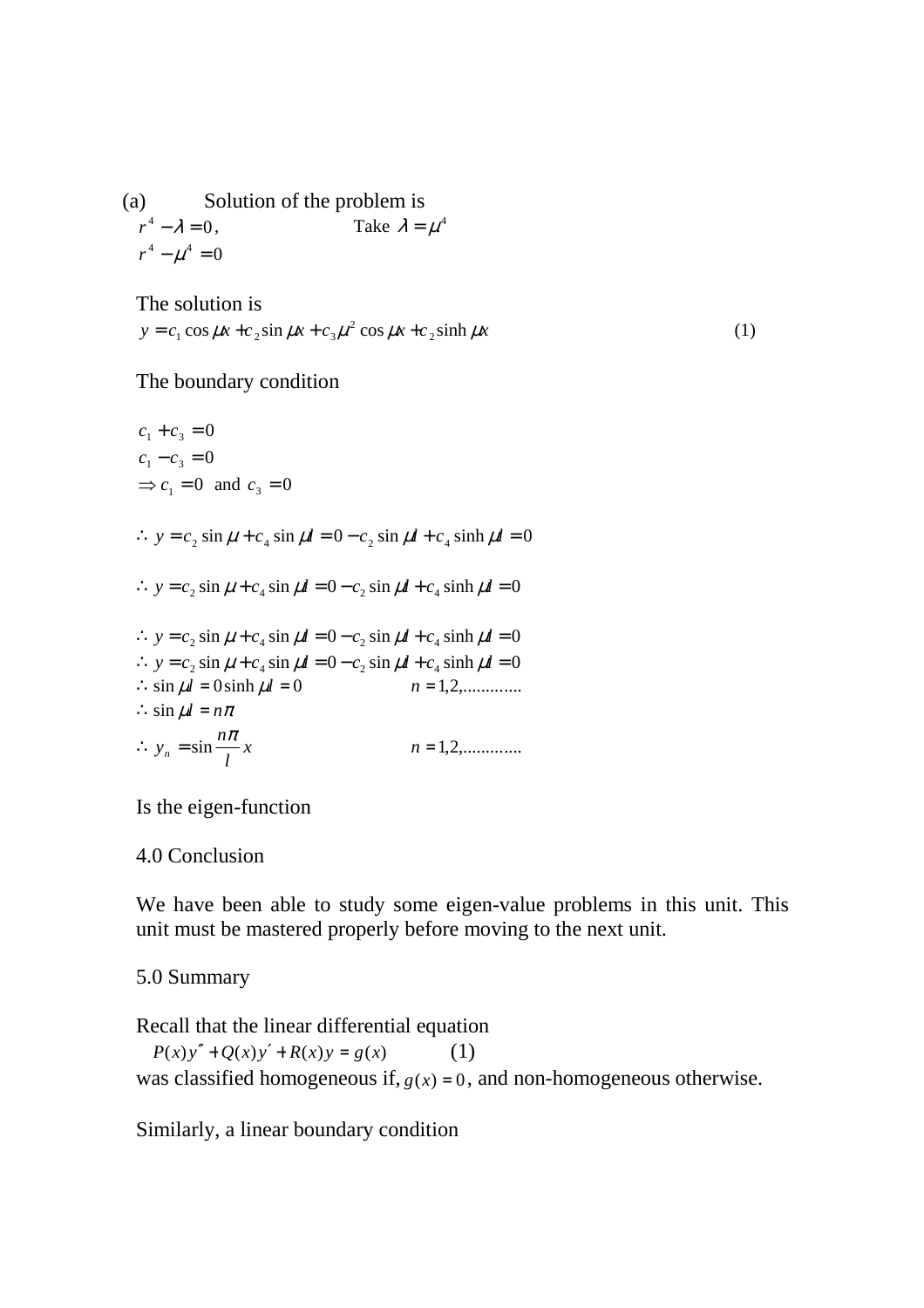$$
a_1 y(0) + a_2 y''(0) = c \tag{2}
$$

A boundary value problem is homogeneous if both its differential equation and in boundary conditions are homogeneous. If not then it is nonhomogeneous. We also classified some equations into eigen value problem depending upon whether the determinant of the eigen value of the problem is zero or not. Read carefully and re work all exercises and problems in this unit for better understanding.

6.0 Tutor Marked Assignment:

1. Consider the problem  $y'' + \lambda y = 0$  $y = (0)$ ,  $y'(0) = 0$ 

Show that if  $\phi_m$ , and  $\phi_n$  are eigen function corresponding to the eigen value  $\lambda_m$  and  $\lambda_n$  Respectively, then

$$
\int_0^l \phi_m(x)\phi(x)dx = 0
$$

Provided that  $\lambda_m \neq \lambda_n$ .

2. Find the real eigen- values and eigen -function of the boundary value problem

 $y'' + \lambda y = 0$  $y(0) = 0$   $y'(l) = 0$ 

## 7.0 REFERENCES/FURTHER READINGS

- 1. EARL. A. CODDINGTON: An Introduction to Ordinary Differential Equations. Prentice-Hall of India
- 2. FRANCIS B. HILDEBRAND: Advanced Calculus for Applications, Prentice-Hall, New Jersey
- 3. EINAR HILLE: Lectures on Ordinary Differential Equations, Addison – Wesley Publishing Company, London.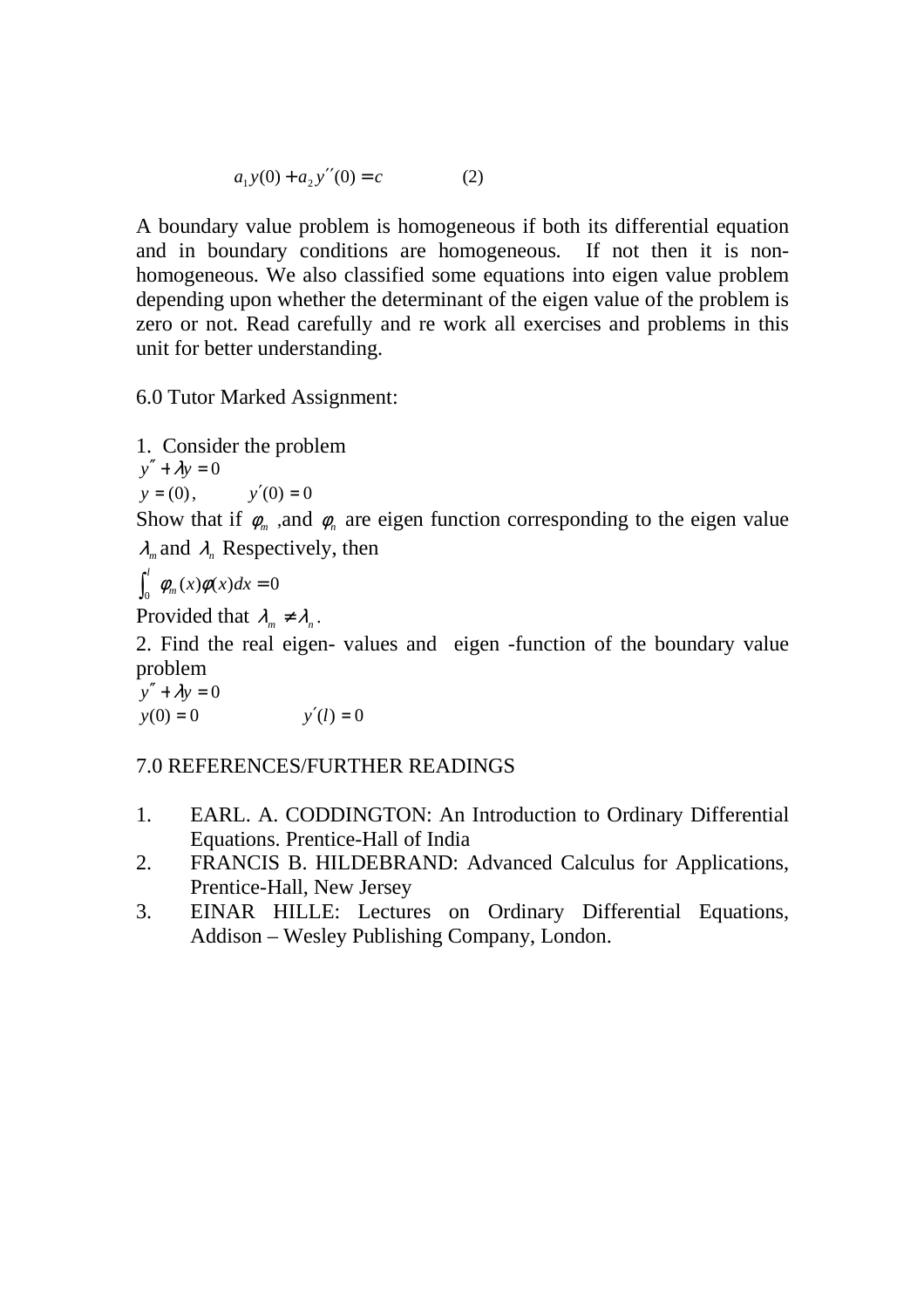Module 2: Sturm Liouville Boundary Value Problems and Special Functions

UNIT1: Sturm and Liouville Problem 1.0 Introduction 2.0 Objectives 3.0 Main Content 3.1. Sturm and Lioville Problems 4.0 Conclusion 5.0 Summary 6.0 Tutor Marked Assignment 7.0 References/ Further Readings

1.0. Introduction

We solved some partial differential equations by the method of separation of variables. In the last step we expanded a certain function in a Fourier series, i.e. as the sum of an infinite series of sine and cosine functions. It is of fundamental importance that the eigen functions of a more general class of boundary values problems can be used as a basis for series expansions, which have properties similar to Fourier Series.

Such eigen- functions series are useful in extending the method of separation of values to a larger class of problems in partial differential equation. The class of boundary value problem we will discuss is associated with the names of Sturm and Liouville.

2.0 Objectives:

After studying this unit you should be able

- to solve partial differential equation using Sturm and Liouville methods

- solve correctly the associated Tutor Marked Assignments

3.0 MAIN CONTENT

3.1. Sturm and Liouville Problem

We introduce the operator

| $L[y] = -[p(x)y'] + q(x)y$ | (1) |
|----------------------------|-----|
|----------------------------|-----|

 $L[y] = \lambda r(x)y$  (2)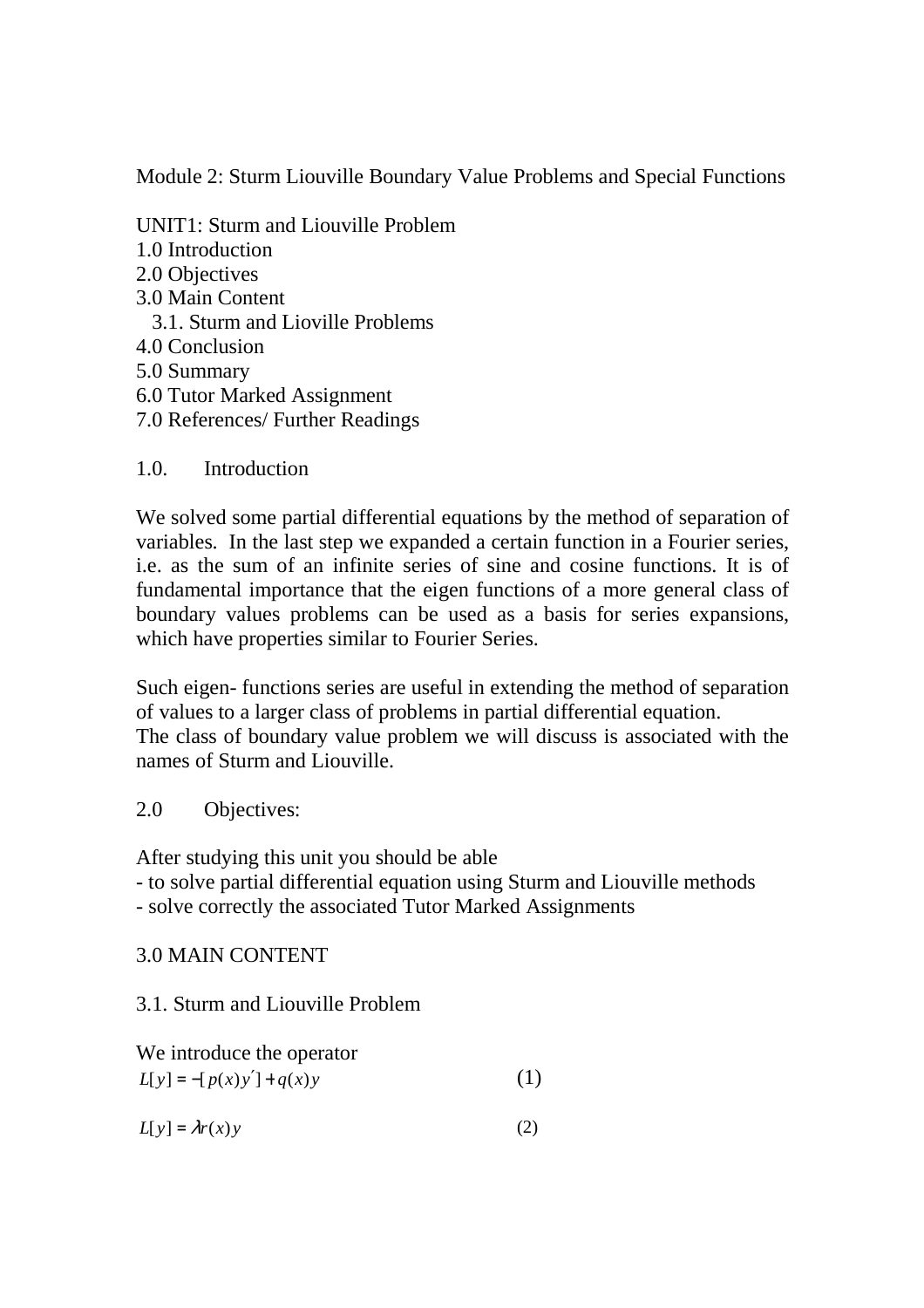$[P(x)y']' - q(x)y + \lambda r(x)y = 0$  (3) on the interval  $0 < x < 1$ , together with the boundary condition  $a_1 y(0) + a_2 y'(0) = 0$  (4)  $b_1 y(I) + b_2 y'(1) = 0$  (5)

We shall assume that  $p, q$  and  $r$  are continuous functions in the interval [0,1].  $P(x) > 0, r(x) > 0$  for all  $x \text{ in } 0 \le x \le 1$ .

(i) Lagrange's identity: let u and v be functions having continuous second derivatives on the interval  $0 \le x \le 1$ . Then

$$
\int_0^1 (UL[U] - UL[u])dx
$$
  
=  $-p(x)[u'(x)u(x) - u(x)u'(x)]$  (6)

Solution 1:  $UL[U]dx$ <sup>[ $\int$ </sup> $\left\{-u[p(x)u'q(x)u\}dx\right\}$  $\mathbf{0}$ 1  $\int_0^1$  UL[U]dx $\int_0^1$  {-u[p(x)u'

$$
= -u(py') + u'p(x)u(x) + \int_0^1 \{-u(pu') + uqu\}dx
$$
  
 
$$
\therefore \int_0^1 (uL[u] - UL[U])dx = -(px)[u'(x)u(x) - u(x)u'(x)]
$$

This is known as Lagrange's identity if *u* and *u* satisfy (5) and (4)

R.H.S = 
$$
- p(1)[u'(1)u(1) - u(1)u'(1)] + p(0)[u'(0)u(0) - u(0)u'(0)] - p(1)[-\frac{b_1}{b_2}u(1)u(1) + \frac{b_1}{b_2}u(1)u(1)] + p(0)[-\frac{a_1}{a_2}u(0)u(0) + \frac{a_1}{a_2}u(0)u(0)] = 0
$$

Thus we have

 $\{u[u] - uL[u]dx = 0\}$  $\int_0^1 \{u[u] - uL[u]\}dx =$ 

(ii) Show that all the eigen value of the Sturm-Liouville problem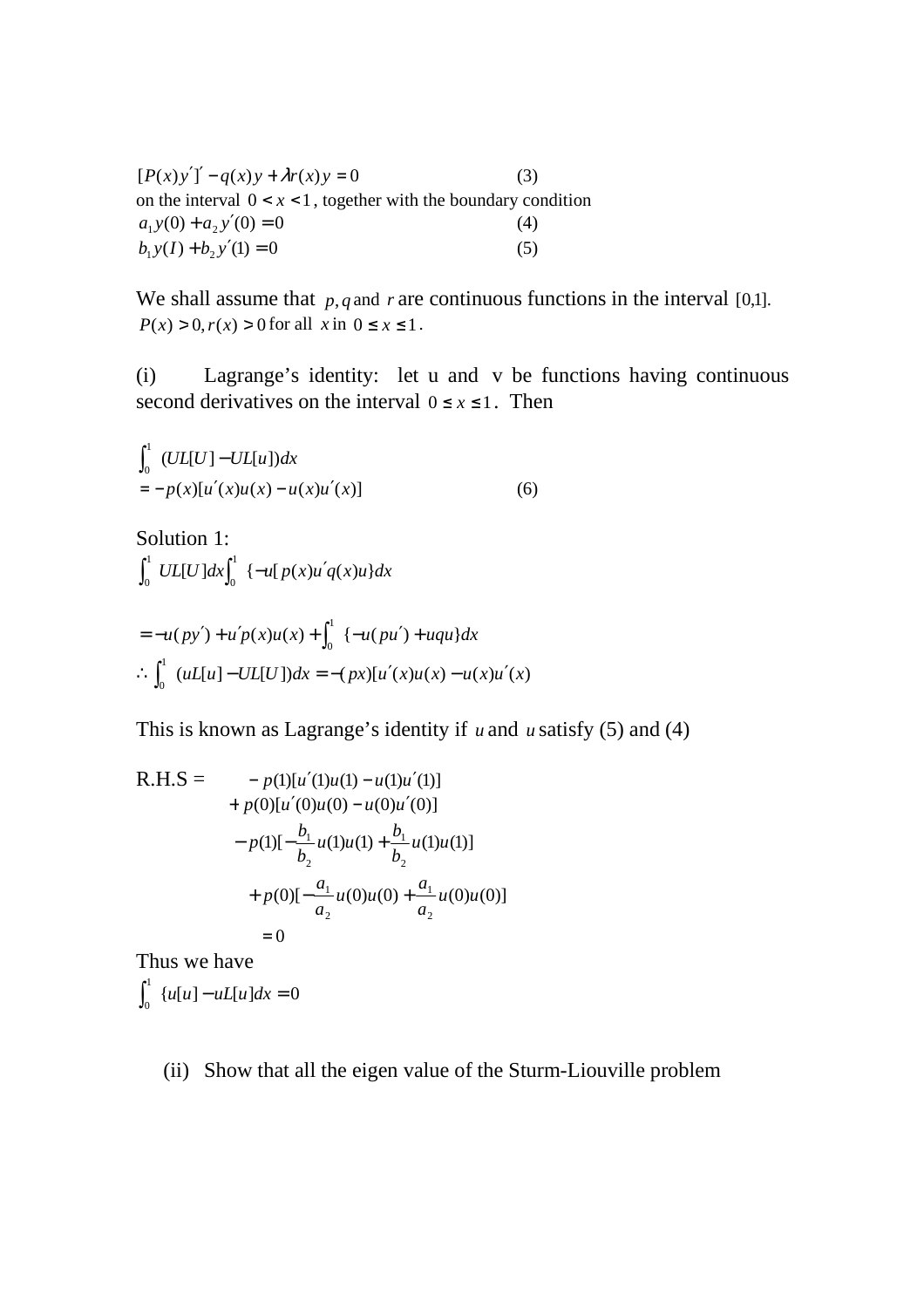$L(y) = \lambda r(x)y$  A With boundary conditions

$$
a_1 y(0) + a_2 y'(0) = 0b_1 y(I) + b_2 y'(1) = 0
$$

are real.

Proof: let us suppose there exists a complex eigen value  $\lambda = \mu + iv$  will  $v \neq 0$ and corresponding to this value is the eigen function  $Q(x) = U(x) + IV(x)$ Where at least one of them is not identically zero.

Now *Q* satisfies the differential equation

$$
L[Q] = \lambda rQ
$$
  
\n
$$
L[Q] = \pi RQ
$$
  
\nor  
\n
$$
u = Q \text{ and } u = Q
$$
  
\n
$$
\int_0^1 {QL(Q) - QL(Q)} dx = \int_0^1 (\lambda - \lambda')
$$
  
\n
$$
r(x)Q(x)Q(x)dx = 0
$$
  
\nor 
$$
2r \int_0^1 r(x)[V^2(x) + V^2(x)dx = 0
$$
 ......... (1)

Since  $r(x) > 0$  for all x in  $0 \le x \le 1(1) \Rightarrow v = 0$ 

This contradicts the original hypothesis. Hence the eigen value of Sturm-Liouville problem are real.

(iii) If  $Q_1$  and  $Q_2$  are eigenvalues of the Sturm-Liouville problem (A) and (B), corresponding to eigen valves  $\lambda_1$  and  $\lambda_2$ , respectively, and  $\lambda_1 + \lambda_2$ , then  $\int_0^1 r(x)Q_1(x)Q_2(x)dx = 0$  $\int_0^1 r(x)Q_1(x)Q_2(x)dx =$ 

 $r(x)$  is called the weight function and it is an orthogonal property of eigenfunction]

Proof: -  $L[Q_1]\lambda_1 rQ_1$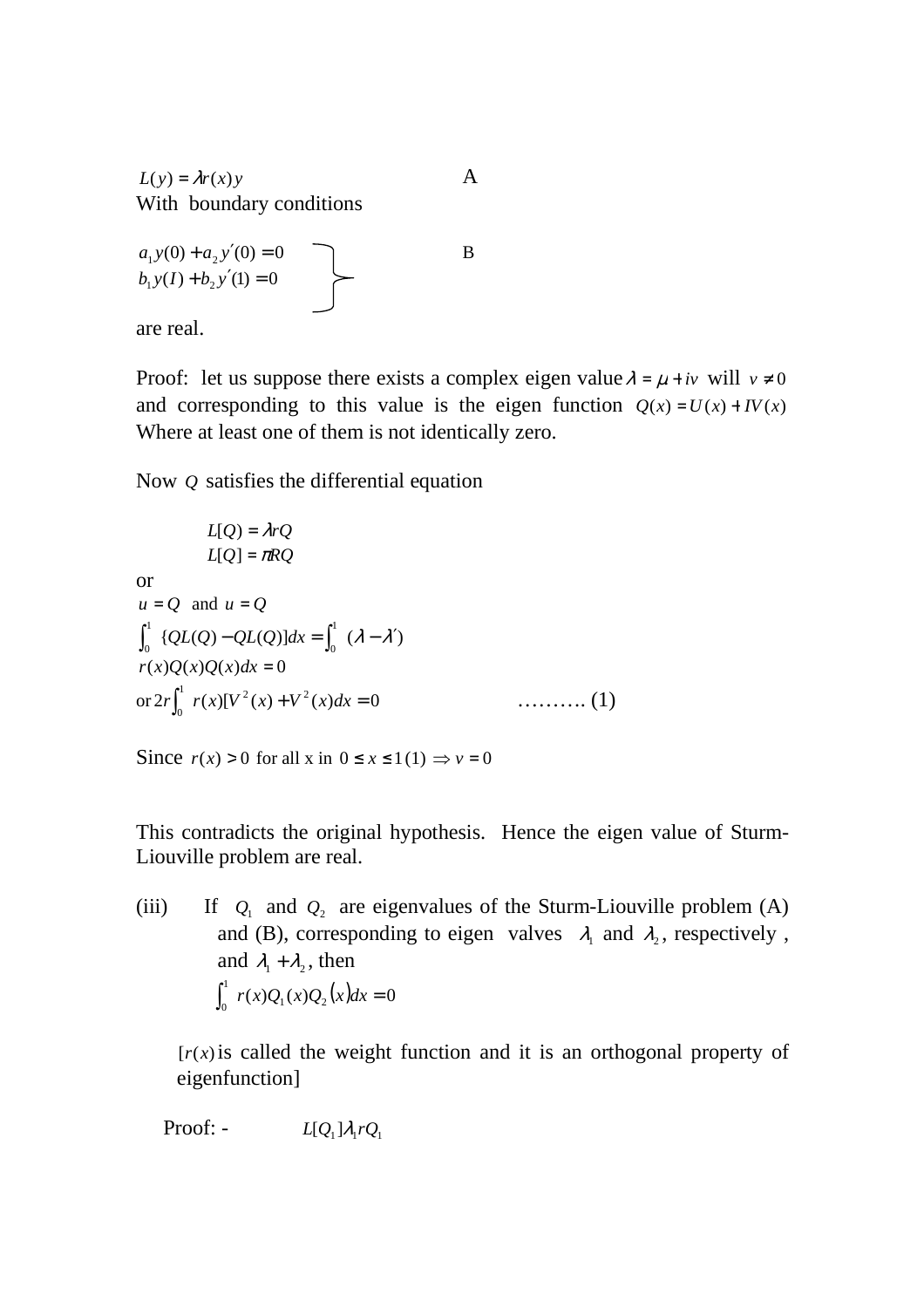$$
L[Q_2]\lambda_2 r Q_2
$$
  
If we let =  $U = Q_1$  and  $U = Q_2$  then  

$$
\int_0^1 \{uL[U] - UL[U]\}dx
$$

$$
\lambda_1 - \lambda_2 \int_0^1 r(x)Q_1(x)Q_2(x)dx = 0
$$

Hence the result

(iv) Let us now consider a more general boundary value problem for the differential equation  $L[y] = \lambda M[y],$  0 < *x* < 1

Where L and M are linear homogeneous differential operations of orders n and n respectively.

$$
L[y] = p_0(x)y^{(n)} + p_1(x)y^{(n-1)} + \dots + p_{n-1}(x)y' + p_n(x)y
$$
  
\n
$$
M[y] = r_0(x)y^{(m)} + r_1(x)y^{(m-1)} + \dots + 2_{m-1}(x)y' + r_m(x)y
$$
  
\nWhere  $n > m$ .

In addition to the differential equation a set of n linear homogeneous boundary conditions at  $x = 0$ ,  $x = 1$  is also prescribed. If the relations

$$
\int_0^1 (uL[u] - uL[u]dx = 0
$$
  

$$
\int_0^1 (uM[u] - uM[u]dx = 0
$$

are line for every pair of functions  $u$  and  $u$ , which are  $n$ -lines continuously differentiable on 0,*l* and which satisfy un given boundary conditions, then the given boundary valve problem is said to be self adjoint.

Problem I. Show that the Sturm-Liouville problems  $L(y) - [P(x)y'] + q(x)y$  $M(y) = \lambda r(x)y$ 

(i) 
$$
\int_0^1 [UM[u] - uM[u]dx
$$

$$
\int_0^1 [U\lambda r(x)u - u\lambda r(x)u]dx
$$

$$
= 0
$$

For every pair of u, u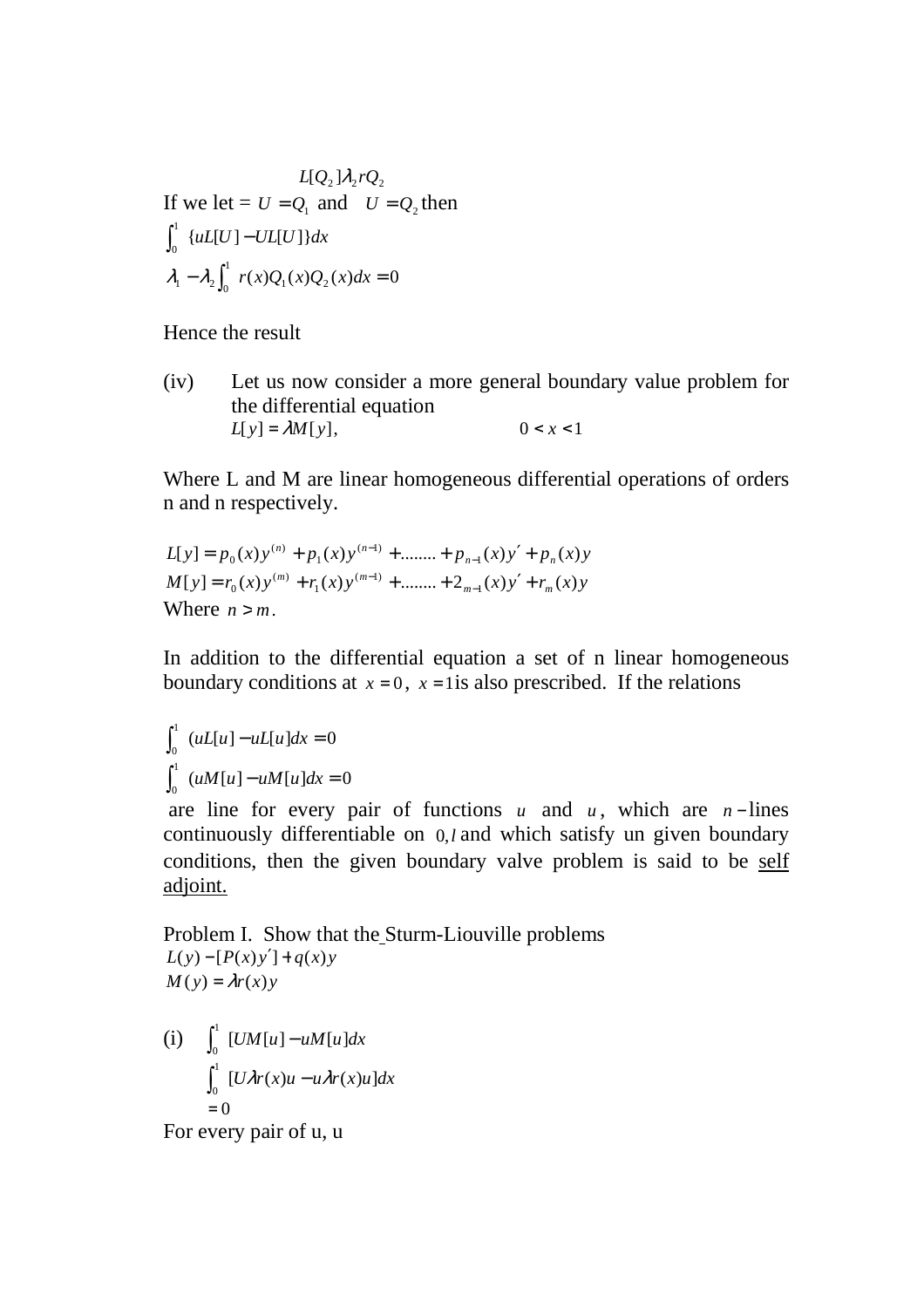$$
\int_0^1 [UL[u] - uL[u]dx = 0
$$

as shown previously. Hence it is self-adjoint

Problem (a)  $y'' + y' + 2y = 0$   $y = 0, y = (I) = 0$ 

Solution  $L(y) = y'' + y' + 2y$ 

(i)  $\int_a^1 [U(u'' + u' + 2u) - u(u'' + u' + 2u)dx$  $\int_0^1 [U(u'' + u' + 2u) - u(u'' + u' +$  $2\int_{a}^{1} u' u dx$ ,  $=-2\int_0^1 u' u dx$ , are true for every pair of function u and u, which are ntimes continuously differentiable on [o,1] which satisfy un given boundary value problem is said to be self-adjoint.

Solution: Sturm-Liouville problems  $L(y) = -[p(x)y'] + q(x)y$  $M(y) = \lambda r(x)y$ (i)  $\int_{a}^{1} [UM(u) - uM(u)]dx$  $\int_0^1$  [*UM*(*u*) –  $\int_{a}^{1}$  [*U* $\lambda r(x) - u \lambda r(x)$ ]dx  $\int_0^1$   $[U\lambda r(x) - u\lambda r]$  $= 0$ 

as shown previously. Hence it is not self-adjoint.

Problem  $y'' + y' + 2y = 0$ <br> *y* = 0,  $y = (I) = 0 \setminus$ <br> *y* = 0,  $y = (I) = 0$ <br> *y* = 0,  $y = (I) = 0$ Solution  $L(y) = y'' + y' + 2y$  $\int_{a}^{1} [U(u'' + u' + 2u) - u(u'' + u' + 2u)]dx$  $\int_0^1 [U(u'' + u' + 2u) - u(u'' + u' +$  $\big[ UL(u) - uL(u) \big] dx = 0$  $\int_0^1 [UL(u) - uL(u)]dx =$ as shown previous. Hence it self-adjoint

Problem (a) Problem  $y'' + y' + 2y = 0$   $y = 0, y = (I) = 0 \backslash$ Solution  $L(y) = y'' + y' + 2y$   $y = 0, y = (I) = 0$  $\int_{0}^{1} [U(u'' + u' + 2u) - u(u'' + u' + 2u)]dx$  $\int_0^1 [U(u'' + u' + 2u) - u(u'' + u' +$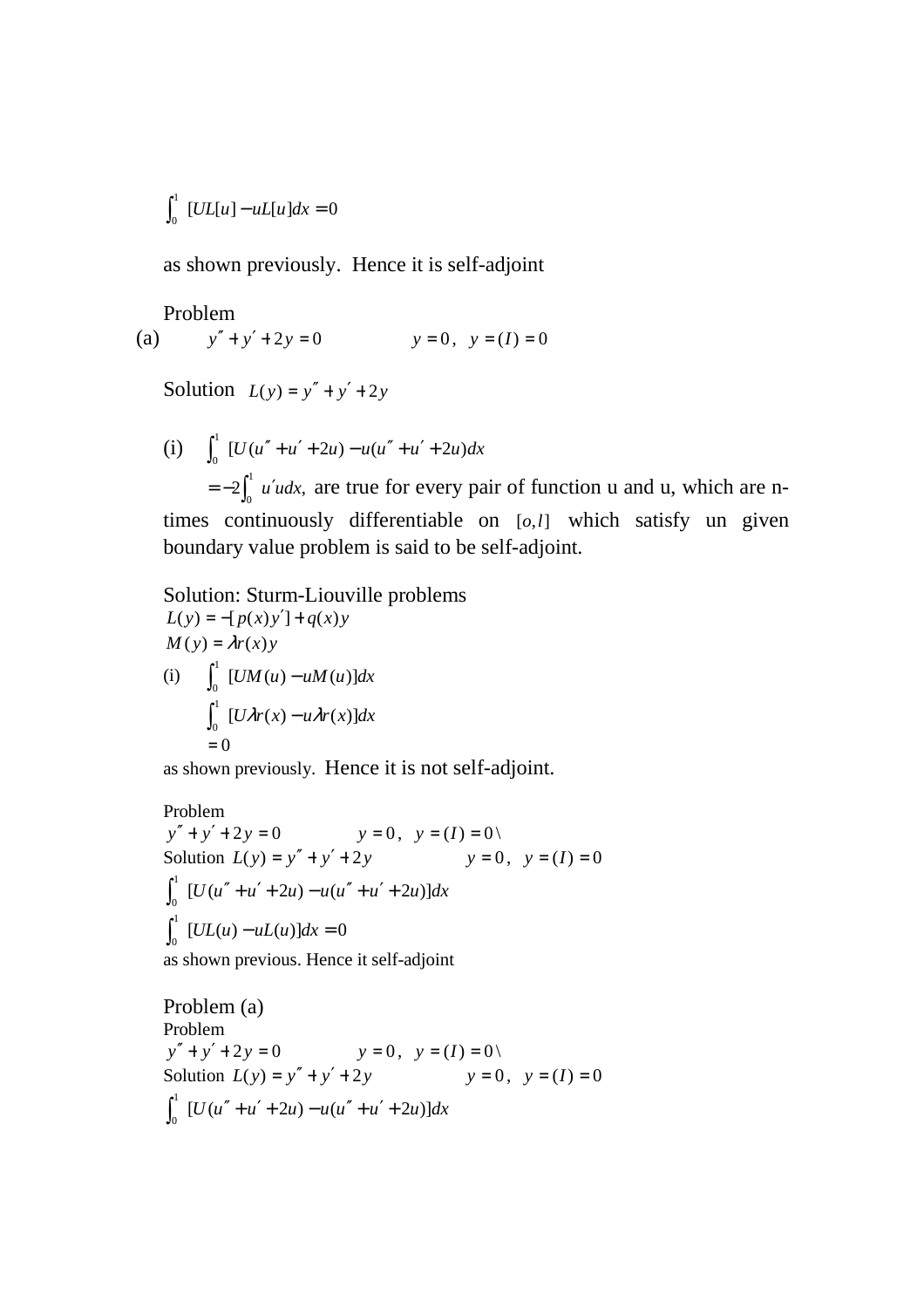$2\int_{a}^{1} u' u dx = 0$  $=-2\int_0^1 u'udx = 0$ , *u'* and *u'* are continuous in the interval  $0 \le x \le 1$ . Hence it is not zero.

Thus it is not self-adjoint.

Problem(b)  
\n
$$
(x+x^2)y'' + 2xy' + y = 0
$$
  $y' = 0$ ,  $y = (1) + 2y'(1) = 0$   
\n $L(y) = (1+x^2)U'' + 2xy'' + y = 0$ ,  $y' = (0) = 0$   $y = (1) + 2y'(1) = 0$ ,  
\n $L(y) = (1+x^2)y'' + 2xy' + y$   
\n $M(y) = 0$   
\n $\int_0^1 [U[(1+x^2)u'(u'' + u' + 2u)]dx = 0$   
\nIt is Sturm-Liouville problem.

(c) 
$$
y'' + y = \lambda y
$$
,   
\n $y' = 0 - y'(0) - y'(1) = 0$   
\n $y' = 0 - y'(0) - y'(1) = 0$ 

Solution

$$
L(y) = (1 + x^2) y'' + 2xy' + y
$$
  
\n
$$
M(y) = y
$$
  
\n(i)  
\n
$$
\int_0^1 (uM(\mu) - UM(\mu)dx)
$$
  
\n
$$
\int_0^1 (uu - uu)dx = 0
$$
  
\n(ii)  
\n
$$
\int_0^1 (u''u) - U(\mu'')dx
$$
  
\n
$$
= \int_0^1 (uu'' - u''u)dx
$$
  
\n
$$
= uu' - uu'
$$
  
\n
$$
= [u(1)u'(1) - u(1)u'(1)]
$$
  
\n
$$
= [u(1)u(0) - u(1)u'(0)]
$$
  
\n
$$
= [u(1)u(0) - u(1)u(0)]
$$

The right side is not zero. Hence it is not self-adjoint.

Problem 3 Consider the differential equation  $y'' + \lambda y + 2y = 0$  \ With boundary conditions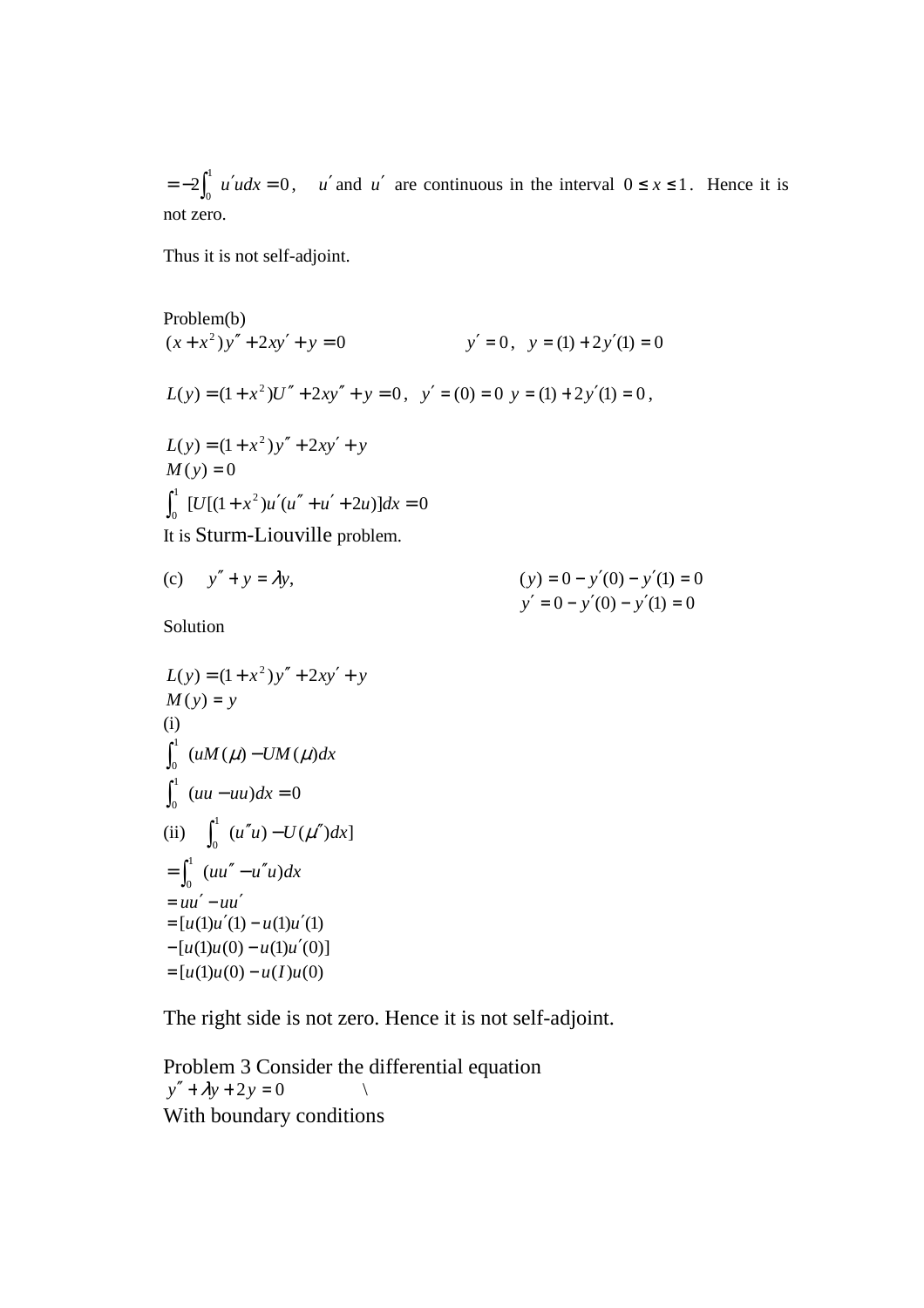$y = (0) - y(I) = 0$ ,  $y' = (0) - y'(1) = 0$ 

- (a) Show that the problem is self-adjoint even though it is not a Sturm-Liouville problem.
- (b) Find all eigenvalues and eigenfunctions of the given problem

Solution: 
$$
L(y) = y''
$$
  
\n $M(y) = -y$   
\n(i)  $\int_0^1 [UM(u) - u(-u)dx] = 0$   
\n $\int_0^1 [U(-u) - u(-u)]dx = 0$ 

(ii) 
$$
\int_0^1 [u(uu'' - uu'']dx
$$
  
=  $(uu') - \int_0^1 (u'u'dx - u'u + \int_0^1 u'u'dx$   
=  $[(1)u'(I) - u'(I)u(I)]$   
-  $[(0)u'(0) - u'(0)u(0)]$   
-  $[(0)u'(0) - u'(0)u(0)]$   
-  $[(0)u'(0) - u'(0)u(0)] = 0$ 

Hence it is self-adjoint

The solution of the equation is  $y = c_1 \cos \sqrt{x} + c_2 \sin \sqrt{\lambda} x$ Applying the boundary conditions, we have

$$
c_1 \sqrt{\lambda} \sin \sqrt{\lambda} + c_2 \sin \sqrt{\lambda} (1 - \cos \sqrt{\lambda} = 0
$$
  
\n
$$
c_1(\cos \sqrt{\lambda} - 1 + c_2 \sin \sqrt{\lambda} = 0
$$
  
\nThus  
\n
$$
\sqrt{\lambda} \sin \sqrt{\lambda} \qquad \sqrt{\lambda} (1 - \cos \sqrt{\lambda})
$$
  
\n
$$
\cos \sqrt{\lambda} - 1 \qquad \sin \sqrt{\lambda} \qquad = 0
$$
  
\n
$$
= 0
$$

Or

$$
\sqrt{\lambda}(1 - \cos\sqrt{\lambda} = 0 \Rightarrow
$$
  
\n
$$
\lambda = 0 \quad \text{or} \quad \lambda = (2n - \pi)^2, \quad n = 1, 2, \dots
$$
  
\n
$$
\lambda_0 = 0 \quad \varphi_0(x) = 1
$$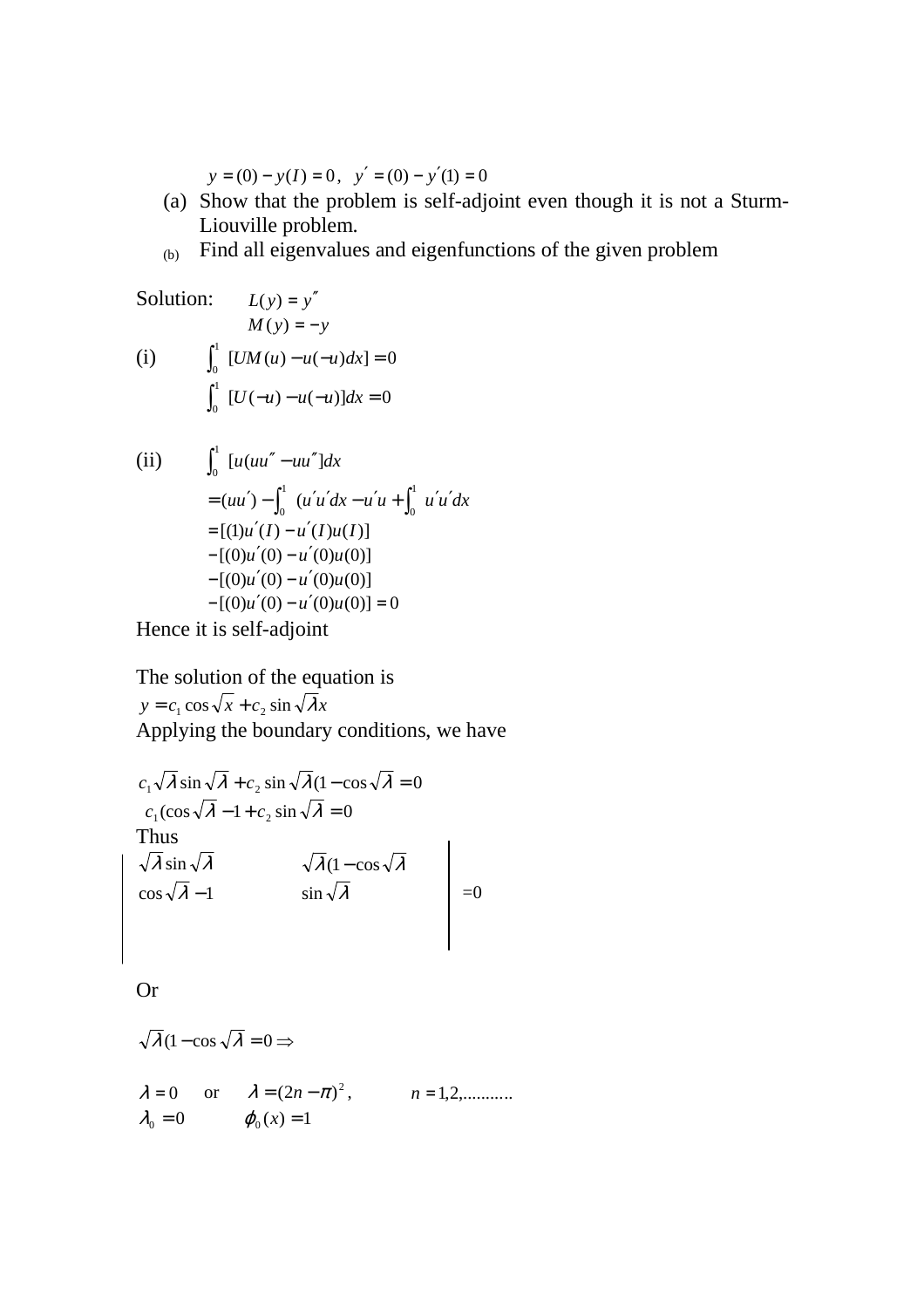$$
\lambda_n = (2n - \pi)^2
$$
  
\n
$$
\therefore Q_n(x) = \cos 2n\pi x, \qquad \therefore Q_n(x) = \sin 2n\pi x,
$$
  
\n
$$
y_1 = \cos 2n\pi x, \qquad y_2 = \sin 2n\pi x,
$$
  
\n
$$
y_1 = \cos 2n\pi x, \qquad y_2 = 2n\pi x \cos 2n\pi x,
$$

 $n\pi$  sin  $n\pi x$   $2n\pi$  cos  $2n\pi x$  $n\pi x$   $\sin 2n\pi x$  $W(y_1y_2) = \begin{vmatrix} \cos \pi x & \sin \pi x \\ -2n\pi \sin n\pi x & 2n\pi \cos 2n\pi \end{vmatrix}$  $\pi x$  sin  $2n\pi$  $2n\pi$ sin  $n\pi x$   $2n\pi \cos 2$  $\cos 2n\pi x$   $\sin 2$  $(y_1 y_2) =$  $=$   $\begin{array}{ccc} \bullet & \bullet & \bullet & \bullet & \bullet \\ \bullet & \bullet & \bullet & \bullet & \bullet \end{array}$ 

$$
2n\pi x \cos^2 2n\pi x + 2n\pi \sin^2 n\pi x
$$
  

$$
2n\pi \neq 0 \qquad 0 \leftarrow x
$$

Between  $0 \le x \le 1$ 

Thus the eigen functions are lining independent.

#### Problem 5:

Consider the Sturm-Liouville problems

 $-[p(x)y'] + q(x)y = \lambda r(x)y a_1$ 

 $a_1 y(0) + a_2 y'(0) = 0, b, y(1) + b_2 y'(1) = 0$ 

Where p, q and z continuous function in the interval  $0 \le x \le 1$ .

(a) show that if  $\lambda$  is an eigen-value and  $\varphi$  a corresponding eigen function, then

$$
\lambda \int_0^1 eQ^2 dx = \int_0^1 (p\phi'^2 + q\phi^2) dx + \frac{b_1}{b_2} p(1)\phi^2(1) - \frac{a_1}{a_2} p(0)\phi^2(0)
$$

Provided that  $a_2 \neq 0$  and  $b_2 \neq 0$  How this result be modified if  $a_2 = 0$  or  $b_2 = 0$ 

- (b) Show that if  $q(x) \ge 0$  and if 2 1 *b*  $\frac{b_1}{a}$  and 1 2 *a*  $\frac{-a_2}{a_1}$  are non-negative, then the eigen-value  $\lambda$  Is non negative
- (c) Show that the eigen-value  $\lambda$  is strictly  $0 \le x \le 1$  under  $q(x) = 0$  for each  $x$  in  $0, x, 1$

#### Solution

 $\lambda r(x)Q^{2} = -[p(x)Q']'Q + q(r)Q^{2}$ 

Thus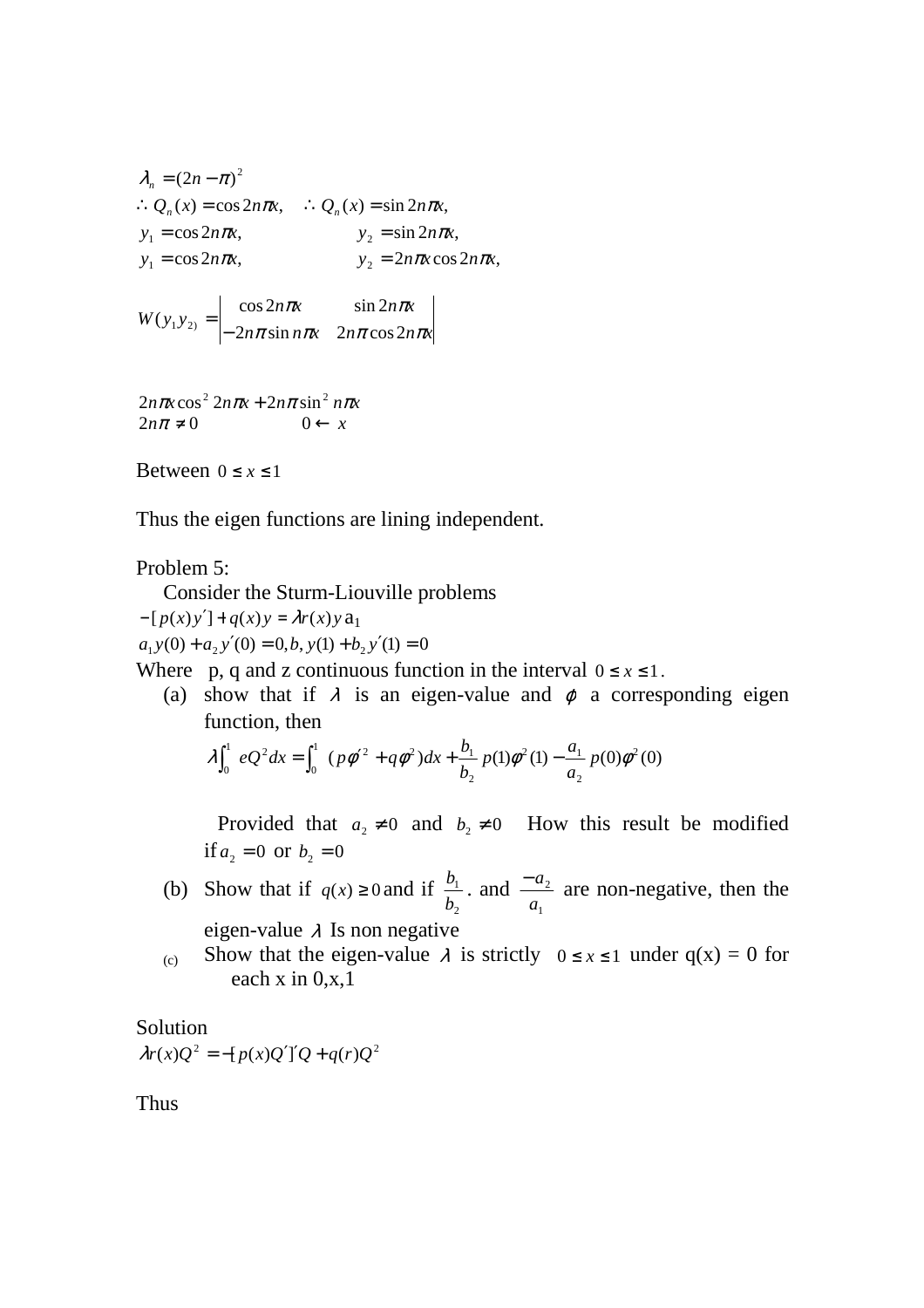$r(x)Q^2 dx = \int_0^1 (qQ^2 - p(x)Q')Q)dx$ 0 <sup>1</sup>  $v(x) \Omega^2$  $\lambda \int_0^1 r(x)Q^2 dx = \int_0^1 (qQ^2 - p(x)Q')$ Integrating by parts, we have  $qQ^2 dx - Q[p(Q'] + \int_a^1 pQ'^2) dx$ 0 <sup>1</sup>  $\alpha$ <sup>2</sup>  $\int_0^1 qQ^2 dx - Q[p(Q'] + \int_0^1 pQ'$ 

From boundary condition, we have obtain the result

$$
Q'(1) = \frac{b_1}{b_2} Q'(1)
$$
  

$$
Q'(0) = -\frac{a_1}{a_2} Q'(0)
$$

Putting these values on the right side and we obtain the result if or  $a_2 = 0$  or  $b_2 = 0$ , then the first boundary condition reduces to

$$
y = 0
$$
  
\n $\Rightarrow Q(1) = 0 \text{ or } \Rightarrow Q(o) = 0$ 

The result reduces to

$$
\lambda \int_0^1 rQ^2 dx = \int_0^1 (qQ^2 + pQ'dx \frac{b_1}{b_2} p(1)Q^2(I))
$$
  
or

$$
\lambda \int_0^1 rQ^2 dx = \int_0^1 (qQ^2 + pQ'^2 dx \frac{a_1}{a_2} Q^2(0) Q^2(I)
$$

(b) In a Sturm Lioville problem, we always assume that  $p(x) > 0, r(x) > 0,$ 

By given condition  $r(x) > 0$  for all x in  $0 \le x \le 1$   $Q^2 > 0$  for all  $0 \le x \le 1$ .

Now we impose condition, so that right side of the equation in (a) is  $+ve$ The second and third term are  $+ve$  *y* 2 1 *b*  $\frac{b_1}{a_1}$  and 2 1 *a*  $\frac{-a_1}{a_2}$  are non-negatives

Now

 $\int_0^1 qQ^2 dx$  is + *ve* in order that